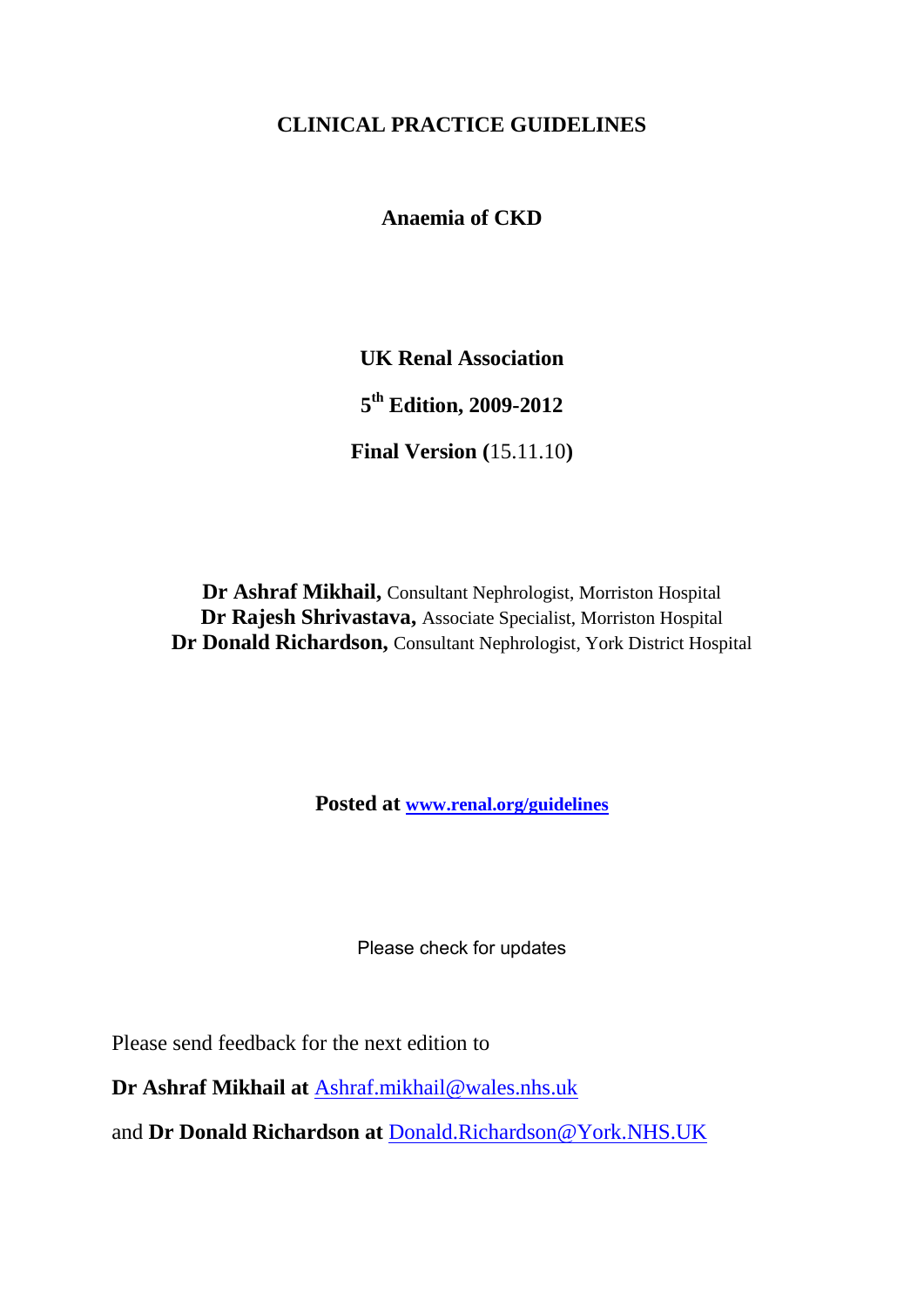# **Contents**

## **Introduction**

## **Summary of clinical practice guidelines on anaemia of CKD**

- 1. Evaluation of anaemia of CKD (Guidelines 1.1 1.6)
- 2. Treatment of anaemia of CKD with ESAs (Guidelines 2.1 2.10)
- 3. Treatment of anaemia of CKD with iron supplements (Guidelines 3.1 3.4)
- 4. Monitoring of treatment of anaemia of CKD (Guideline 4.1 4.5)
- 5. Blood transfusion (Guidelines 5.1 5.2)
- 6. Post-transplantation anaemia (Guidelines 6.1)

## **Summary of audit measures on anaemia of CKD**

Audit measures 1-12

## **Rationale for clinical practice guidelines on anaemia of CKD**

- 1. Evaluation of anaemia of CKD (Guidelines 1.1 1.6)
- 2. Treatment of anaemia of CKD with ESAs (Guidelines 2.1 2.10)
- 3. Treatment of anaemia of CKD with iron supplements (Guidelines 3.1 3.4)
- 4. Monitoring of treatment of anaemia of CKD (Guidelines 4.1 4.5)
- 5. Blood transfusion (Guidelines  $5.1 5.2$ )
- 6. Post-transplantation anaemia (Guideline 6.1)

## **Acknowledgements**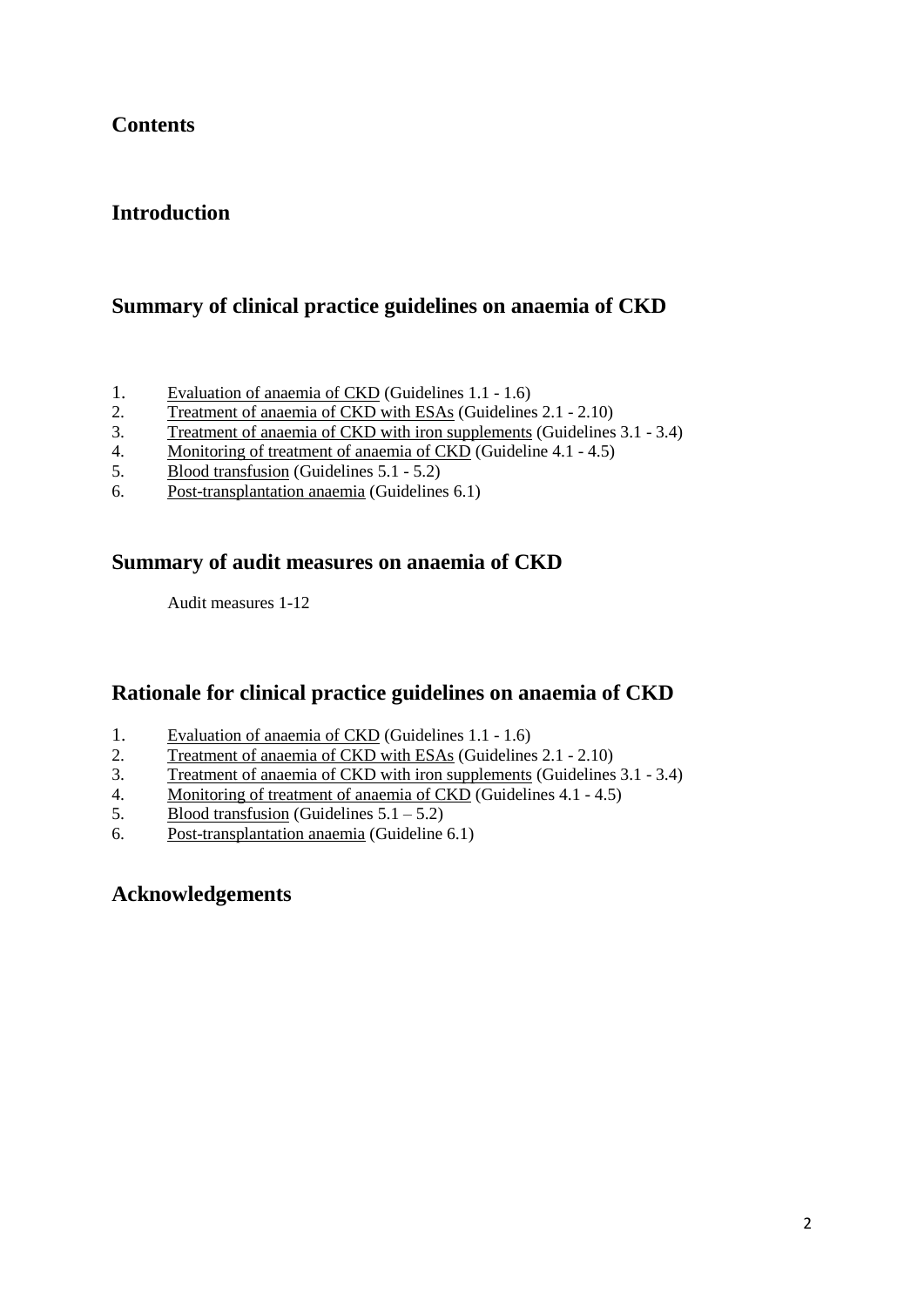## **Introduction**

This clinical practice guideline provides recommendations on the management of anaemia of chronic kidney disease (CKD) and serves as an update of the  $4<sup>th</sup>$  edition module published online in 2007. The recommendations in this update have been graded using the modified GRADE system to indicate both the strength of each recommendation (strong or weak) and level of evidence for the recommendation  $(A-D)$ .<sup>1,2</sup> As in the previous module The Renal Association (RA) endorses the NICE Guidelines for Anaemia Management in Chronic Kidney Disease (CKD) 2006<sup>3</sup>.

These guidelines are an updated version of the previous "Complications of CKD Guidelines-Anaemia Section". For this updated version, a systematic literature review was performed using MEDLINE & PUBMED, focusing on the topics of:

- Renal anaemia:
- Anaemia & CKD:
- Iron deficiency;
- Iron therapy;
- Iron Toxicity;
- EPO, ESA;
- Anaemia & dialysis;
- Blood Transfusion and dialysis:
- Renal transplant and anaemia;
- Renal transplant  $& EPO;$
- Renal transplant & blood transfusion;
- Immunosuppression & anaemia;
- $\bullet$  Immunosuppression & EPO;
- Imunosuppression & blood transfusion.

The search covered the period from January 2007 to November 2009. Articles not written in English were not assessed. Articles available in abstract forms; letters; case reports; editorials or review articles were also excluded. Articles were assessed for relevance to the guideline topic, eligibility for inclusion in the evidence base for that guideline and methodological quality. Articles were considered of particular relevance if they were describing:

- Prospective randomized or quasi-randomized trials;
- Controlled trials;
- Meta-analysis of several trials;
- Cochrane systematic reviews

Where evidence was available from RCTs and systematic reviews, recommendations were based on these publications. Where there was a lack of evidence from high-quality studies, recommendations were based on the best available evidence, taking in account the European Renal Best Practice (ERBP) for Anaemia in CKD<sup>4</sup> and the KDOQI Guidelines for management of anaemia in  $\text{CKD}^5$  as well as the NICE guidelines<sup>3</sup>. The guideline has been harmonised with the 2010 update of the NICE guidance on anaemia management in  $\text{CKD}^6$ .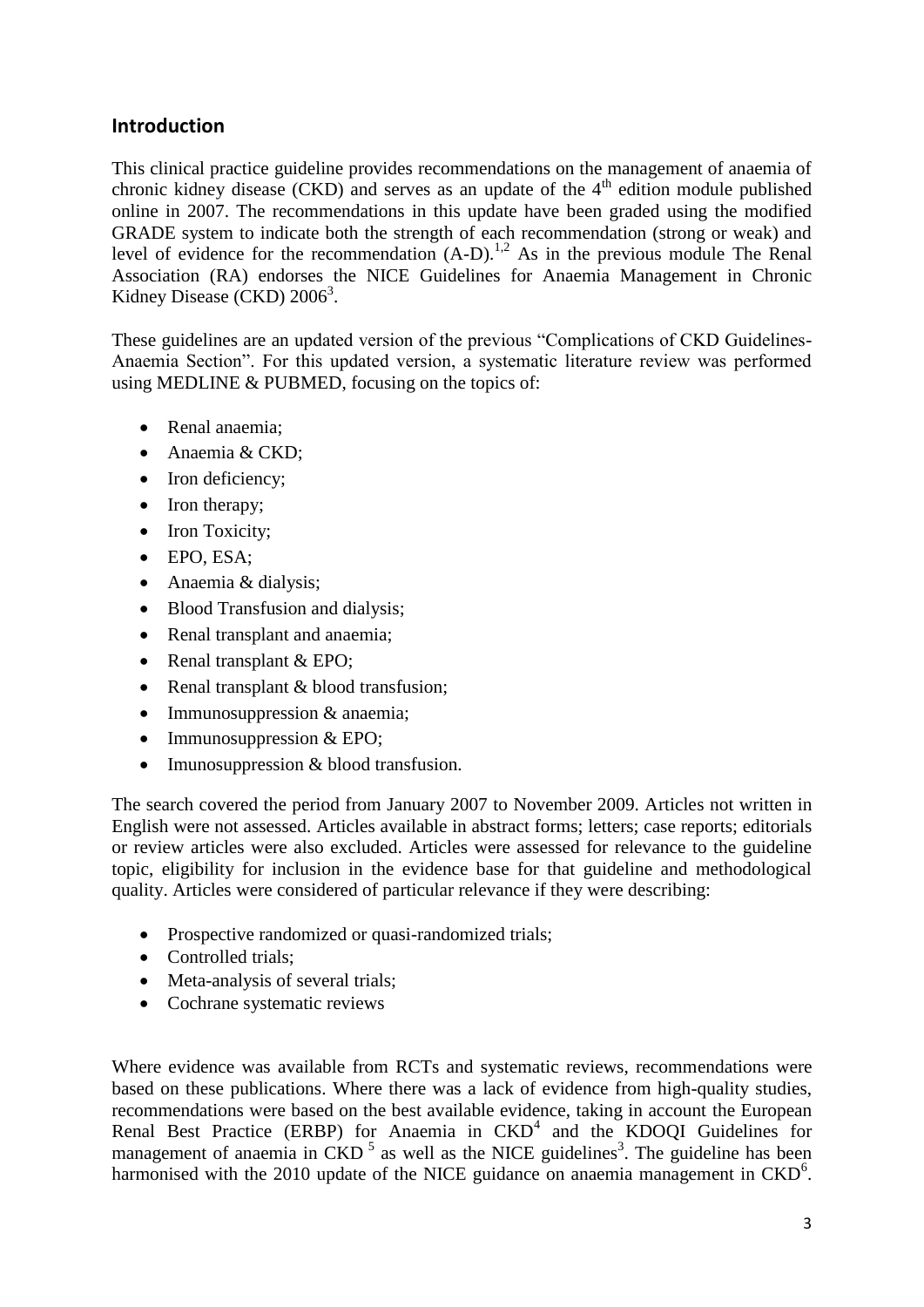The KDIGO website (www.kdigo.org)<sup>7</sup> is a useful site of reference for comparison of evidence based guidelines internationally.

## **References**

- 1. Guyatt GH, Oxman AD, Vist GE et al. GRADE: an emerging consensus on rating quality of evidence and strength of recommendations. BMJ 2008; 336:924-926
- 2. Uhlig K, MacLeod A, Craig J et al. Grading evidence and recommendations for clinical practice guidelines in nephrology. A position statement from Kidney Disease: Improving Global Outcomes (KDIGO). Kidney Int 2006; 70:2058-2065
- 3. National Collaborating Centre for Chronic Conditions, Royal College of Physicians. Guideline on anaemia management in chronic kidney disease. 2006. National Institute for Clinical Excellence.
- 4. Locatelli F, Aljama P, Barany P et al. Revised European best practice Guidelines for the management of anaemia in patients with chronic renal failure. Nephrol.Dial.Transplant. 2004; 19 Suppl 2: ii1-47
- 5. [KDOQI; National Kidney Foundation Clinical practice guidelines and clinical](http://www.ncbi.nlm.nih.gov/pubmed/16678661?itool=EntrezSystem2.PEntrez.Pubmed.Pubmed_ResultsPanel.Pubmed_RVDocSum&ordinalpos=5)  [practice recommendations for anemia in chronic kidney disease in adults.](http://www.ncbi.nlm.nih.gov/pubmed/16678661?itool=EntrezSystem2.PEntrez.Pubmed.Pubmed_ResultsPanel.Pubmed_RVDocSum&ordinalpos=5) Am J Kidney Dis. 2006 May; 47(5 Suppl 3):S16-85.
- 6. http://www.nice.org.uk/nicemedia/live/12958/50986/50986.pdf
- 7. [www.kdigo.org](http://www.kdigo.org/)

# **Summary of clinical practice guidelines on anaemia of CKD**

# **1. Anaemia of CKD (Guidelines 1.1 – 1.6)**

## **Guideline 1.1 – Evaluation of anaemia - Screening for anaemia**

We recommend that haemoglobin (Hb) levels should be tested at least annually in CKD patients. (1B)

## **Guideline 1.2 - Evaluation of anaemia - Haemoglobin level**

We recommend that all patients with chronic anaemia associated with chronic kidney disease (CKD) should be investigated for possible treatment, irrespective of the stage of kidney disease or requirement for renal replacement therapy. (1A)

Anaemia should be evaluated in CKD patients with Hb < 11g/dL or symptoms attributable to anaemia.

## **Guideline 1.3** - **Evaluation of anaemia - Renal function**

We suggest that CKD should be considered as a possible cause of anaemia when the glomerular filtration rate (GFR) is <60 ml/min/1.73m<sup>2</sup>. It is more likely to be the cause if the GFR is  $\lt$  30mls/min/ 1.73m<sup>2</sup> ( $\lt$ 45 in diabetics) and no other cause, i.e. blood loss, folic acid or vitamin B12 deficiency, is identified. (2B)

## **Guideline 1.4 - Evaluation of anaemia - Erythropoietin measurement**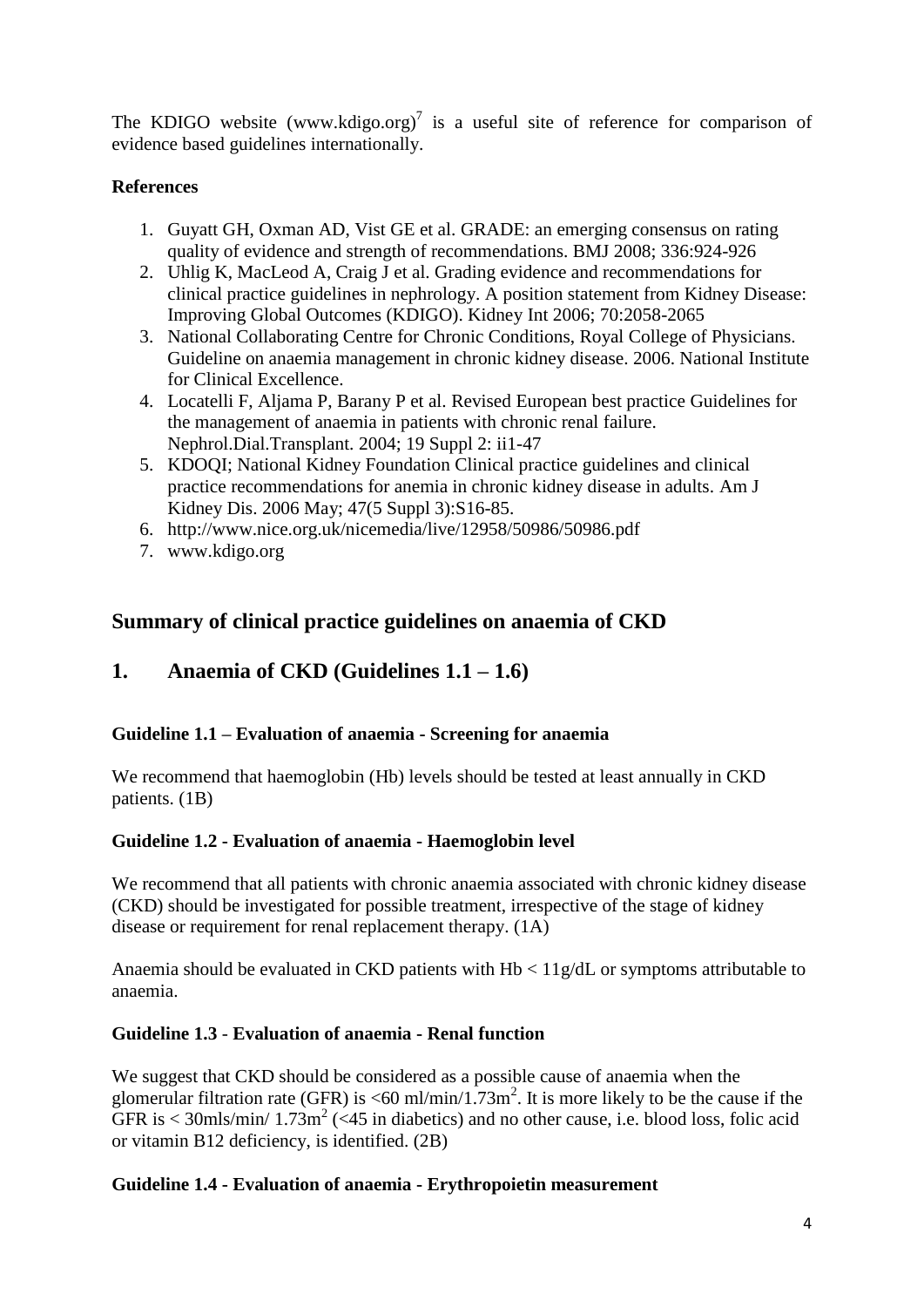We recommend that measurement of erythropoietin levels should not routinely be considered for the diagnosis or management of anaemia for patients with CKD. (1A)

#### **Guideline 1.5 - Evaluation of anaemia –Baseline investigations**

We recommend that initial clinical and laboratory evaluation of anaemia should be performed prior to initiation of treatment for anaemia in CKD patients. (1A)

#### **Guideline 1.6 – Evaluation of anaemia – Baseline investigations**

We recommend that laboratory evaluation should include the following tests (1B):

- Full blood count (FBC) including—in addition to the Hb concentration—red blood cell indices (mean corpuscular haemoglobin [MCH], mean corpuscular volume [MCV], mean corpuscular haemoglobin concentration [MCHC]), white blood cell count, differential count and platelet count.
- Absolute reticulocyte count to assess bone marrow responsiveness (if indicated).
- Serum ferritin to assess iron stores.
- Serum transferrin saturation (TSAT) or reticulocyte Hb content (CHr) to assess adequacy of iron for erythropoiesis.
- Percentage of hypochromic red blood cells (HRC).
- Plasma/serum C-reactive protein (CRP) to assess inflammation.

Based on the initial assessment and in selected cases, the following tests may be useful to diagnose the cause of anaemia in some patients with CKD (1B):

- Serum B12 and red cell folate concentrations.
- Tests for haemolysis (plasma/serum levels of haptoglobin, lactate dehydrogenase, bilirubin, Coombs' test).
- Plasma/serum and/or urine protein electrophoresis.
- Hb electrophoresis and bone marrow examination.

# **2. Anaemia of CKD (Guidelines 2.1 – 2.10)**

#### **Guideline 2.1 - Treatment of Anaemia - Erythropoiesis Stimulating Agents**

We recommend that treatment with Erythropoiesis Stimulating Agents (ESAs) should be offered to patients with anaemia of CKD who are likely to benefit in terms of quality of life and physical function and to avoid transfusion in patients considered suitable for transplantation. (1A)

#### **Guideline 2.2 - Treatment of Anaemia - Choice of ESA**

We recommend that the decision on the choice of ESA is based on local availability of ESAs. (1B)

#### **Guideline 2.3 - Treatment of Anaemia with ESA therapy - Target Hb**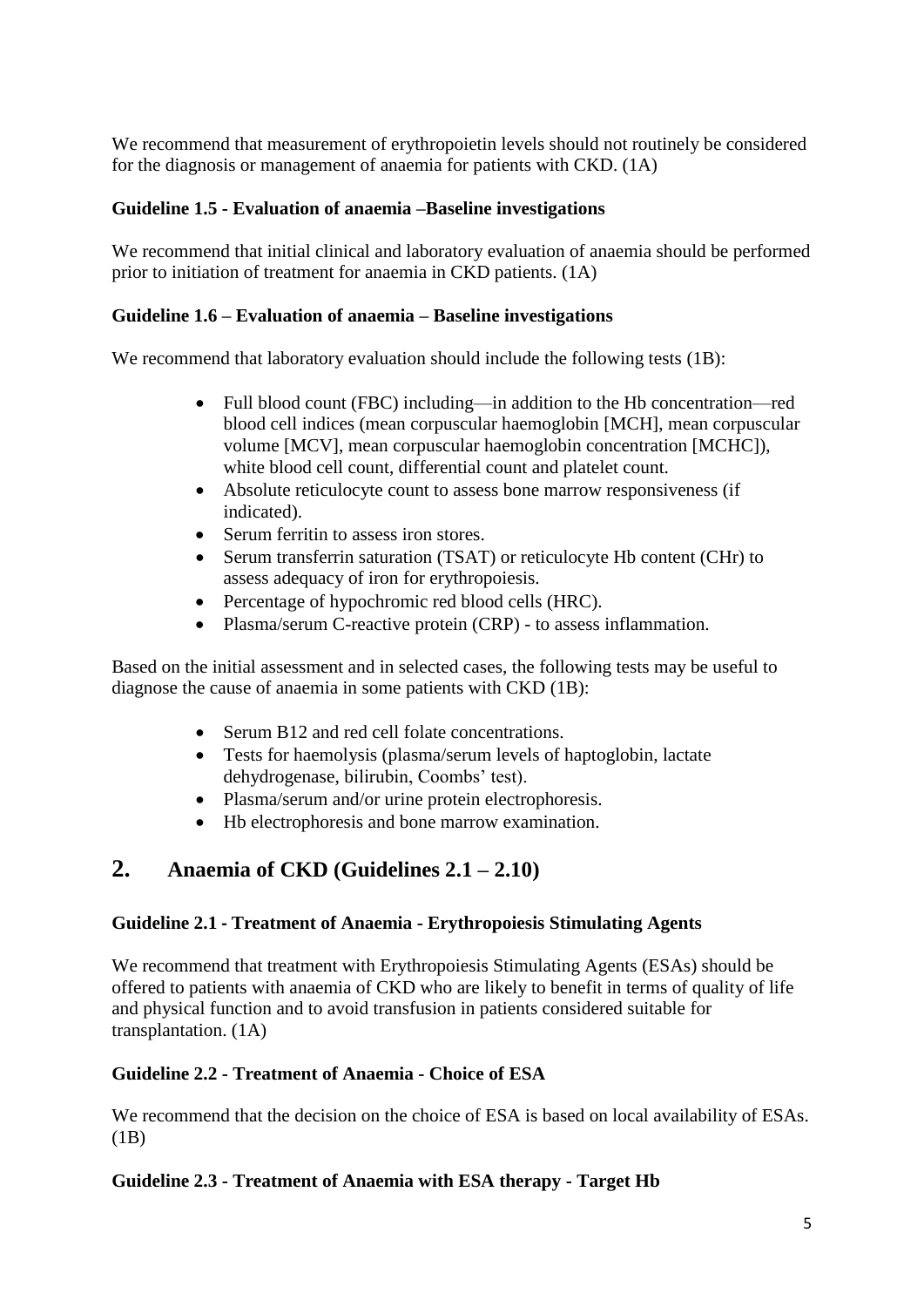We recommend that patients with CKD on ESA therapy should achieve Hb between 10-12  $g/dl$ . (1B)

## **Guideline 2.4 - Treatment of Anaemia without ESA therapy - Target Hb**

We recommend that these Hb targets apply exclusively to patients receiving ESA and are not intended to apply to the treatment of iron deficiency in patients receiving iron therapy without the use of ESAs. (1B)

## **Guideline 2.5 - Treatment of Anaemia - Initial ESA dose**

We recommend that the initial ESA dose should be determined by the patient's Hb level, the target Hb level, the observed rate of increase in Hb level and clinical circumstances. (1B)

## **Guideline 2.6 - Treatment of Anaemia with ESA therapy - Route of administration**

We suggest that the route of ESA administration should be determined by the CKD stage. treatment setting, efficacy, safety, and class of ESA used; subcutaneous (SC) route is the access of choice in non-HD patients, while convenience may favour intravenous (IV) administration in HD patients. (2B)

## **Guideline 2.7 - Treatment of Anaemia with ESA therapy - Frequency of administration**

We suggest that the frequency of administration should be determined by the CKD stage, treatment setting and class of ESA. Less frequent administration using long acting ESAs may be the treatment of choice in non–HD patients. (2B)

## **Guideline 2.8 - Treatment of Anaemia with ESA Therapy** - **ESA dose adjustments**

We recommend that adjustments to ESA doses should be considered when Hb is <10.5 or  $>11.5$  g/dL in order to balance the benefit and safety to patients given the current evidence base. These thresholds for intervention should achieve a population distribution centred on a mean of 11g/dl with a range of 10-12. (1B)

## **Guideline 2.9 - Treatment of Anaemia with ESA Therapy - ESA dose adjustments**

We suggest that ESA doses should ideally be decreased rather than withheld when a downward adjustment of Hb level is needed. (2B)

## **Guideline 2.10 - Treatment of Anaemia with ESA Therapy – ESA dose adjustments**

We recommend that ESA administration in ESA-dependent patients should continue during acute illness, surgical procedures or any other cause of hospitalisation. (1B)

# **3. Anaemia of CKD (Guidelines 3.1 – 3.4)**

## **Guideline 3.1 - Treatment of Anaemia with Iron therapy – Iron repletion**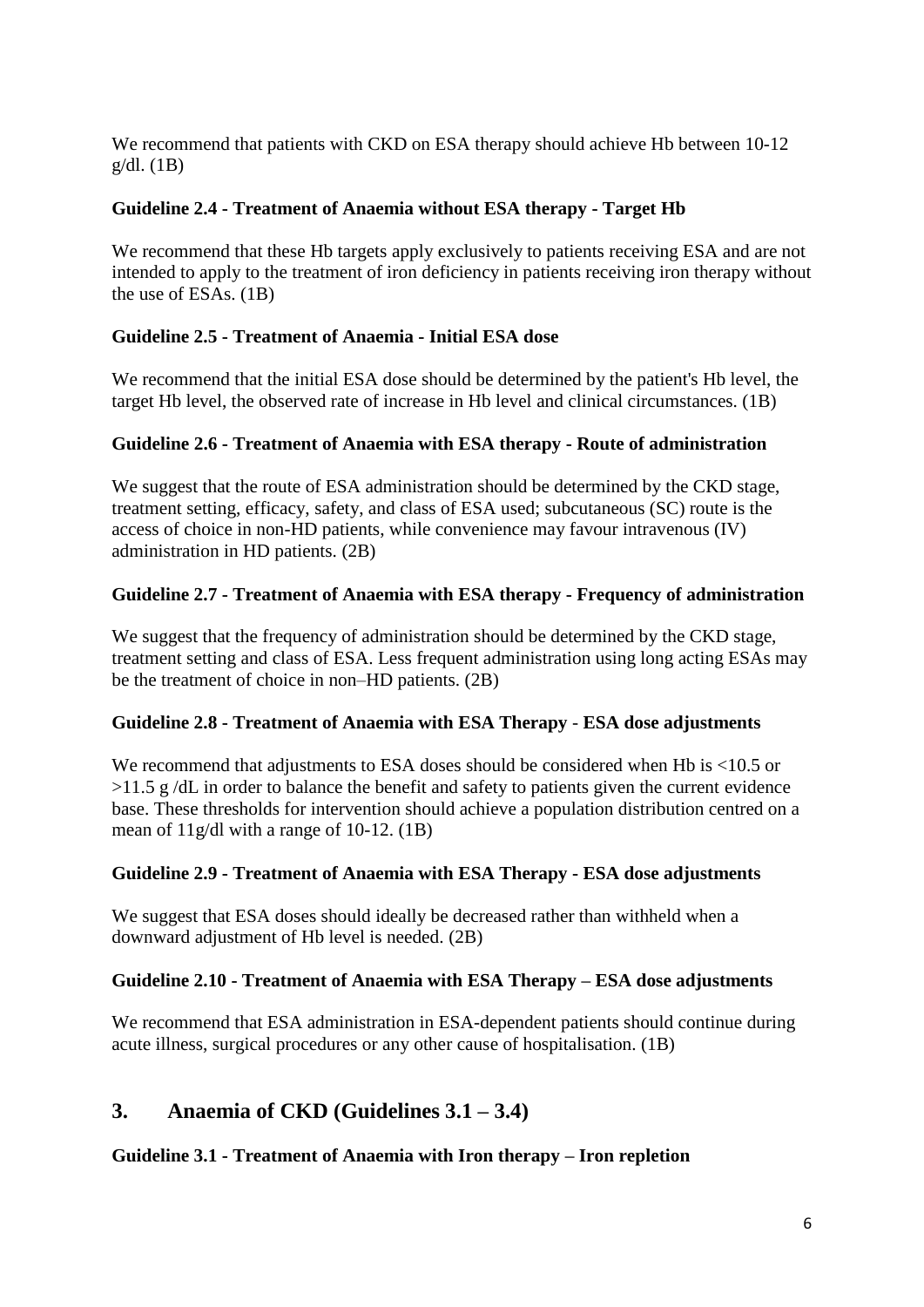We recommend that patients should be iron replete to achieve and maintain target Hb whether receiving ESAs or not. (1A)

## **Guideline 3.2 - Treatment of Anaemia with Iron therapy - Initiation of ESA and iron status**

We recommend that ESA therapy should not be initiated in the presence of absolute iron deficiency (ferritin <100ng/ml). In patients with functional iron deficiency, iron supplements should be given prior to or when initiating ESA therapy. (1A)

## **Guideline 3.3 - Treatment of Anaemia with Iron therapy - Route of Administration**

We suggest that oral iron will, in general, be sufficient to attain and maintain the Hb above targets in ESA treated CKD patients not yet requiring dialysis and in those on peritoneal dialysis (PD). (2B)

In contrast most HD patients will require intravenous iron. (2A)

## **Guideline 3.4 - Treatment of Anaemia with Iron therapy - Upper limit for iron therapy**

We recommend that serum ferritin should not exceed 800ng/ml in patients treated with iron, and to achieve this iron management should be reviewed when the ferritin is > 500ng/ml. (1B)

# **4. Anaemia of CKD (Guidelines 4.1 – 4.5)**

## **Guideline 4.1 - Monitoring of treatment - Hb during ESA therapy**

We recommend that Hb concentration should be monitored every month in the correction phase and every 1-3 months for stable patients in the maintenance phase. More frequent monitoring will depend on clinical circumstances. (1B)

## **Guideline 4.2 - Monitoring of treatment - Iron therapy**

We recommend regular monitoring of iron status (1-3 monthly) during treatment to avoid toxicity (1B): a serum ferritin consistently greater than 800 ng/ml is suggestive of iron overload. (1B)

#### **Guideline 4.3 - Monitoring during Intravenous Iron Administration**

We recommend that resuscitative medication and personnel trained to evaluate and resuscitate anaphylaxis should be present at each administration of iron dextran. (1A)

#### **Guideline 4.4 - Monitoring of treatment** - **Resistance to ESA therapy**

We recommend that inadequate response ('resistance') to ESA therapy is defined as failure to reach the target Hb level despite SC epoetin dose >300 IU/kg/week (450 IU/kg/week IV epoetin), or darbepoetin dose >1.5mcg/kg/week. Hyporesponsive patients who are iron replete should be screened clinically and by investigations for other common causes of anaemia. (1A)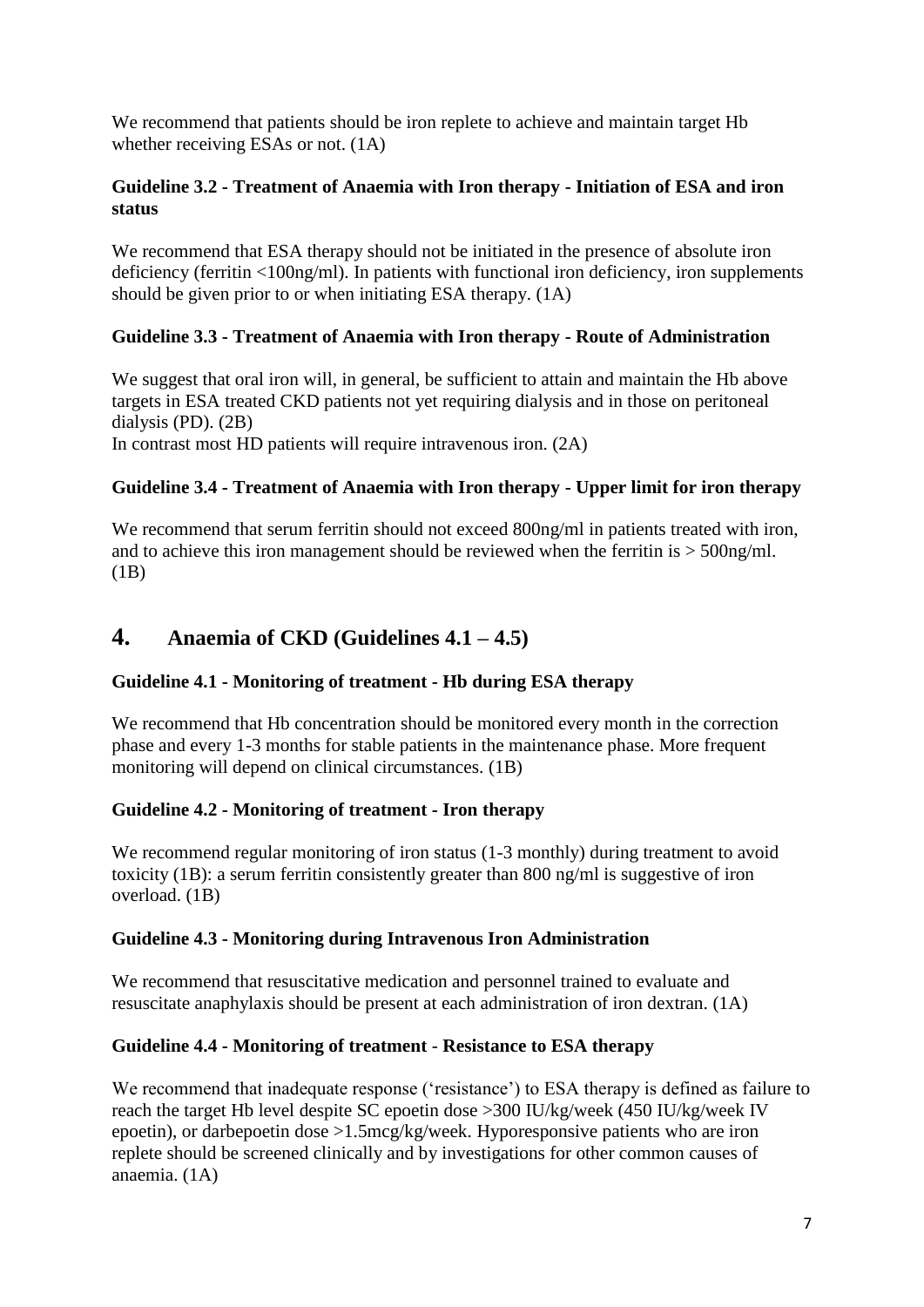## **Guideline 4.5 - Monitoring of treatment** - **Hypertension during ESA therapy**

We recommend that blood pressure should be monitored in all patients receiving ESAs and, if present, hypertension be treated by volume removal and/or hypotensive drugs. (1A)

# **5. Anaemia of CKD (Guidelines 5.1 – 5.2)**

### **Guideline 5.1** - **Blood Transfusion**

We recommend that in patients with anaemia of CKD, especially those in whom renal transplantation is an option, red blood cell transfusion should be avoided if possible. (1A)

#### **Guideline 5.2** - **Blood Transfusion**

We recommend if red blood cell transfusion becomes essential (usually in the setting of acute blood loss, acute haemolysis or severe sepsis) transfusion should be based on policies set by local transfusion guidelines rather than Hb targets for ESA therapy in chronic anaemia of CKD. (1B)

## **6. Anaemia of CKD (Guideline 6.1)**

#### **Guideline 6.1** - **Post-transplantation Anaemia**

We recommend that the treatment guidelines for anaemia in renal transplant patients should be similar to those for CKD patients not on dialysis. (1B)

## **Summary of Audit Measures**

- 1. Proportion of CKD patients with eGFR < 30ml/min by 4 variable MDRD method with an annual Hb level
- 2. Proportion of patients starting an ESA without prior measurement of serum ferritin and/or TSAT
- 3. Proportion of patients on renal replacement therapy with Hb level < 10 who are not prescribed an ESA
- 4. Each renal unit should audit the type, route and frequency of administration and weekly dose of ESA prescribed
- 5. The proportion of CKD stage 4-5 patients with Hb 10 -12 g/dl
- 6. The proportion of patients treated with an ESA with  $Hb > 12$  g/dl
- 7. Each renal unit should monitor ESA dose adjustments
- 8. Proportion of patients with serum ferritin levels < 100ng/ml at start of treatment with ESA
- 9. Proportion of predialysis and PD patients receiving iron therapy; type: oral vs. parenteral
- 10. Proportion of HD patients receiving IV iron
- 11. Prevalence of resistance to ESA among renal replacement therapy patients
- 12. Proportion of HD patients who received a blood transfusion within the past year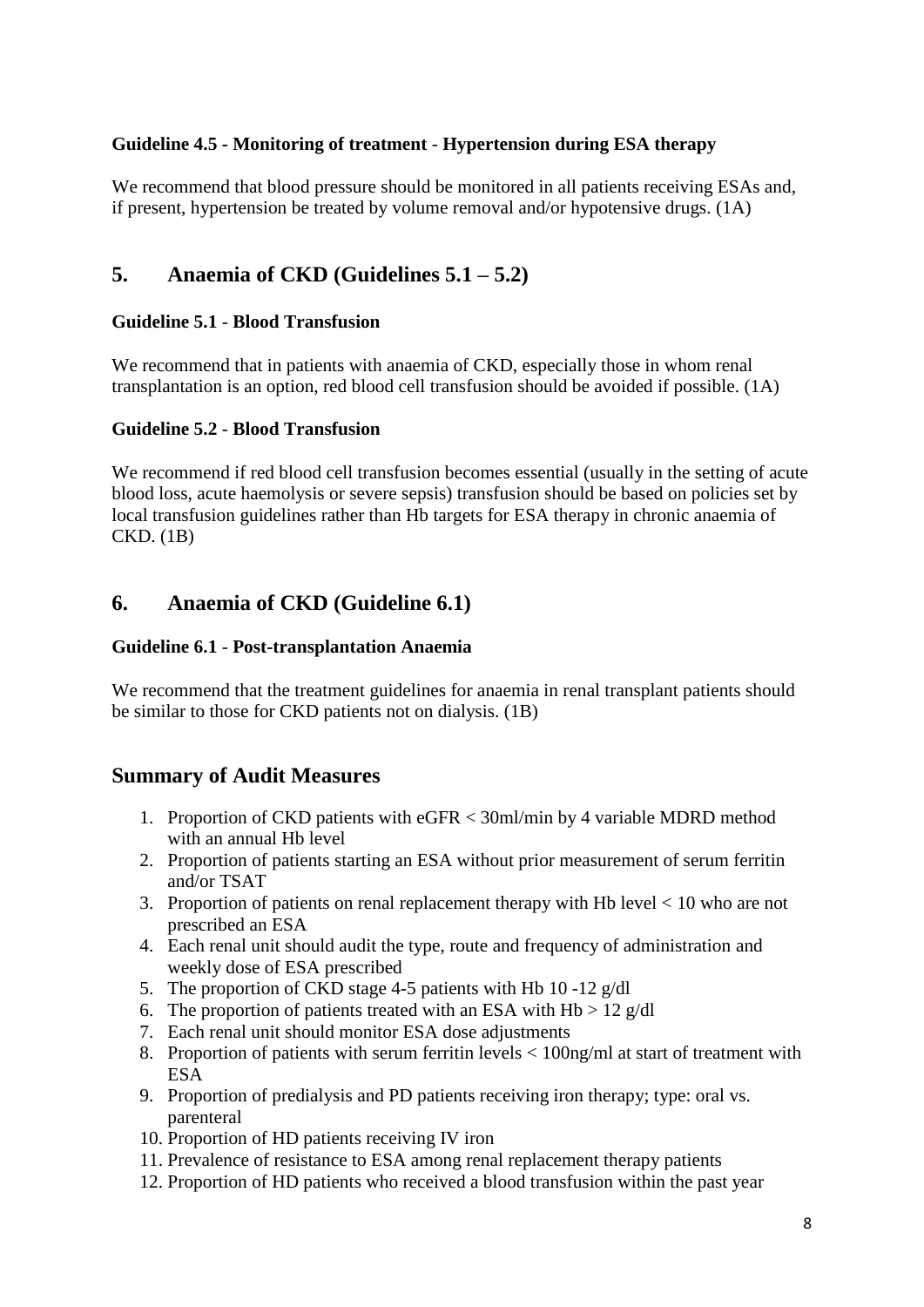# **Rationale for clinical practice guidelines for anaemia of CKD**

## **1. Anaemia of CKD (Guidelines 1.1 – 1.6)**

#### **Guideline 1.1 – Evaluation of anaemia - Screening for anaemia**

## **We recommend that haemoglobin (Hb) levels should be tested at least annually in CKD patients. (1B)**

#### **Audit Measure**

Proportion of CKD patients with eGFR < 30ml/min by 4 variable MDRD method with an annual Hb level

#### **Rationale**

There is not enough literature to suggest the ideal frequency of Hb testing in CKD patients who are not on ESA therapy. Alternatively data from clinical trials have shown that the rate of Hb decline in these patients is a gradual one.<sup>1,2</sup> In a Canadian study to assess the effect of ESA therapy on left ventricular ma[s](http://www.kidney.org/professionals/kdoqi/guidelines_anemia/references.htm#ref39)s in CKD patients<sup>2</sup> 172 patients were assigned to either receive therapy with erythropoietin  $α$  subcutaneously to maintain or achieve Hb level targets of 12.0 to 14.0 g/dL, or to the control/ delayed treatment group with mean Hb levels of  $9.0 \pm$ 0.5 g/dL. During 2 years follow up a significant proportion of patients eventually required ESA therapy. However, among those who did not require ESA therapy, mean Hb values remained relatively stable throughout the study period.

#### **References**

- 1. Roger SD, McMahon LP, Clarkson A, et al. Effects of early and late intervention with epoetin  $\alpha$  on left ventricular mass among patients with chronic kidney disease (stage 3) or 4): Results of a randomized clinical trial. [J Am Soc Nephrol 2004; 15:148-156.](http://www.ncbi.nlm.nih.gov/entrez/query.fcgi?db=pubmed&cmd=Retrieve&dopt=Abstract&list_uids=14694167&query_hl=736&itool=pubmed_docsum)
- 2. Levin A, Djurdjev O, Thompson C, et al. Canadian randomized trial of haemoglobin maintenance to prevent or delay left ventricular mass growth in patients with CKD. [Am J Kidney Dis 2005; 46:799-811.](http://www.ncbi.nlm.nih.gov/entrez/query.fcgi?db=pubmed&cmd=Retrieve&dopt=Abstract&list_uids=16253719&query_hl=59&itool=pubmed_docsum)

#### **Guideline 1.2 - Evaluation of anaemia - Haemoglobin level**

**We recommend that all patients with chronic anaemia associated with chronic kidney disease (CKD) should be investigated for possible treatment, irrespective of the stage of kidney disease or requirement for renal replacement therapy. (1A)**

**Anaemia should be evaluated in CKD patients with Hb < 11g/dL or symptoms attributable to anaemia.**

#### **Rationale**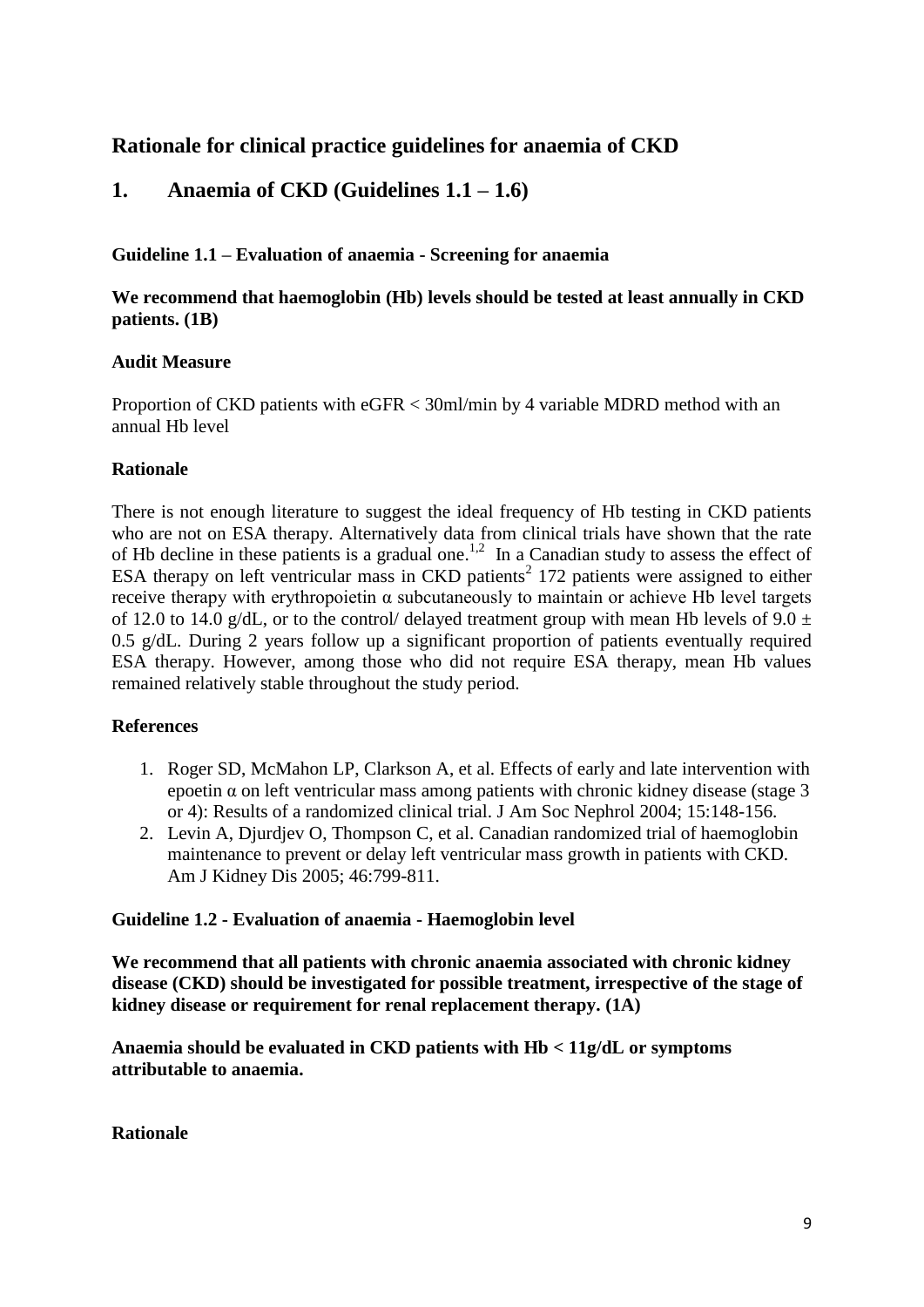The Renal Association (RA) and Royal College of Physicians endorse the NICE Guidelines for Anaemia Management in Chronic Kidney Disease (CKD) 2006<sup>1</sup>. The reader is referred to these guidelines as well as the European Renal Best Practice (ERBP) for Anaemia in  $CKD<sup>2</sup>$ and the KDOQI<sup>3</sup> Guidelines for management of anaemia in CKD. The KDIGO website  $(www.kdigo.org)<sup>4</sup>$  $(www.kdigo.org)<sup>4</sup>$  is a useful site of reference for comparison of evidence based guidelines internationally.

Anaemia is defined as having a Hb value below the established cut off defined by the World Health Organisation<sup>5</sup>. Different defined groups have different cut offs. For adults:

- Men and postmenopausal women Hb<13.0g/dl
- Premenopausal women Hb<12.0g/dl

In 2006, KDOQI modified this definition by giving a single criterion for diagnosing anaemia in adult males (Hb *<*13.5 g/dl, regardless of age) because the decrease in Hb among males aged *>*60 years is often attributable to associated co-morbidities. 3

In addition to gender, age and pregnancy other factors influence Hb level including smoking, altitude, race and genetic disorders (thalassaemia and sickle cell disease). In CKD a patient's anaemia should be defined using these same criteria. The degree of renal impairment affects the likelihood of any patient developing anaemia. Although current treatment with ESAs is not recommended unless Hb falls consistently below 11.0g/dl, other causes of anaemia should be excluded in patients with Hb below normal range. The current definition for anaemia applies to adult patients older than 18 years, of all races and ethnic groups, and living at relatively low altitude (<1,000 m or 3,000 ft).<sup>5</sup> With increasing altitude, endogenous erythropoietin production is increased; as a result, Hb concentration can be expected to increase by about 0.6 g/dL in women and 0.9 g/dL in men for each 1,000m of altitude above sea level.<sup>6</sup>

## **References**

- 1. National Collaborating Centre for Chronic Conditions, Royal College of Physicians. Guideline on anaemia management in chronic kidney disease. 2006. National Institute for Clinical Excellence.
- 2. Locatelli F, Aljama P, Barany P et al. Revised European Best Practice Guidelines for the management of anaemia in patients with chronic renal failure. Nephrol.Dial.Transplant. 2004; 19 Suppl 2: ii1-47
- 3. KDOQI; National Kidney Foundation [Clinical practice guidelines and clinical](http://www.ncbi.nlm.nih.gov/pubmed/16678661?itool=EntrezSystem2.PEntrez.Pubmed.Pubmed_ResultsPanel.Pubmed_RVDocSum&ordinalpos=5)  [practice recommendations for anemia](http://www.ncbi.nlm.nih.gov/pubmed/16678661?itool=EntrezSystem2.PEntrez.Pubmed.Pubmed_ResultsPanel.Pubmed_RVDocSum&ordinalpos=5) in chronic kidney disease in adults. Am J Kidney Dis. 2006 May; 47(5 Suppl 3):S16-85.
- 4. [www.kdigo.org.](http://www.kdigo.org/)
- 5. World Health Organisation. Iron deficiency anaemia, assessment, prevention and control: a guide for programme managers. 2001.
- 6. Beall CM, Goldstein MC. Hemoglobin concentration of pastoral nomads permanently resident at 4,850-5,450 meters in Tibet. [Am J Phys Anthropol 1987; 73:433-438.](http://www.ncbi.nlm.nih.gov/entrez/query.fcgi?db=pubmed&cmd=Retrieve&dopt=Abstract&list_uids=3661681&query_hl=79&itool=pubmed_docsum)

## **Guideline 1.3 - Evaluation of anaemia - Renal function**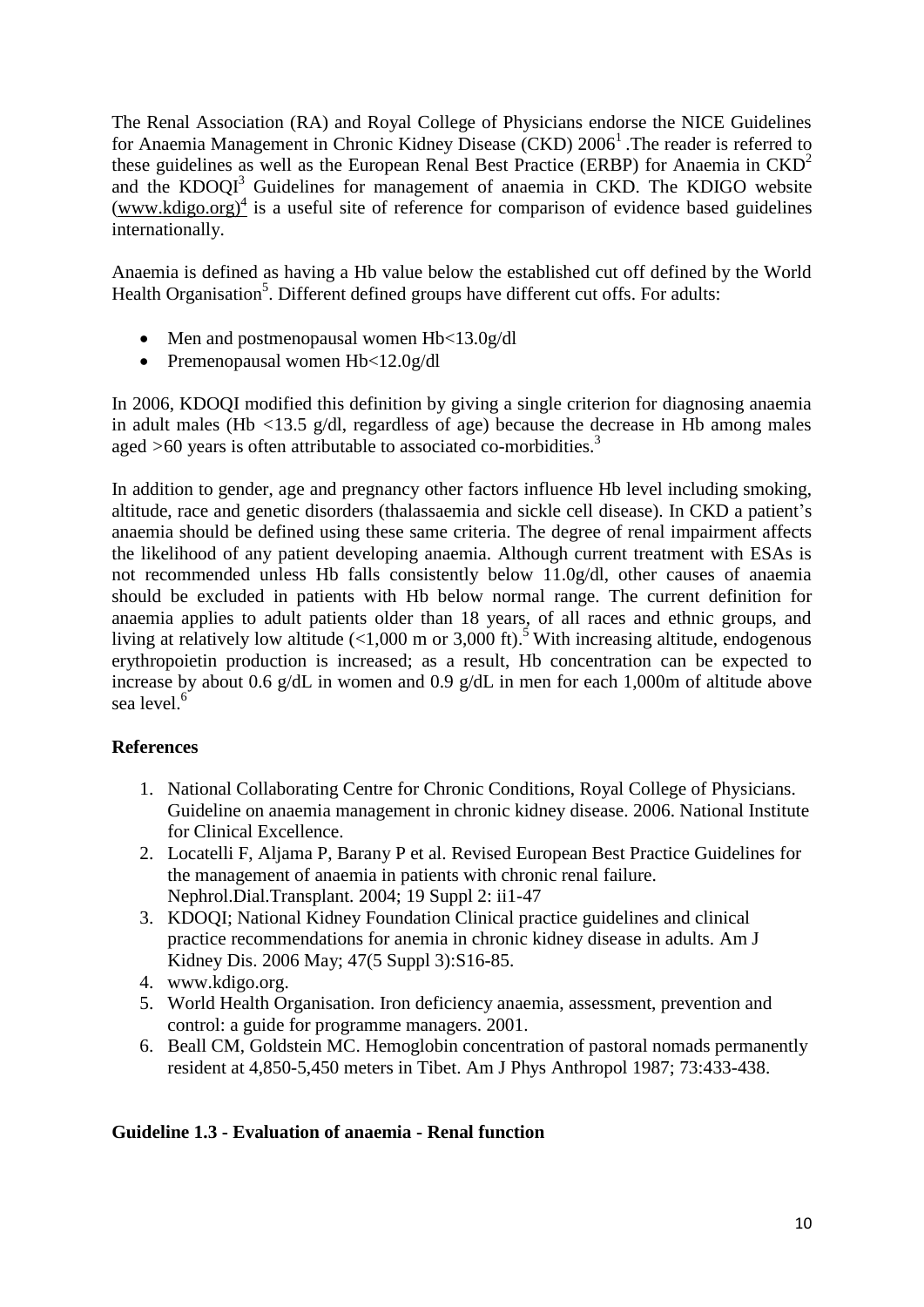**We suggest that CKD should be considered as a possible cause of anaemia when the glomerular filtration rate (GFR) is <60 ml/min/1.73m<sup>2</sup> . It is more likely to be the cause**  if the GFR is  $<$  30mls/min/ 1.73m<sup>2</sup> (<45 in diabetics) and no other cause, i.e. blood loss, **folic acid or vitamin B12 deficiency, is identified. (2B)**

#### **Audit measure**

Proportion of CKD patients with  $eGFR < 30$ ml/min by 4 variable MDRD method<sup>1</sup> with an annual Hb level

## **Rationale**

The prevalence of anaemia in patients with CKD increases as the GFR progressively falls<sup>1</sup>. NHANES III data demonstrate a prevalence of anaemia of 1%, 9% and 33% in CKD patients with an eGFR of 60, 30 and 15ml/min respectively.<sup>2</sup> UK data of  $> 112,000$  unselected patients in the general population showed a population prevalence of CKD 3-5 of 4.9%.<sup>3</sup> In these patients the prevalence of gender specific anaemia  $\left($ <12 men:  $\leq$  11 women) was 12%.

Anaemia is more prevalent among patients with diabetes. In addition, anaemia of CKD develops earlier in patients with diabetes compared with non-diabetics.<sup>4-8</sup> In a cross-sectional study involving over 800 patients with diabetes, anaemia has been found to be two to three times more prevalent in patients with diabetes compared with the general population at all levels of GFR.<sup>9</sup>

## **References**

- 1. [http://www.renal.org/eGFRcalc/GFR.pl.](http://www.renal.org/eGFRcalc/GFR.pl)
- 2. Cheng CK, Chan J, Cembrowski GS, van Assendelft OW. Complete blood count reference interval diagrams derived from NHANES III: stratification by age, sex, and race. Lab Hematol 2004; 10: 42-53.
- 3. de Lusignan S, Chan T, Stevens P et al. Identifying patients with chronic kidney disease from general practice computer records. Fam Pract 2005; 22: 234-241.
- 4. Guralnik JM, Eisenstaedt RS, Ferrucci L, Klein HG, Woodman RC. Prevalence of anaemia in persons 65 years and older in the United States: Evidence for a high rate of unexplained anemia. [Blood 2004; 104:2263-2268.](http://www.ncbi.nlm.nih.gov/entrez/query.fcgi?db=pubmed&cmd=Retrieve&dopt=Abstract&list_uids=15238427&query_hl=727&itool=pubmed_docsum)
- 5. Ishimura E, Nishizawa Y, Okuno S et al. Diabetes mellitus increases the severity of anaemia in non-dialyzed patients with renal failure. [J Nephrol 1998; 11:83-86.](http://www.ncbi.nlm.nih.gov/entrez/query.fcgi?db=pubmed&cmd=Retrieve&dopt=Abstract&list_uids=9589379&query_hl=50&itool=pubmed_DocSum)
- 6. Bosman DR, Winkler AS, Marsden JT, Macdougall IC, Watkins PJ. Anaemia with erythropoietin deficiency occurs early in diabetic nephropathy. [Diabetes Care 2001;](http://www.ncbi.nlm.nih.gov/entrez/query.fcgi?db=pubmed&cmd=Retrieve&dopt=Abstract&list_uids=11289474&query_hl=730&itool=pubmed_docsum)  [24:495-499.](http://www.ncbi.nlm.nih.gov/entrez/query.fcgi?db=pubmed&cmd=Retrieve&dopt=Abstract&list_uids=11289474&query_hl=730&itool=pubmed_docsum)
- 7. Thomas MC, MacIsaac RJ, Tsalamandris C, Power D, Jerums G. Unrecognized anaemia in patients with diabetes: A cross-sectional survey. Diabetes Care 2003; 26:1164-1169.
- 8. Thomas MC, MacIsaac RJ, Tsalamandris C et al. The burden of anaemia in type 2 diabetes and the role of nephropathy: A cross-sectional audit. [Nephrol Dial Transplant](http://www.ncbi.nlm.nih.gov/entrez/query.fcgi?db=pubmed&cmd=Retrieve&dopt=Abstract&list_uids=15102962&query_hl=55&itool=pubmed_docsum)  2004; [19:1792-1797.](http://www.ncbi.nlm.nih.gov/entrez/query.fcgi?db=pubmed&cmd=Retrieve&dopt=Abstract&list_uids=15102962&query_hl=55&itool=pubmed_docsum)
- 9. El-Achkar TM, Ohmit SE, McCullough PA et al. Higher prevalence of anaemia with diabetes mellitus in moderate kidney insufficiency: The Kidney Early Evaluation Program. [Kidney Int 2005; 67:1483-1488.](http://www.ncbi.nlm.nih.gov/entrez/query.fcgi?db=pubmed&cmd=Retrieve&dopt=Abstract&list_uids=15780101&query_hl=733&itool=pubmed_docsum)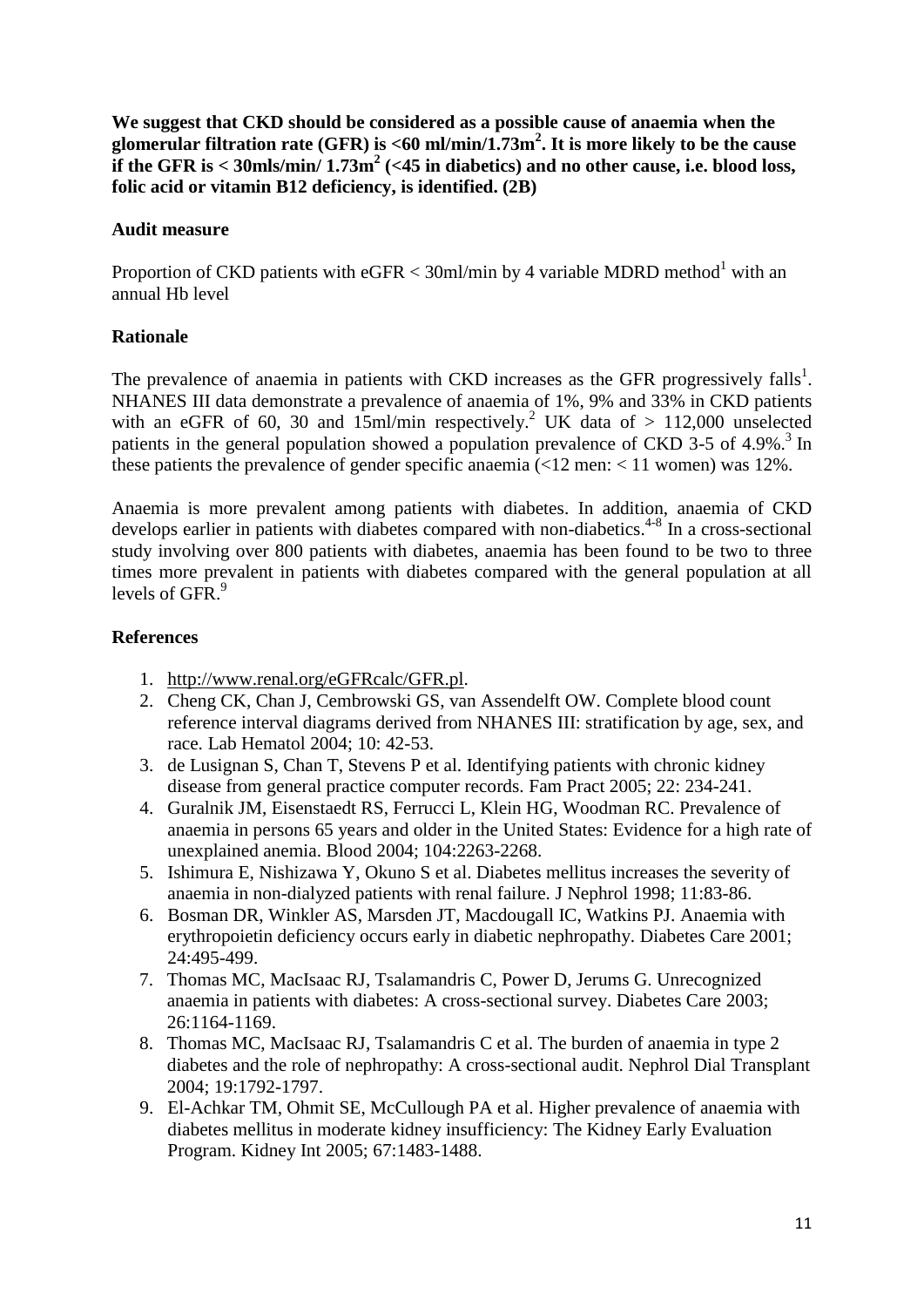## **Guideline 1.4 - Evaluation of anaemia - Erythropoietin measurement**

#### **We recommend that measurement of erythropoietin levels should not routinely be considered for the diagnosis or management of anaemia for patients with CKD. (1A)**

#### **Rationale**

In renal anaemia, serum erythropoietin (EPO) levels are lower than appropriate for the degree of anaemia. In CKD patients with anaemia, erythropoietin titres are not lower but may be equal to or even higher than in normal non-anaemic individuals.<sup>1-3</sup> Measurement of erythropoietin level is very rarely helpful.

#### **References**

- 1. Erslev AJ, Besarab A. The rate and control of baseline red cell production in hematologically stable patients with uremia. J Lab Clin Med 1995; 126(3):283-6.
- 2. Naets JP, Garcia JF, Tousaaint C, Buset M, Waks D. Radioimmunoassay of erythropoietin in chronic uraemia or anephric patients. Scand J Haematol 1986; 37:390-394.
- 3. Ross RP, McCrea JB, Besarab A. Erythropoietin response to blood loss in haemodialysis patients in blunted but preserved. [ASAIO J 1994; 40:M880-M885.](http://www.ncbi.nlm.nih.gov/entrez/query.fcgi?db=pubmed&cmd=Retrieve&dopt=Abstract&list_uids=8555638&query_hl=53&itool=pubmed_docsum)

#### **Guideline 1.5 - Evaluation of anaemia – Baseline investigations**

**We recommend that initial clinical and laboratory evaluation of anaemia should be performed prior to initiation of treatment for anaemia in CKD patients. (1A)**

#### **Audit measure**

Proportion of patients starting an ESA without prior measurement of serum ferritin and/or TSAT

## **Rationale**

Although relative erythropoietin deficiency is common among patients with anaemia and CKD, other potential causes should be identified or excluded. A clinical and laboratory evaluation of the cause of anaemia should precede initiation of ESA therapy. The recommended laboratory evaluation aims at assessing:

- The degree and cause of anaemia,
- Bone marrow responsiveness, and
- Iron stores and iron availability for erythropoiesis.

Anaemia due to causes other than erythropoietin deficiency should be suspected when:

- The severity of the anaemia is disproportionate to the deficit in renal function,
- There is evidence of iron deficiency,
- There is evidence of haemolysis, or
- There is evidence of bone marrow disorder as manifest by leucopaenia or thrombocytopaenia.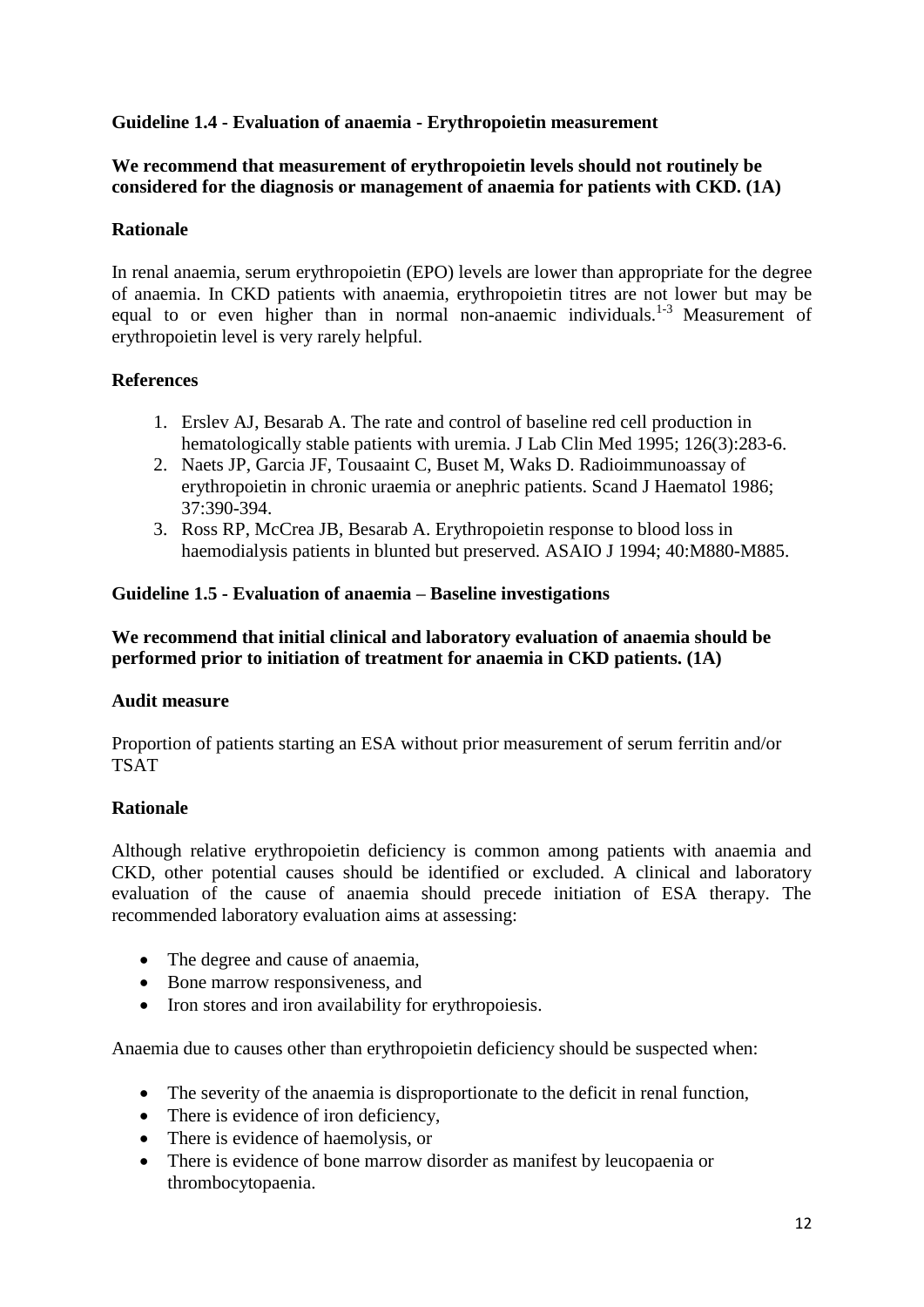## **Guideline 1.6 – Evaluation of anaemia – Baseline investigations**

**We recommend that laboratory evaluation should include the following tests (1B):**

- **Full blood count (FBC) including—in addition to the Hb concentration red blood cell indices (mean corpuscular haemoglobin [MCH], mean corpuscular volume [MCV], mean corpuscular haemoglobin concentration [MCHC]), white blood cell count, differential count and platelet count.**
- **Absolute reticulocyte count to assess bone marrow responsiveness (if indicated).**
- **Serum ferritin to assess iron stores.**
- **Serum transferrin saturation (TSAT) or reticulocyte Hb content (CHr) to assess adequacy of iron for erythropoiesis.**
- **Percentage of hypochromic red blood cells (HRC).**
- **Plasma/serum C-reactive protein (CRP) to assess inflammation.**

**Based on the initial assessment and in selected cases, the following tests may be useful to diagnose the cause of anaemia in some patients with CKD (1B):**

- **Serum B12 and red cell folate concentrations.**
- **Tests for haemolysis (plasma/serum levels of haptoglobin, lactate dehydrogenase, bilirubin, Coombs' test).**
- **Plasma/serum and/or urine protein electrophoresis.**
- **Hb electrophoresis and bone marrow examination.**

## **Rationale**

Although relative erythropoietin deficiency is common among patients with anaemia and CKD, other potential causes should be identified or excluded. A clinical and laboratory evaluation of the cause of anaemia should precede initiation of ESA therapy. The recommended laboratory evaluation aims at assessing:

- The degree and cause of anaemia.
- Bone marrow responsiveness, and
- Iron stores and iron availability for erythropoiesis.

Anaemia due to causes other than erythropoietin deficiency should be suspected when:

- The severity of the anaemia is disproportionate to the deficit in renal function,
- There is evidence of iron deficiency.
- There is evidence of haemolysis, or
- There is evidence of bone marrow disorder as manifest by leucopaenia or thrombocytopaenia.
- a) Assessment of anaemia severity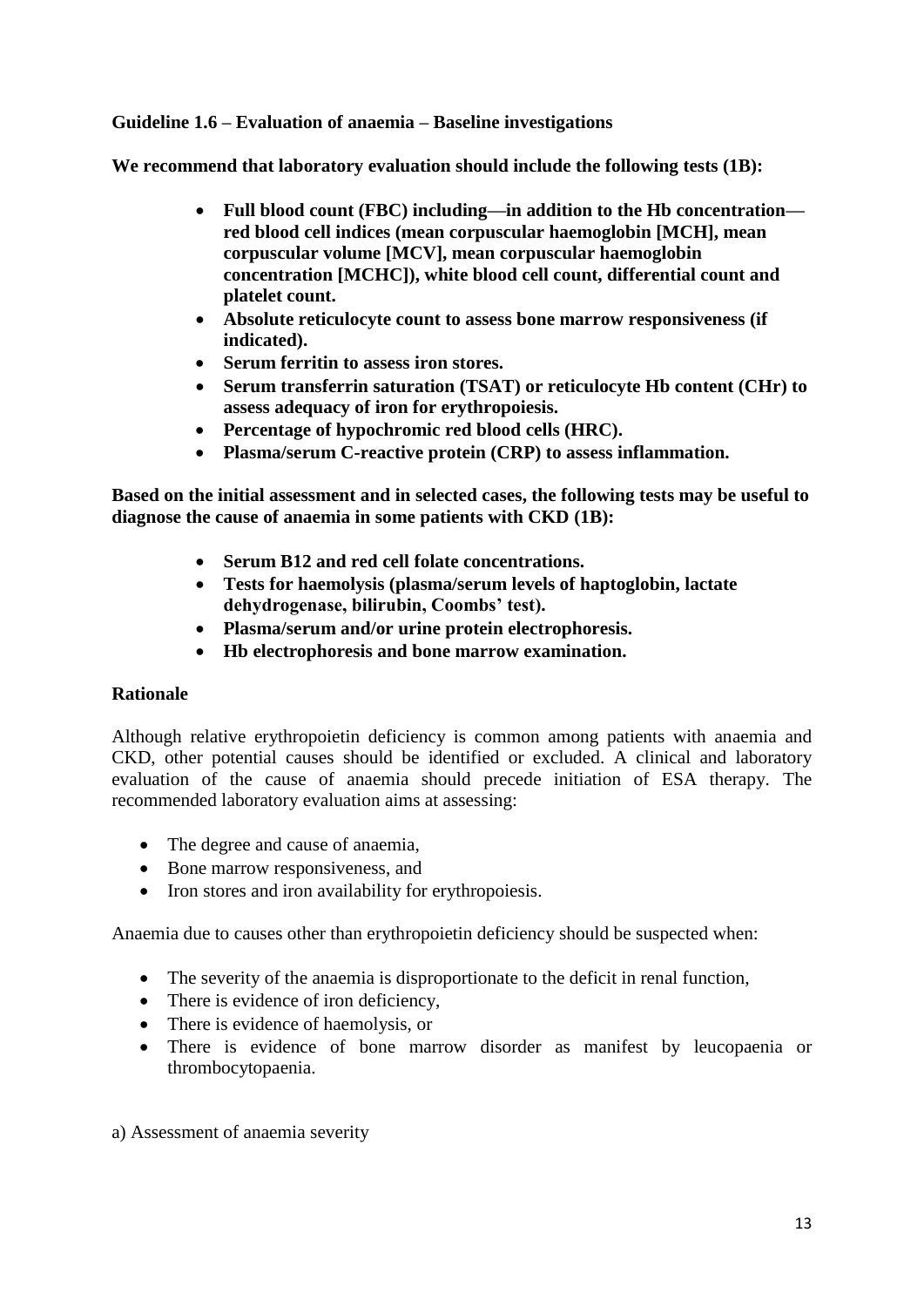In CKD patients not yet requiring dialysis and in those on peritoneal dialysis (PD), the timing of the blood sample draw is not critical because plasma volume in these patients remains relatively constant. In haemodialysis (HD) patients, interdialytic weight gain contributes to a decrease in Hb level, whereas intradialytic ultrafiltration leads to an increase in Hb level. Thus, a predialysis sample underestimates the euvolaemic Hb level, whereas a postdialysis sample over-estimates the euvolaemic Hb. In a study of 68 stable HD patients receiving recombinant human erythropoietin (rHuEPO) subcutaneously, average mean pre-dialysis Hb was 1 gm/dL lower than average postdialysis Hb.<sup>1</sup> There was a strong linear inverse correlation between percentage of change in Hb and haematocrit (Hct) values and percentage of change in body weight. In another study of 49 stable HD patients, among all pre-HD and post-HD Hb values, levels measured at the end of short dialysis intervals were closest to the mean Hb value of the week, derived from calculation of the area under the curve for the readings of the week.<sup>2</sup> Given the relationship between Hb level and the dialysis related weight change, midweek pre-dialysis sampling should be optimal for regular Hb monitoring.

## **References**

- 1. Movilli E, Pertica N, Camerini C et al. Predialysis versus postdialysis hematocrit evaluation during erythropoietin therapy. Am J Kidney Dis 2002; 39:850-853.
- 2. Bellizzi V, Minutolo R, Terracciano V et al. Influence of the cyclic variation of hydration status on haemoglobin levels in hemodialysis patients. Am J Kidney Dis 2002; 40:549- 555.
- b) Assessment of Bone Marrow Responsiveness

In general, anaemia of CKD is normochromic and normocytic and is morphologically indistinguishable from the anaemia of chronic illness. Initial assessment of anaemia in CKD patients should aim at identifying other factors that may influence the response to treatment. In addition to Hb, other indices of the FBC report may provide important clinical information:

- Macrocytosis could be due to folate or vitamin  $B_{12}$  deficiency.
- In addition to anaemia of CKD, microcytosis could be due to iron deficiency or haemoglobinopathies.
- Macrocytosis with leucopaenia or thrombocytopaenia could be due to several factors such as alcohol intake, nutritional deficit (vitamin  $B_{12}$  or folate deficiency), or myelodysplasia.
- Haemolysis is suggested by the presence of macrocytosis, high lactate dehydrogenase and positive Coombs' test.

The normal absolute reticulocyte count ranges from 40,000 to 50,000 cells/µL. Although it has a significant inter-patient variability, this test may be useful as a semi-quantitative marker of erythropoietic activity.

c) Evaluating Iron Status in Anaemic Patients with CKD

The aim of evaluating iron status is to assess:

1. Iron level in tissue stores and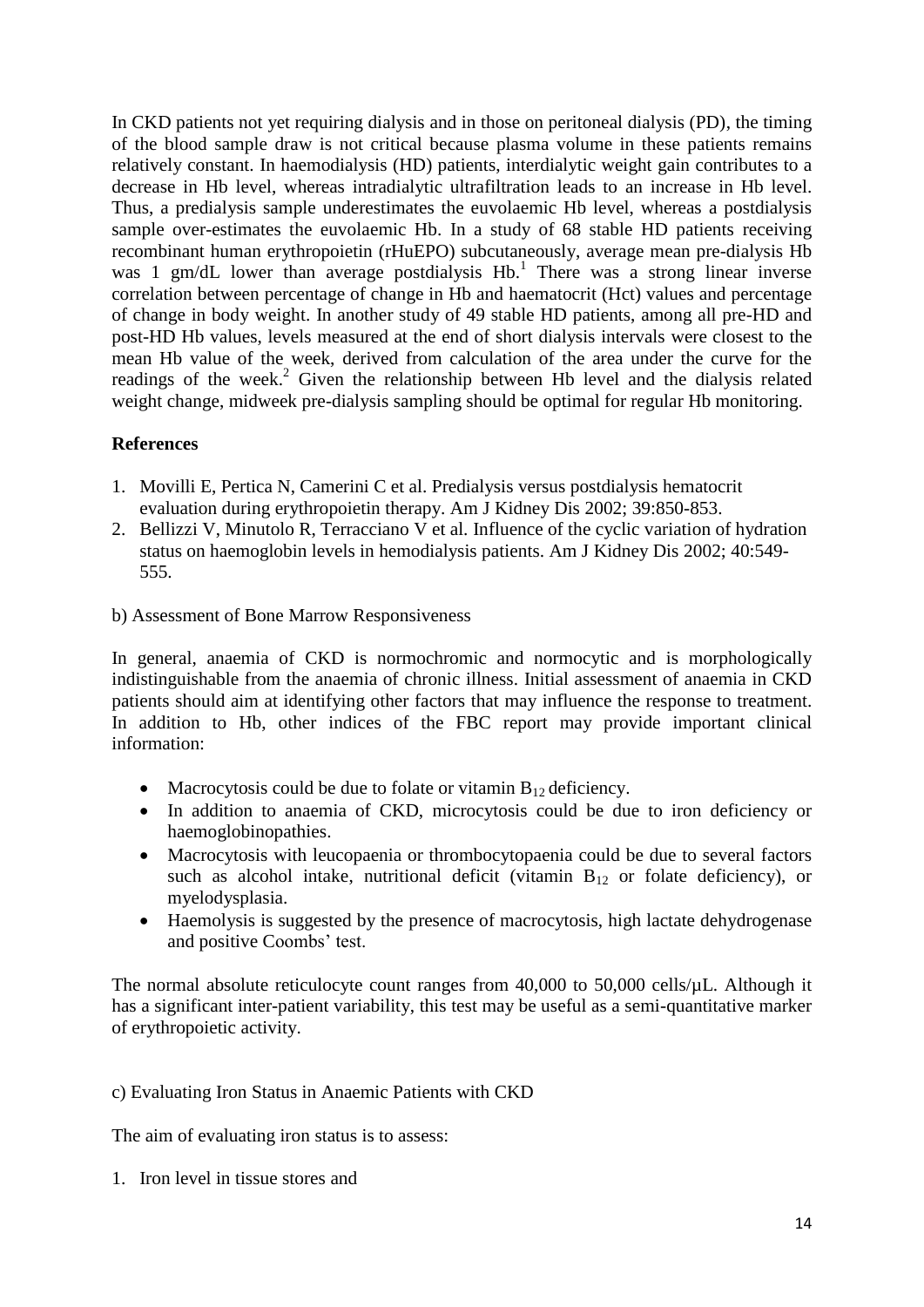2. The adequacy of iron utilisation for erythropoiesis.

Serum ferritin level is the only available blood marker of storage iron. There are several tests to assess adequacy of iron for erythropoiesis: TSAT, MCV, MCH, percentage of hypochromic red blood cells (HRC) and reticulocyte Hb content (CHr).

Tests limitations:

- HRC estimation is a useful test for assessment of iron availability but is limited by the effect of sample storage time and need for special analysers. Long sample storage time (> 4 hours) may spuriously increase HRC.
- MCV and MCH are decreased only after long-standing iron deficiency.
- TSAT is the most widely used test to assess the adequacy of iron supply for erythropoiesis but is limited by high day to day variations. TSAT is also influenced by nutritional status and inflammation.
- It is preferable to test Hb, ferritin, and TSAT or CHr together because the combination provides an important insight into erythropoiesis, iron storage and iron availability to bone marrow.

In patients with CKD not on dialysis, serum ferritin levels less than 25 ng/mL in males and less than 12 ng/mL in females suggest depletion of iron stores as a cause of anaemia; but serum ferritin level is less reliable in the evaluation of iron stores in HD patients, because ferritin level is affected by other factors in addition to iron storage status. In relatively healthy HD patients, before widespread use of IV iron therapy, the finding of a ferritin level less than  $50$  ng/mL was not uncommon<sup>1</sup> and was associated with absent bone marrow iron in approximately 80% of patients. <sup>2</sup> However, in HD patients with several co-morbidities, absent iron stores may still be found at ferritin levels approaching or even exceeding 200 ng/mL.<sup>[3](http://www.kidney.org/professionals/kdoqi/guidelines_anemia/references.htm#ref99)</sup>

Iron-deficiency erythropoiesis is most likely to contribute to anaemia when TSAT results are less than 16%. However, the clinical utility of TSAT is impaired by the absence of a diagnostic threshold, above which deficient iron utilisation can be excluded as a cause of anaemia.<sup>4</sup>

There is little information in literature to guide the approach to CKD patients who show laboratory evidence of iron deficiency. Nevertheless, given the high prevalence of GI blood loss due to variety of causes in this patient population, deciding on a subsequent management plan, including endoscopy, depends on the clinical presentation. This supports the recommendation that CKD patients who present with anaemia and iron deficiency should undergo careful clinical assessment prior to the initiation of anaemia therapy.<sup>5,6,7</sup>

## **References**

- 1. Fishbane S, Lynn RI. The efficacy of iron dextran for the treatment of iron deficiency in hemodialysis patients. [Clin Nephrol 1995; 44:238-240.](http://www.ncbi.nlm.nih.gov/entrez/query.fcgi?db=pubmed&cmd=Retrieve&dopt=Abstract&list_uids=8575123&query_hl=141&itool=pubmed_docsum)
- 2. Fernandez-Rodriguez AM, Guindeo-Casasus MC, Molero-Labarta T et al. Diagnosis of iron deficiency in chronic renal failure. [Am J Kidney Dis 1999; 34:508-513.](http://www.ncbi.nlm.nih.gov/entrez/query.fcgi?db=pubmed&cmd=Retrieve&dopt=Abstract&list_uids=10469862&query_hl=56&itool=pubmed_docsum)
- 3. Kalantar-Zadeh K, Hoffken B, Wunsch H, Fink H, Kleiner M, Luft FC. Diagnosis of iron deficiency anemia in renal failure patients during the post-erythropoietin era. [Am](http://www.ncbi.nlm.nih.gov/entrez/query.fcgi?db=pubmed&cmd=Retrieve&dopt=Abstract&list_uids=7645533&query_hl=59&itool=pubmed_docsum)  [J Kidney Dis 1995; 26:292-299.](http://www.ncbi.nlm.nih.gov/entrez/query.fcgi?db=pubmed&cmd=Retrieve&dopt=Abstract&list_uids=7645533&query_hl=59&itool=pubmed_docsum)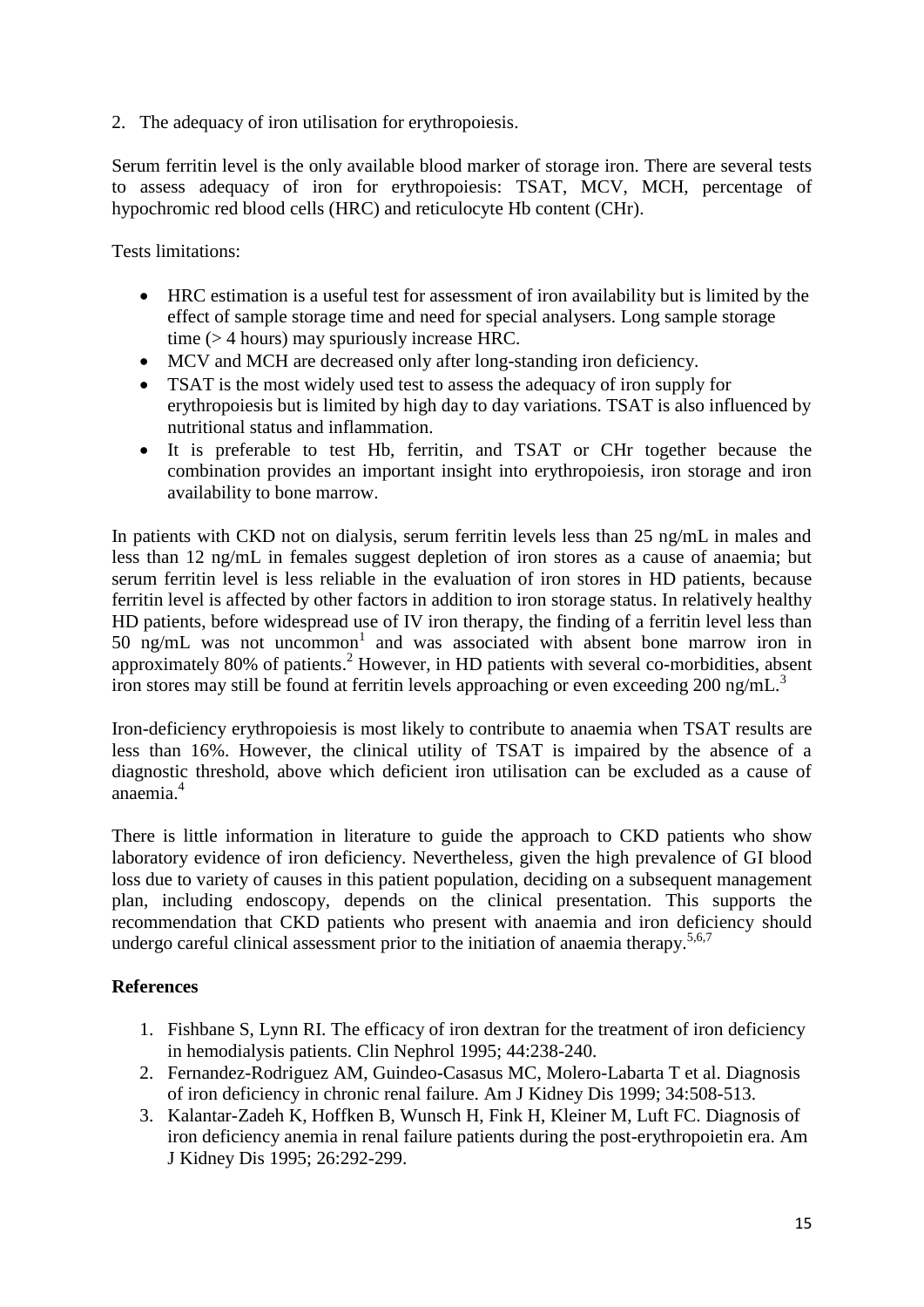- 4. KDOQI guidelines on anaemia management: [http://www.kidney.org/professionals/KDOQI/guidelines\\_anemia/cpr12.htm,](http://www.kidney.org/professionals/KDOQI/guidelines_anemia/cpr12.htm) last accessed 12/11/2009.
- 5. Coban E, Timuragaoglu A, Meric M. Iron deficiency anemia in the elderly: Prevalence and endoscopic evaluation of the gastrointestinal tract in outpatients. [Acta](http://www.ncbi.nlm.nih.gov/entrez/query.fcgi?db=pubmed&cmd=Retrieve&dopt=Abstract&list_uids=12975553&query_hl=62&itool=pubmed_docsum)  [Haematol 2003;](http://www.ncbi.nlm.nih.gov/entrez/query.fcgi?db=pubmed&cmd=Retrieve&dopt=Abstract&list_uids=12975553&query_hl=62&itool=pubmed_docsum) 110:25-28.
- 6. Ioannou GN, Rockey DC, Bryson CL, Weiss NS. Iron deficiency and gastrointestinal malignancy: A population-based cohort study. Am J Med 2002; 113:276-280.
- 7. Ioannou GN, Spector J, Scott K, Rockey DC. Prospective evaluation of a clinical guideline for the diagnosis and management of iron deficiency anemia. [Am J Med](http://www.ncbi.nlm.nih.gov/entrez/query.fcgi?db=pubmed&cmd=Retrieve&dopt=Abstract&list_uids=12361813&query_hl=68&itool=pubmed_docsum)  [2002; 113:281-287.](http://www.ncbi.nlm.nih.gov/entrez/query.fcgi?db=pubmed&cmd=Retrieve&dopt=Abstract&list_uids=12361813&query_hl=68&itool=pubmed_docsum)

# **2. Anaemia of CKD (Guidelines 2.1 – 2.10)**

## **Guideline 2.1 - Treatment of Anaemia - Erythropoiesis Stimulating Agents**

**We recommend that treatment with Erythropoiesis Stimulating Agents (ESAs) should be offered to patients with anaemia of CKD who are likely to benefit in terms of quality of life and physical function and to avoid transfusion in patients considered suitable for transplantation. (1A)**

## **Audit measure**

Proportion of patients on renal replacement therapy with Hb level < 10 g/dL who are not prescribed an ESA

## **Rationale**

Treatment of anaemia in CKD with ESA can be expensive<sup>1</sup>, takes time to work and carries a small but significant risk to the patient. It is therefore reasonable, as with any therapy, to treat only those who are expected to benefit in the time frame that therapy is being considered. For example, patients with severe sepsis/inflammation/acute bleeding are unlikely to respond. Patients with a very short life expectancy (days or weeks) are not likely to survive long enough for therapy to provide benefit in terms of an increase in Hb. The clinician and patient should agree on a therapeutic plan and, at an appropriate time, review whether therapy is providing enough benefit to continue treatment.

## **Reference**

1. National Collaborating Centre for Chronic Conditions, Royal College of Physicians. Guideline on anaemia management in chronic kidney disease. 2006. National Institute for Clinical Excellence.

## **Guideline 2.2 - Treatment of Anaemia - Choice of ESA**

#### **We recommend that the decision on the choice of ESA is based on local availability of ESAs. (1B)**

#### **Audit measure**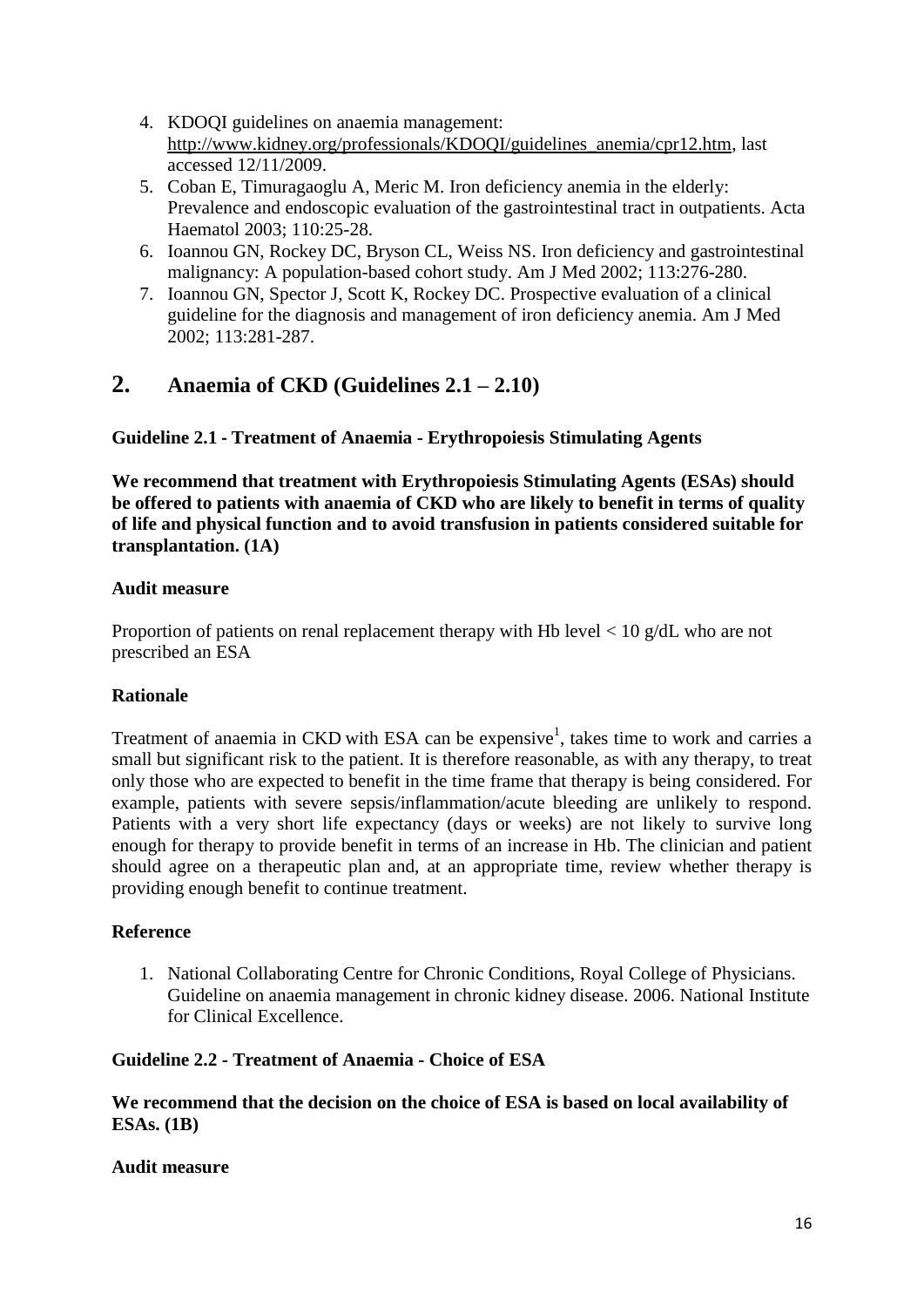Each renal unit should audit the type, route and frequency of administration and weekly dose of ESA prescribed

## **Rationale**

Many studies have been published comparing different ESA products against each other when used at different dosing intervals, by different routes of administration and in different patient groups. All the available products are efficacious when administered according to the manufacturers' recommendations. The choice of ESA will be dependent upon the clinician and patient agreeing a management plan and local supply arrangements.<sup>1</sup>

#### **Reference**

1. National Collaborating Centre for Chronic Conditions, Royal College of Physicians. Guideline on anaemia management in chronic kidney disease. 2006. National Institute for Clinical Excellence.

#### **Guideline 2.3 - Treatment of Anaemia with ESA therapy - Target Hb**

**We recommend that patients with CKD on ESA therapy should achieve Hb between 10- 12 g/dl. (1B)**

**Guideline 2.4 - Treatment of Anaemia without ESA therapy - Target Hb**

**We recommend that these Hb targets apply exclusively to patients receiving ESA and are not intended to apply to the treatment of iron deficiency in patients receiving iron therapy without the use of ESAs. (1B)**

#### **Audit measures**

The proportion of CKD stage 4-5 patients with Hb 10-12 g/dl. The proportion of patients treated with an ESA with  $Hb > 12$  g/dl.

## **Rationale for Guidelines 2.3 and 2.4**

- In determining target Hb guidelines it is important to assess potential benefits (in terms of possible improved survival, improvement in health related quality of life - HRQoL - and avoidance of transfusion) vs. potential harms (increased mortality, increased risk of vascular events).
- Although several studies have shown that higher Hb targets lead to improvements in both physical and mental health domains<sup>[1-](http://www.kidney.org/professionals/kdoqi/guidelines_anemia/hd_ref.htm#ref1)4</sup> the HRQoL benefits of higher Hb targets diminish over time.<sup>[1](http://www.kidney.org/professionals/kdoqi/guidelines_anemia/hd_ref.htm#ref1)[,5](http://www.kidney.org/professionals/kdoqi/guidelines_anemia/hd_ref.htm#ref15)</sup> In addition, there is no apparent Hb threshold above which there is definitively a quality-of-life improvement in the higher Hb treatment arms.
- Recently the Anaemia Working Group of ERBP expressed its view that Hb values of 11- 12 g/dL should be generally sought in the CKD population without intentionally exceeding 13  $g/dL$ .<sup>6</sup>
- The rationale behind choosing a wide target Hb range (10-12  $g/dl$ ) is that when the target Hb level is narrow (i.e.1 g/dL), variability in achieved Hb levels around the target is high,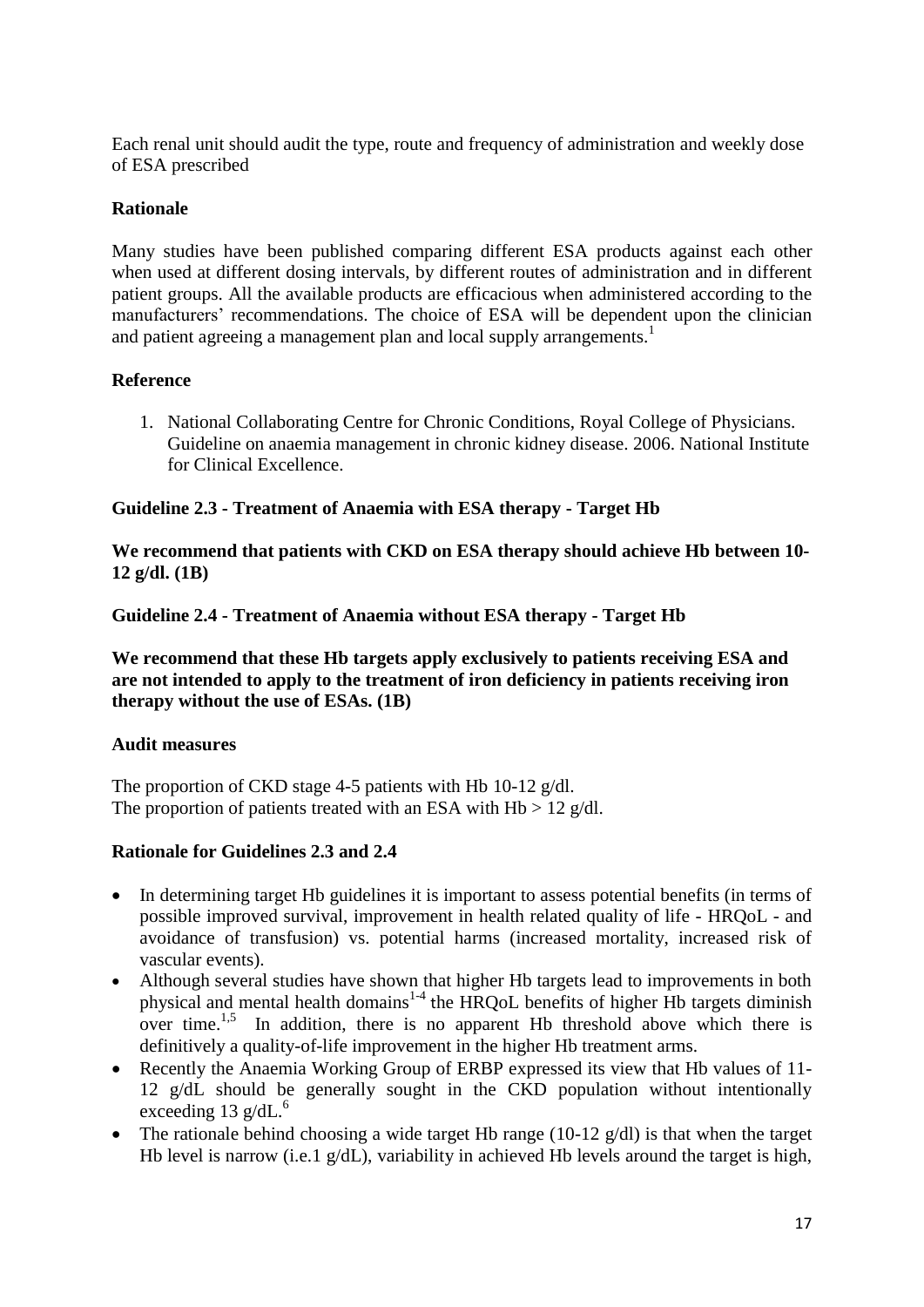the fraction of prevalent patients with achieved Hb levels within the target range is low and ESA dose titration is required frequently during maintenance therapy.

• The health economics of anaemia therapy using ESAs has been subject to a NICE systematic review<sup>7</sup> which concludes that treating to a target Hb  $11-12g/dl$  is cost effective in HD patients. In a US study the incremental cost per quality-adjusted life year (QALY) of target Hb 12.0-12.5 g/dl vs.11.0-12.0 g/dl was \$613,015. An additional \$828,215 per additional QALY gained was required to achieve a target Hb of 14g/dl versus 12.0- 12.5g/dl. To put this guideline into current context, Table 1 summarises the mean Hb data for prevalent UK dialysis patients from the Eighth (2005) and Eleventh (2008) UK Renal Registry Reports. 8,9

|      | $Hb$ (Mean $\pm$ sd) | $Hb > 10$ g/dl | 90% Hb range | Interquartile Hb range | $Hb > 11$ g/dl |
|------|----------------------|----------------|--------------|------------------------|----------------|
| 2005 | $11.7 \pm 1.6$       | 85%            | $9.2 - 14.6$ | 10.6-12.8              | 68%            |
| 2008 | $11.6 \pm 1.5$       | 86%            | 8.9-14       | $10.6 - 12.6$          | 68%            |

## **Table 1: Hb data for UK prevalent HD patients8,9**

- Besarab et  $al<sup>4</sup>$  reported a study of normalisation of haemoglobin in patients with high cardiovascular risk on haemodialysis. Normalisation of haemoglobin showed no benefit in risk reduction but did show an improvement in quality of life. The treatment arm showed a trend towards increased risk of death and vascular access failure and the trial was stopped on the grounds that the study was unlikely to show benefit from normalisation.
- There have been two important studies of patients not yet on dialysis CHOIR $^{10}$  and CREATE<sup>1</sup>. The outcome of the CHOIR study showed no benefit of higher haemoglobin outcome in CKD patients randomised to Hb of 11.3g/dl vs. 13.5g/dl. Higher outcome target Hb had an increased risk (using composite end-points of death, myocardial infarction, or hospitalisation for congestive cardiac failure) and no incremental improvement in quality of life. The limitation of this study is that, compared with the group assigned to the lower Hb treatment target, the higher Hb target group showed at baseline a statistically greater proportion of patients with a history of hypertension and coronary artery bypass graft. A report posted by the study sponsor (PROCRIT ®: Clinical Study Report PR00-06-014 (CHOIR) Synopsis, 12 September 2006; available at: www.clinicaltrials.gov, last accessed January 12, 2007) indicates that patients assigned to the higher Hb treatment arm also had a significantly greater severity of congestive heart failure (CHF) at baseline. The results of a multivariate analysis, included in this report, indicate that after adjustment for baseline conditions (CHF by National Health and Nutrition Examination Survey CHF score, atrial fibrillation/flutter, serum albumin level, reticulocyte count, and age), the relationship between treatment assignment and primary composite outcome events is no longer statistically significant (hazard ratio [HR], 1.24; 95% confidence interval [CI], 0.95 to 1.62;  $p = 0.11$  compared with the unadjusted HR of 1.34; 95% CI, 1.03 to 1.74;  $p = 0.03$  reported in the publication<sup>[11](http://www.kidney.org/professionals/kdoqi/guidelines_anemia/hd_ref.htm#ref2)</sup>). A secondary analysis of the CHOIR trial suggested that higher doses of epoetin α were associated with an increased risk of death, myocardial infarction, congestive heart failure or stroke compared with lower epoetin doses, and with poorer outcomes.<sup>11</sup> Another secondary analysis of the CHOIR study found that, among patients with diabetes mellitus, the percentage of patients reaching the primary end point of death, myocardial infarction, congestive heart failure or stroke within 3 years was similar in the high and low haemoglobin arms of the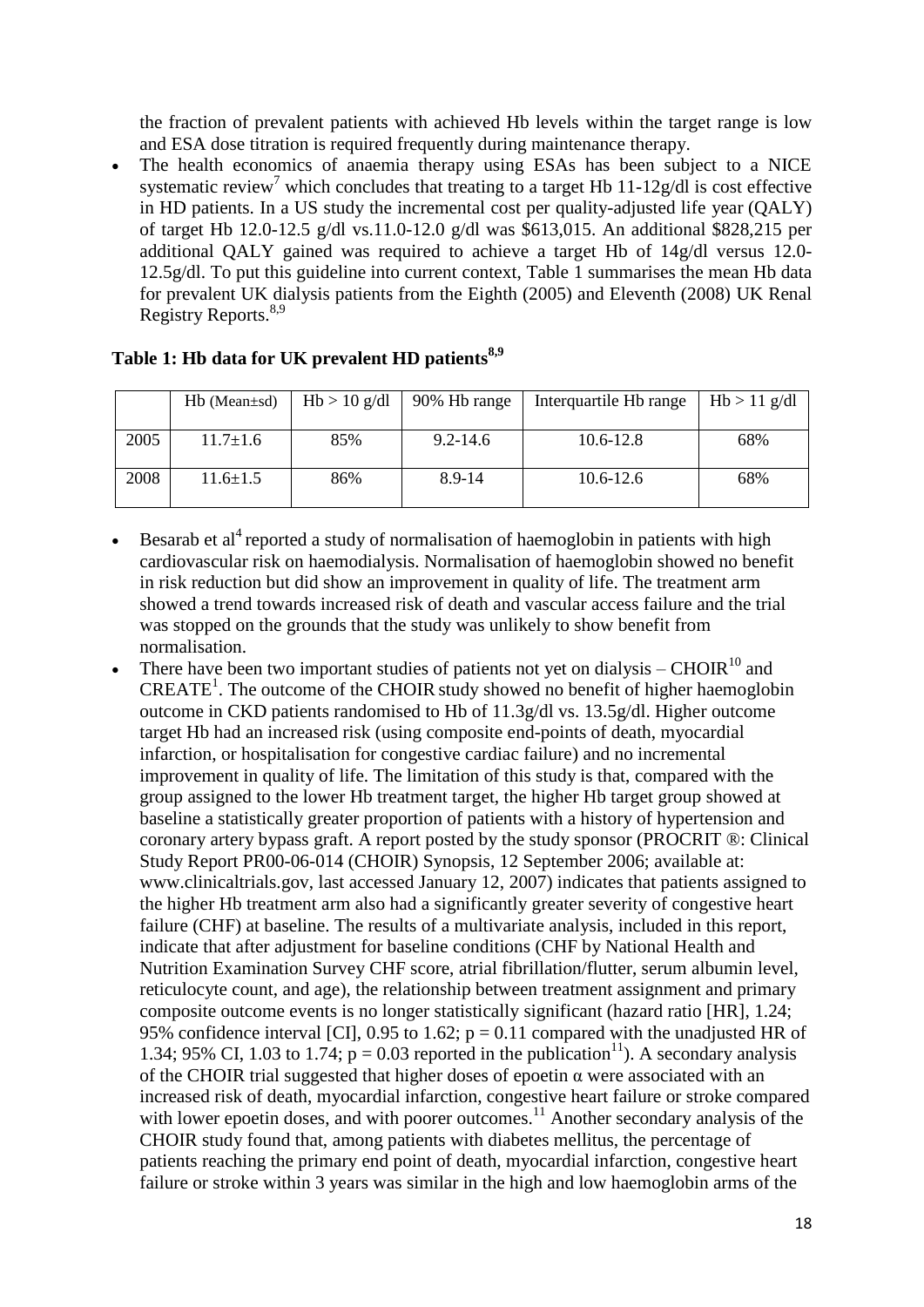trial (24.8% versus 24.7%, respectively;  $p = 0.249$ ). By contrast, among patients without diabetes mellitus at baseline, 36.4% of patients randomized to the higher haemoglobin target had reached the primary end point after 3 years compared with 24% of those randomized to the lower haemoglobin target (HR 1.70;  $95\%$  CI 1.03–2.81; p= 0.04). In other words, individuals without diabetes mellitus randomized to the higher haemoglobin target had a significantly greater risk of reaching the primary end point after 3 years than individuals with diabetes mellitus randomized to the lower haemoglobin target.<sup>12</sup>

- The CREATE<sup>1</sup> study reported that early correction of anaemia to normal Hb  $(13-15g/d)$ vs. 10.5-11.5g/dl) did not reduce risk of cardiovascular events. Indeed the hazards ratio for primary endpoints of death from any cause or death from cardiovascular disease consistently (but not significantly) favoured the lower haemoglobin target group. The trend to increase in events appeared to occur after initiation of dialysis but there was no difference in endpoints after censoring of data from patients who started dialysis. Quality of life was significantly better in the higher Hb outcome group. Although GFR was not significantly different between the two groups, more patients started renal replacement therapy earlier in the higher Hb outcome group  $(p=0.03)$  with the difference apparent from 18 months. An important limitation of this trial is that the event rate was much lower than predicted; thus, the power to detect a difference in event rates was decreased.
- Other important limitation (s) of these trials is the lack of assessment of Hb cycling around each target Hb. In addition, important subgroups of patients enrolled in large trials, such as young adults, patients returning to dialysis after failed renal transplant, or patients with chronic lung disease were not identified or assessed in any of these trials.
- Further analysis of outcome of high target Hb was performed by the KDOQI team. An Evidence Review Team analysed all data from randomized controlled trials of anaemia management in CKD, including, CHOIR $^{10}$ , CREATE<sup>1</sup> and other studies. Combining mortality outcomes from eight studies involving 3038 subjects with CKD who were not on dialysis (the CHOIR and CREATE studies contributed most of the weight to the analysis) revealed no difference between the higher and lower Hb target<sup>13</sup>, but combining adverse cardiovascular events from six studies involving 2850 subjects showed an increased risk among the patients assigned to the higher Hb targets (a RR of 1.24, 95% CI  $1.02-1.51$ )<sup>13</sup>, although it is worth noting that the CHOIR and CREATE studies contributed most of the weight to the analysis. Among dialysis patients, combining mortality (four studies, 2391 subjects) or cardiovascular outcomes (three studies, 1975 subjects) showed no statistically significant difference between the higher and lower Hb level with The Hb Normalisation  $\text{Study}^4$  contributing most of the weight to the analysis.
- $\bullet$  In the TREAT study<sup>14</sup>, 4038 patients with diabetes, chronic kidney disease not on dialysis, and anaemia, were randomly assigned in a 1:1 ratio to darbepoetin α, to achieve a haemoglobin level of approximately 13 g/dL or to placebo, with rescue darbepoetin  $\alpha$ when the haemoglobin level was less than 9.0 g/dL. The primary end points were the composite outcomes of death or a cardiovascular event (nonfatal myocardial infarction, congestive heart failure, stroke, or hospitalization for myocardial ischemia) and of death or end-stage renal disease. After a median follow up of 29 months, there was no difference between the two arms in the primary outcome of death, cardiovascular event or end stage renal disease. Fatal or nonfatal stroke occurred in 101 patients assigned to darbepoetin  $\alpha$  and 53 patients assigned to placebo (HR, 1.92; 95% CI, 1.38 to 2.68; p < 0.001). The investigators concluded that for many involved in clinical decision making this risk of prescribing an ESA in this patient population will outweigh the potential benefits.<sup>14</sup>
- Data from observational studies have, however, not shown increased hazard risk among patients who achieved higher haemoglobin. In one study, data from haemodialysis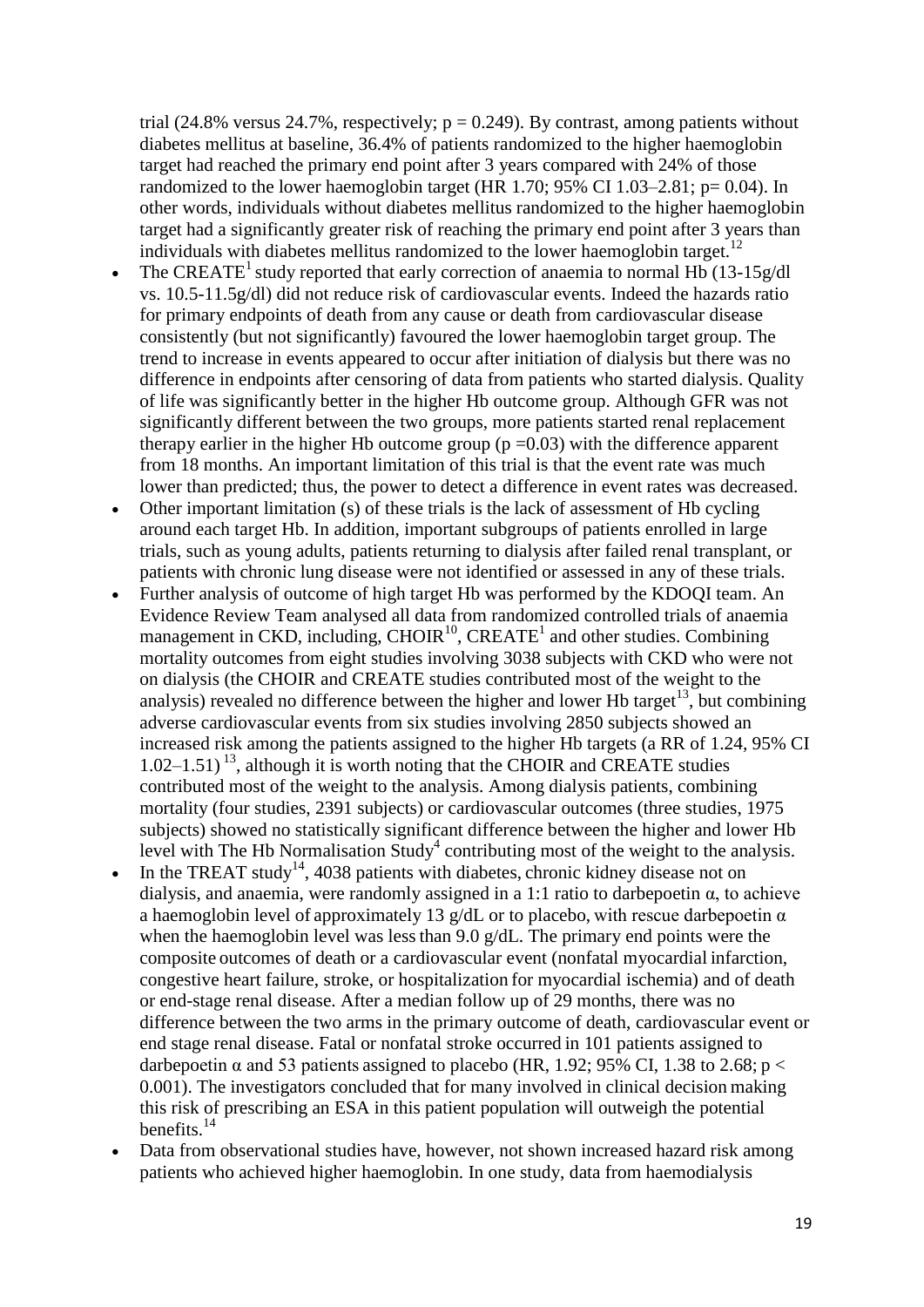patients in the UK Renal Registry from 1999 to 2005 were analysed for the relative risk of death at different haemoglobin concentrations. Haemoglobin concentrations above the reference range (10–11 g/dl) consistently showed a 35% lower relative risk of death, while patients with haemoglobin below 10 g/dl had a 28% higher mortality. The greatest mortality was seen in patients with haemoglobin <9 g/dl (73% increased risk of death, although due to the small numbers, this was not statistically significant). On the other hand, the lowest death rate was seen in patients with haemoglobin levels between 12 and 13 g/dl (64% reduced mortality).<sup>15</sup>

 The effect of cumulative ESA dose was also reported in another retrospective study. In this study, which looked at data from Medicare's end-stage renal disease program between 1999 and 2007, different US dialysis centres' annual anaemia management practice were characterised by estimating their typical use of ESAs and intravenous iron in haemodialysis patients within 4 hematocrit categories. Monthly mortality rates were assessed using Cox proportional hazards regression to correlate centre-level patterns of ESA and iron use with 1-year mortality risk in 2,69,717 incident haemodialysis patients. Monthly mortality rates were highest in patients with haematocrit less than 30% (mortality, 2.1%) and lowest for those with haematocrit of 36% or higher (mortality, 0.7%). After adjustment for baseline case-mix differences, dialysis centres that used larger ESA doses in patients with haematocrit less than 30% had lower mortality rates than centres that used smaller doses (highest vs. lowest dose group: HR, 0.94; 95% CI, 0.90-0.97). Centres that administered iron more frequently to patients with haematocrit less than 33% also had lower mortality rates (highest vs. lowest quintile, HR, 0.95; 95% CI, 0.91-0.98). However, centres that used larger ESA doses in patients with haematocrit between 33% and 35.9% had higher mortality rates (highest vs. lowest quintile, HR, 1.07; 95% CI, 1.03-1.12). More intensive use of both ESAs and iron was associated with increased mortality risk in patients with haematocrit of  $36\%$  or higher.<sup>16</sup>

Despite the limitation(s) of each trial, these studies support the current haemoglobin outcome recommendations in this document and the NICE update recommendations on management of anaemia in patients with chronic kidney disease $17$ .

#### **References**

- 1. Drueke TB, Locatelli F, Clyne N et al. Normalization of hemoglobin level in patients with chronic kidney disease and anemia. [N Engl J Med 2006; 355:2071-](http://www.ncbi.nlm.nih.gov/pubmed/17108342?ordinalpos=2&itool=EntrezSystem2.PEntrez.Pubmed.Pubmed_ResultsPanel.Pubmed_RVDocSum) [2084.](http://www.ncbi.nlm.nih.gov/pubmed/17108342?ordinalpos=2&itool=EntrezSystem2.PEntrez.Pubmed.Pubmed_ResultsPanel.Pubmed_RVDocSum)
- 2. Furuland H, Linde T, Ahlmen J et al. A randomized controlled trial of haemoglobin normalization with epoetin  $\alpha$  in pre-dialysis and dialysis patients. [Nephrol Dial Transplant 2003; 18:353-361.](http://www.ncbi.nlm.nih.gov/sites/entrez?term=A%20randomizedcontrolled%20trial%20of%20haemoglobin%20normalization%20with%20epoetinalfa%20in%20pre-dialysis%20and%20dialysis%20patients.%20)
- 3. Foley RN, Parfrey PS, Morgan J et al. Effect of hemoglobin levels in hemodialysis patients with asymptomatic cardiomyopathy. [Kidney Int 2000;](http://www.ncbi.nlm.nih.gov/sites/entrez?term=Effect%20of%0Ahemoglobin%20levels%20in%20hemodialysis%20patients%20with%20asymptomatic%0Acardiomyopathy.)  [58:1325-1335.](http://www.ncbi.nlm.nih.gov/sites/entrez?term=Effect%20of%0Ahemoglobin%20levels%20in%20hemodialysis%20patients%20with%20asymptomatic%0Acardiomyopathy.)
- 4. Besarab A, Bolton WK, Browne JK et al. The effects of normal as compared with low hematocrit values in patients with cardiac disease who are receiving hemodialysis and epoetin. [N Engl J Med 1998; 339:584-590.](http://www.ncbi.nlm.nih.gov/pubmed/9882204?ordinalpos=2&itool=EntrezSystem2.PEntrez.Pubmed.Pubmed_ResultsPanel.Pubmed_RVAbstractPlusDrugs1)
- 5. Parfrey PS, Foley RN, Wittreich BH et al. Double blind comparison of full and partial anemia correction in incident hemodialysis patients without symptomatic heart disease. [JAm Soc Nephrol 2005; 16:2180-2189.](http://www.ncbi.nlm.nih.gov/sites/entrez?term=double%20blind%20comparison%20of%20full%20and%20partial%20anemia%20correction%20in%20incident%20hemodialysis%20patients%20without%20symptomatic%20heart%20disease.&)
- 6. [Locatelli F,](http://www.ncbi.nlm.nih.gov/pubmed?term=%22Locatelli%20F%22%5BAuthor%5D) [Aljama P,](http://www.ncbi.nlm.nih.gov/pubmed?term=%22Aljama%20P%22%5BAuthor%5D) [Canaud B,](http://www.ncbi.nlm.nih.gov/pubmed?term=%22Canaud%20B%22%5BAuthor%5D) [Covic A,](http://www.ncbi.nlm.nih.gov/pubmed?term=%22Covic%20A%22%5BAuthor%5D) [De Francisco A,](http://www.ncbi.nlm.nih.gov/pubmed?term=%22De%20Francisco%20A%22%5BAuthor%5D) [Macdougall IC,](http://www.ncbi.nlm.nih.gov/pubmed?term=%22Macdougall%20IC%22%5BAuthor%5D) [Wiecek A,](http://www.ncbi.nlm.nih.gov/pubmed?term=%22Wiecek%20A%22%5BAuthor%5D) [Vanholder R.](http://www.ncbi.nlm.nih.gov/pubmed?term=%22Vanholder%20R%22%5BAuthor%5D) [Anaemia Working Group of European Renal Best](http://www.ncbi.nlm.nih.gov/pubmed?term=%22Anaemia%20Working%20Group%20of%20European%20Renal%20Best%20Practice%20(ERBP)%22%5BCorporate%20Author%5D)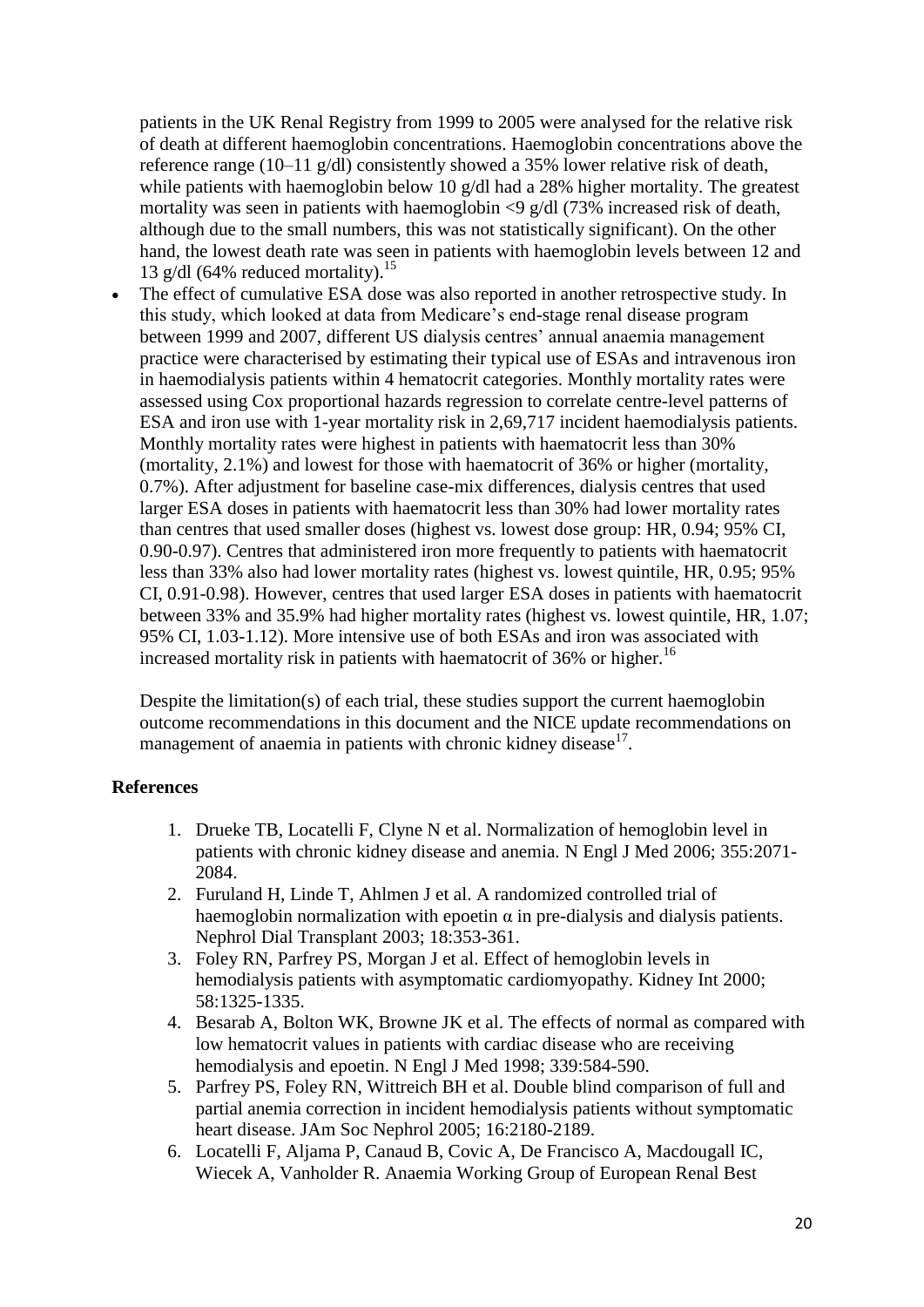[Practice \(ERBP\).](http://www.ncbi.nlm.nih.gov/pubmed?term=%22Anaemia%20Working%20Group%20of%20European%20Renal%20Best%20Practice%20(ERBP)%22%5BCorporate%20Author%5D) Target haemoglobin to aim for with erythropoiesis-stimulating agents: a position statement by ERBP following publication of the Trial to Reduce cardiovascular Events with Aranesp Therapy (TREAT) study. [Nephrol Dial](javascript:AL_get(this,%20)  [Transplant.](javascript:AL_get(this,%20) 2010; Sept 25(9):2846-50.

- 7. National Collaborating Centre for Chronic Conditions, Royal College of Physicians. Guideline on anaemia management in chronic kidney disease. 2006. National Institute for Clinical Excellence.
- 8. UK Renal Registry. UK Renal Registry Report: The Eighth Annual Report. 8. 2005[.http://www.renalreg.com/Report-Area/Report%202005/chap-08.pdf](http://www.renalreg.com/Report-Area/Report%202005/chap-08.pdf) (last accessed 17/11/09).
- 9. UK Renal Registry. UK Renal Registry Report: The Eleventh Annual Report. 11. 2008[.http://www.renalreg.com/Report-Area/Report%202008/Chapter09.pdf](http://www.renalreg.com/Report-Area/Report%202008/Chapter09.pdf) (last accessed 17/11/09).
- 10. Singh AK, Szczech L, Tang KL et al. Correction of anemia with epoetin  $\alpha$  in chronic kidney disease. N Eng J Med 2006; 355:20 2085-2098.
- 11. Szczech LA, Barnhart HX, Inrig JK, Reddan DN, Sapp S, Califf RM, Patel UD, Singh AK. Secondary analysis of the CHOIR trial epoetin  $\alpha$  dose and achieved hemoglobin outcomes. Kidney Int. 2008; 74(6):791-8.
- 12. Szczech LA, Barnhart HX, Sapp S, Felker GM, Hernandez A, Reddan D, Califf RM, Inrig JK, Patel UD, Singh AK. A secondary analysis of the CHOIR trial shows that comorbid conditions differentially affect outcomes during anaemia treatment. Kidney Int. 2010; 77(3):239-46.
- 13. KDOQI clinical practice guideline and clinical practice recommendations for anemia in chronic kidney disease, 2007 update of haemoglobin target. Am J Kidney Dis 2007; 50(3): 471–530.
- 14. Pfeffer et al. A Trial of Darbepoetin α in Type 2 Diabetes and Chronic Kidney Disease N Engl J Med 2009; 361: 2019-2032.
- 15. Macdougall IC, Tomson CR, Steenkamp M, Ansell D. Relative risk of death in UK haemodialysis patients in relation to achieved haemoglobin from 1999 to 2005: an observational study using UK Renal Registry data incorporating 30,040 patient-years of follow-up. Nephrol Dial Transplant. 2010; 25(3):914-9.
- 16. Brookhart MA, Schneeweiss S, Avorn J, Bradbury BD, Liu J, Winkelmayer WC. Comparative mortality risk of anemia management practices in incident hemodialysis patients. JAMA. 2010; 303(9):857-64.
- 17. http://www.nice.org.uk/nicemedia/live/12958/50986/50986.pdf

## **Guideline 2.5 - Treatment of Anaemia - Initial ESA dose**

**We recommend that the initial ESA dose should be determined by the patient's Hb level, the target Hb level, the observed rate of increase in Hb level and clinical circumstances. (1B)**

## **Rationale**

For initiation of ESA therapy, several points are to be considered:

- Type(s) of licensed ESAs available
- Initial ESA dose
- ESA dose adjustment: dose required for Hb correction vs. maintenance
- Route of ESA administration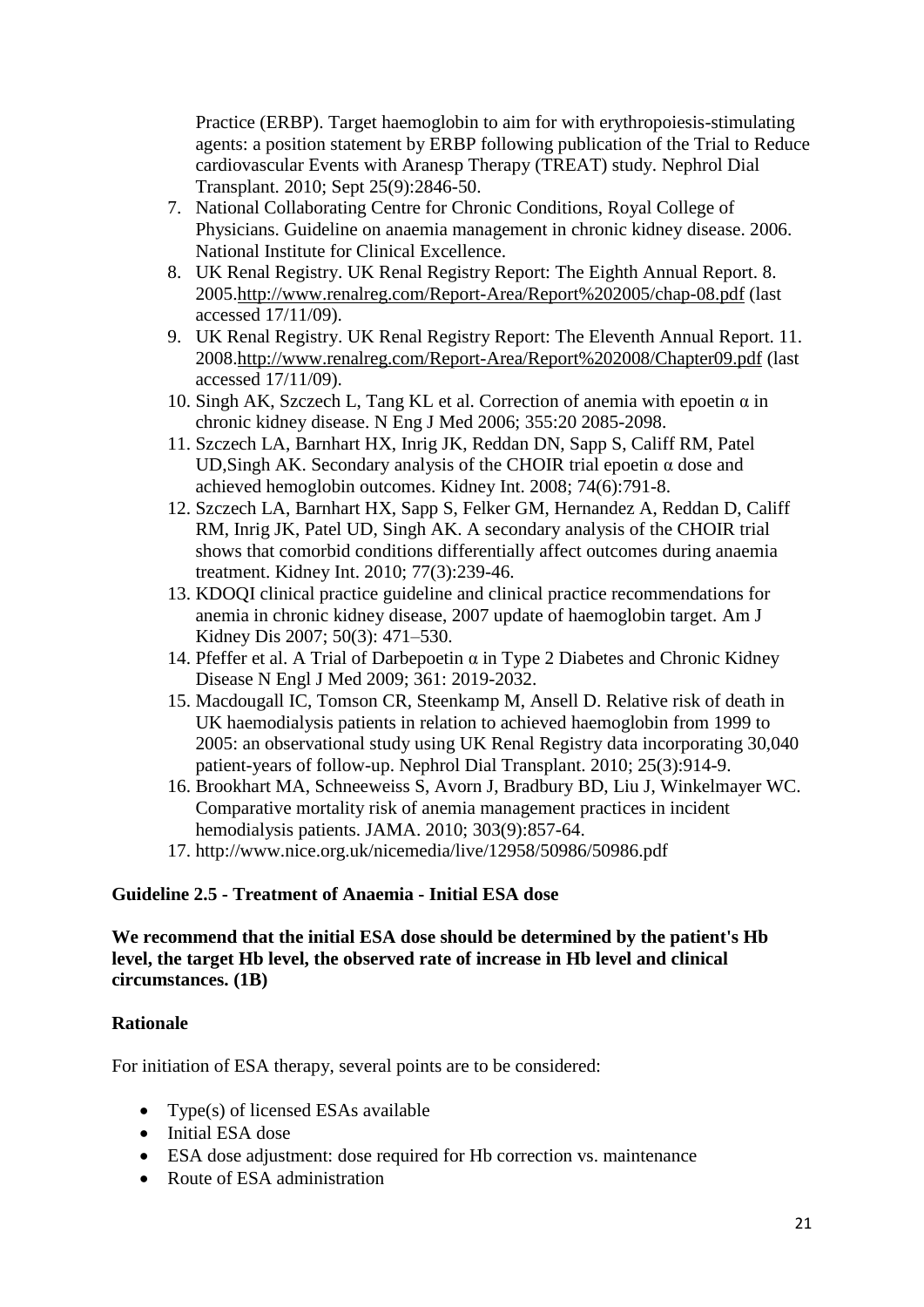- Frequency of ESA administration that best fit patient requirements and achieve maximal convenience
- Patient monitoring for the anticipated response in terms of Hb rise, rate of Hb rise, possible adverse effect (e.g. hypertension).

In general, the aim of initial ESA therapy is to achieve a rate of increase in Hb levels of 1 to 2 g/dL per month. This rate of rise is considered safe as evidenced from interventional trials on  $ESA$  naïve patients.<sup>1-3</sup> In CKD patients with initial Hb levels less than target range, these trials have shown the mean initial rate of Hb level increase to be in the range of 0.7 to 2.5 g/dL in the first 4 weeks. This rate of Hb increase is affected by the patient population, initial ESA dose, and the frequency and route of ESA administration.

## **References**

- 1. Eschbach JW, Abdulhadi MH, Browne JK et al. Recombinant human erythropoietin in anemic patients with end-stage renal disease. Results of a phase III multicenter clinical trial. Ann Intern Med 1989; 111:992-1000.
- 2. Eschbach JW, Kelly MR, Haley NR, Abels RI, Adamson JW. Treatment of the anemia of progressive renal failure with recombinant human erythropoietin. N Engl J Med 1989: 321:158-163.
- 3. Locatelli F, Olivares J, Walker R et al. Novel erythropoiesis stimulating protein for treatment of anemia in chronic renal insufficiency. [Kidney Int 2001; 60:741-747.](http://www.ncbi.nlm.nih.gov/entrez/query.fcgi?db=pubmed&cmd=Retrieve&dopt=Abstract&list_uids=11473657&query_hl=166&itool=pubmed_docsum)

## **Guideline 2.6 - Treatment of Anaemia with ESA therapy - Route of administration**

**We suggest that the route of ESA administration should be determined by the CKD stage, treatment setting, efficacy, safety, and class of ESA used; subcutaneous (SC) route is the access of choice in non-HD patients, while convenience may favour intravenous (IV) administration in HD patients. (2B)**

## **Audit measure**

Each renal unit should audit the type, route and frequency of administration and weekly dose of ESA prescribed

## **Rationale**

In the outpatient setting, SC administration is the only routinely feasible route of administration for non HD CKD patients. For HD patients, either SC or IV administration is feasible.

Among short-acting ESAs, subcutaneous administration is associated with approximately 30% reduction in dose requirements compared to that of IV administration for the same target Hb outcome. This has been proven in a large multicenter RCT on long term HD patients who had their haematocrit maintained within target range while on epoetin  $\alpha$  either via SC or IV route. Patients were then randomised to IV or SC route. Upon randomization, ESA doses were first decreased to allow haematocrit levels to decrease to less than target range. Doses were titrated upward to again achieve target haematocrit levels, and then were adjusted to maintain haematocrit in the target range during a 26-week maintenance phase. Among 107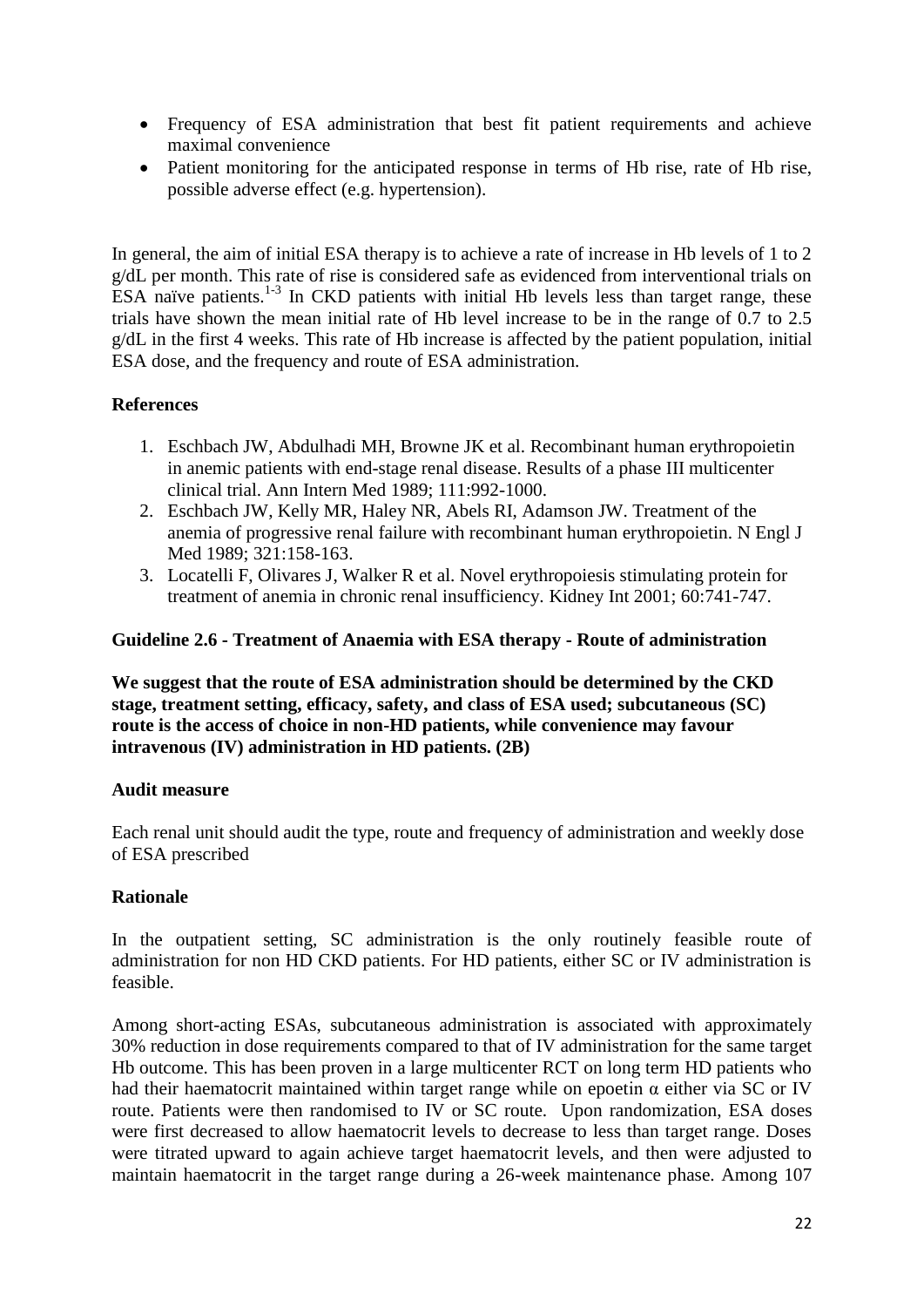patients who completed the trial, those assigned to SC route showed 27% lower ESA doses than those assigned to IV administration.<sup>1</sup> However, not all patients showed a dose decrease after conversion from IV to SC, and some patients showed a dose increase.

Among long-acting agents, efficacy of SC administration appears to be equivalent to that of IV route at the examined dosing frequencies. 2-5

## **References**

- 1. Kaufman JS, Reda DJ, Fye CL et al. Subcutaneous compared with intravenous epoetin in patients receiving hemodialysis. Department of Veterans Affairs Cooperative Study Group on Erythropoietin in Hemodialysis Patients. [N Engl J Med](http://www.ncbi.nlm.nih.gov/entrez/query.fcgi?db=pubmed&cmd=Retrieve&dopt=Abstract&list_uids=9718376&query_hl=202&itool=pubmed_docsum)  [1998; 339:578-583](http://www.ncbi.nlm.nih.gov/entrez/query.fcgi?db=pubmed&cmd=Retrieve&dopt=Abstract&list_uids=9718376&query_hl=202&itool=pubmed_docsum).
- 2. Locatelli F, Canaud B, Giacardy F, Martin-Malo A, Baker N, Wilson J. Treatment of anaemia in dialysis patients with unit dosing of darbepoetin  $\alpha$  at a reduced dose frequency relative to recombinant human erythropoietin (rHuEpo). [Nephrol Dial](http://www.ncbi.nlm.nih.gov/entrez/query.fcgi?db=pubmed&cmd=Retrieve&dopt=Abstract&list_uids=12543893&query_hl=142&itool=pubmed_docsum)  [Transplant 2003; 18:362-369](http://www.ncbi.nlm.nih.gov/entrez/query.fcgi?db=pubmed&cmd=Retrieve&dopt=Abstract&list_uids=12543893&query_hl=142&itool=pubmed_docsum).
- 3. Vanrenterghem Y, Barany P, Mann JF et al. Randomized trial of darbepoetin α for treatment of renal anemia at a reduced dose frequency compared with rHuEPO in dialysis patients. [Kidney Int 2002; 62:2167-2175](http://www.ncbi.nlm.nih.gov/entrez/query.fcgi?db=pubmed&cmd=Retrieve&dopt=Abstract&list_uids=12427142&query_hl=151&itool=pubmed_docsum).
- 4. Spinowitz B, Coyne DW, Lok CE, Fraticelli M, Azer M, Dalal S, Villa G, Rosansky S, Adamis H, Beyer U. RUBRA Study Investigators: [C.E.R.A. maintains stable](http://www.ncbi.nlm.nih.gov/pubmed/18004064?itool=EntrezSystem2.PEntrez.Pubmed.Pubmed_ResultsPanel.Pubmed_RVDocSum&ordinalpos=1)  control of hemoglobin in patients with [chronic kidney disease on dialysis when](http://www.ncbi.nlm.nih.gov/pubmed/18004064?itool=EntrezSystem2.PEntrez.Pubmed.Pubmed_ResultsPanel.Pubmed_RVDocSum&ordinalpos=1)  [administered once every two weeks.](http://www.ncbi.nlm.nih.gov/pubmed/18004064?itool=EntrezSystem2.PEntrez.Pubmed.Pubmed_ResultsPanel.Pubmed_RVDocSum&ordinalpos=1) Am J Nephrol 2008; 28(2):280-289.
- 5. Klinger M, Arias M, Vargemezis V, Besarab A, Sulowicz W, Gerntholtz T, Ciechanowski K, Dougherty FC, Beyer U. [Efficacy of intravenous methoxy](http://www.ncbi.nlm.nih.gov/pubmed/18037099?itool=EntrezSystem2.PEntrez.Pubmed.Pubmed_ResultsPanel.Pubmed_RVDocSum&ordinalpos=5)  [polyethylene glycol-epoetin beta administered every 2 weeks compared with epoetin](http://www.ncbi.nlm.nih.gov/pubmed/18037099?itool=EntrezSystem2.PEntrez.Pubmed.Pubmed_ResultsPanel.Pubmed_RVDocSum&ordinalpos=5)  [administered 3 times weekly in patients treated by hemodialysis or peritoneal dialysis:](http://www.ncbi.nlm.nih.gov/pubmed/18037099?itool=EntrezSystem2.PEntrez.Pubmed.Pubmed_ResultsPanel.Pubmed_RVDocSum&ordinalpos=5)  [a randomized trial.](http://www.ncbi.nlm.nih.gov/pubmed/18037099?itool=EntrezSystem2.PEntrez.Pubmed.Pubmed_ResultsPanel.Pubmed_RVDocSum&ordinalpos=5) Am J Kidney Dis 2007; 50(6):989-1000.

## **Guideline 2.7 - Treatment of Anaemia with ESA therapy - Frequency of administration**

## **We suggest that the frequency of administration should be determined by the CKD stage, treatment setting and class of ESA. Less frequent administration using long acting ESAs may be the treatment of choice in non–HD patients. (2B)**

## **Rationale**

The frequency of ESA administration should be determined by the CKD treatment setting and the class of ESA. Maximum efficacy is achieved by using the dosing intervals that are ESA class specific. In HD patients receiving SC short-acting ESA therapy, ESA efficacy is maximal when the drug is given thrice weekly. ESA efficacy decreases and dose requirement increases when the dosing frequency is extended from thrice-weekly to once-weekly administration.<sup>1</sup> Increasing the time interval between dosages of long acting ESAs could also result in an increase in dose requirements.<sup>2</sup>

## **References**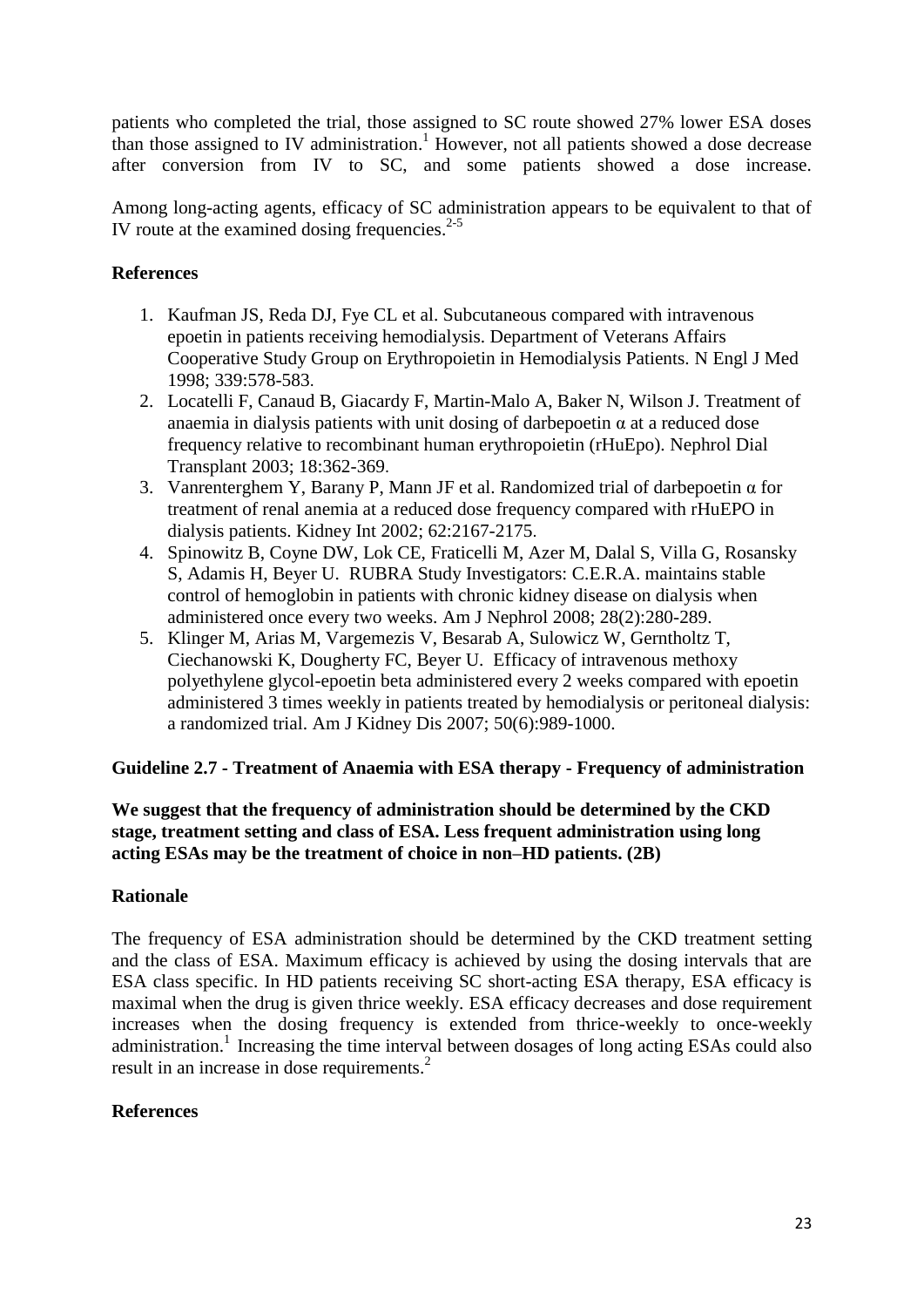- 1. Tolman C, Richardson D, Bartlett C, Will E. Structured conversion from thrice weekly to weekly erythropoietic regimens using a computerized decision-support system: A randomized clinical study. J Am Soc Nephrol 2005; 16:1463-1470.
- 2. Jadoul M, Vanrenterghem Y, Foret M, Walker R, Gray SJ. Darbepoetin α administered once monthly maintains haemoglobin levels in stable dialysis patients. [Nephrol Dial Transplant 2004;19:898-903.](http://www.ncbi.nlm.nih.gov/entrez/query.fcgi?db=pubmed&cmd=Retrieve&dopt=Abstract&list_uids=15031347&query_hl=157&itool=pubmed_docsum)

#### **Guideline 2.8 - Treatment of Anaemia with ESA Therapy** - **ESA dose adjustments**

**We recommend that adjustments to ESA doses should be considered when Hb is <10.5 or >11.5 g/dL in order to balance the benefit and safety to patients given the current evidence base. These thresholds for intervention should achieve a population distribution centred on a mean of 11 g/dl with a range of 10-12. (1B)**

**Guideline 2.9 - Treatment of Anaemia with ESA Therapy - ESA dose adjustments**

**We suggest that ESA doses should ideally be decreased rather than withheld when a downward adjustment of Hb level is needed. (2B)**

**Guideline 2.10 - Treatment of Anaemia with ESA Therapy**

**We recommend that ESA administration in ESA-dependent patients should continue during acute illness, surgical procedures or any other cause of hospitalisation. (1B)**

#### **Audit measure**

Each renal unit should monitor ESA dose adjustments

#### **Rationale for Guidelines 2.8 – 2.10**

- It is acknowledged that in a dialysis population the Hb distribution results in the majority of Hb values not lying within the range 11-12g/dL.<sup>1-3</sup> The updated NICE Guidelines for anaemia management in chronic kidney disease<sup>3</sup> recommend an outcome Hb of 10-12. It is anticipated that if a population Hb distribution is centred on this outcome with a mean of 11g/dl, then 85% of the population will have  $Hb > 10.0g/dl$ .
- In HD patients, withholding ESA doses for Hb levels greater than the target range is associated with subsequent downward Hb excursions often to levels less than target range<sup>4</sup>. The time between withholding ESA doses and return of Hb to target range is variable and unpredictable. In HD patients with Hb values greater than 14.0 g/dL, the median time for Hb to return to 12.0 g/dL or less after withholding of a SC-administered ESA is 7-9 weeks. The difference between withholding long and short acting ESAs on the rate of Hb reduction is not significant.<sup>[5](http://www.kidney.org/professionals/kdoqi/guidelines_anemia/hd_ref.htm#ref33)</sup>
- Either 10-1[6](http://www.kidney.org/professionals/kdoqi/guidelines_anemia/hd_ref.htm#ref34)% ESA dose changes<sup>6</sup> or up to 25% dose changes<sup>[7](http://www.kidney.org/professionals/kdoqi/guidelines_anemia/hd_ref.htm#ref32)</sup> can be equally effective maintenance dose-titration strategies. This was shown in two separate studies. The first was a computer-assisted support decision system algorithm that had been tested in a 24 month prospective study on chronic HD patients on SC epoetin  $\alpha$ . In this study, the monthly dose of epoetin was adjusted according to monthly Hb level using lower and upper Hb thresholds beyond which the ESA dose was increased or decreased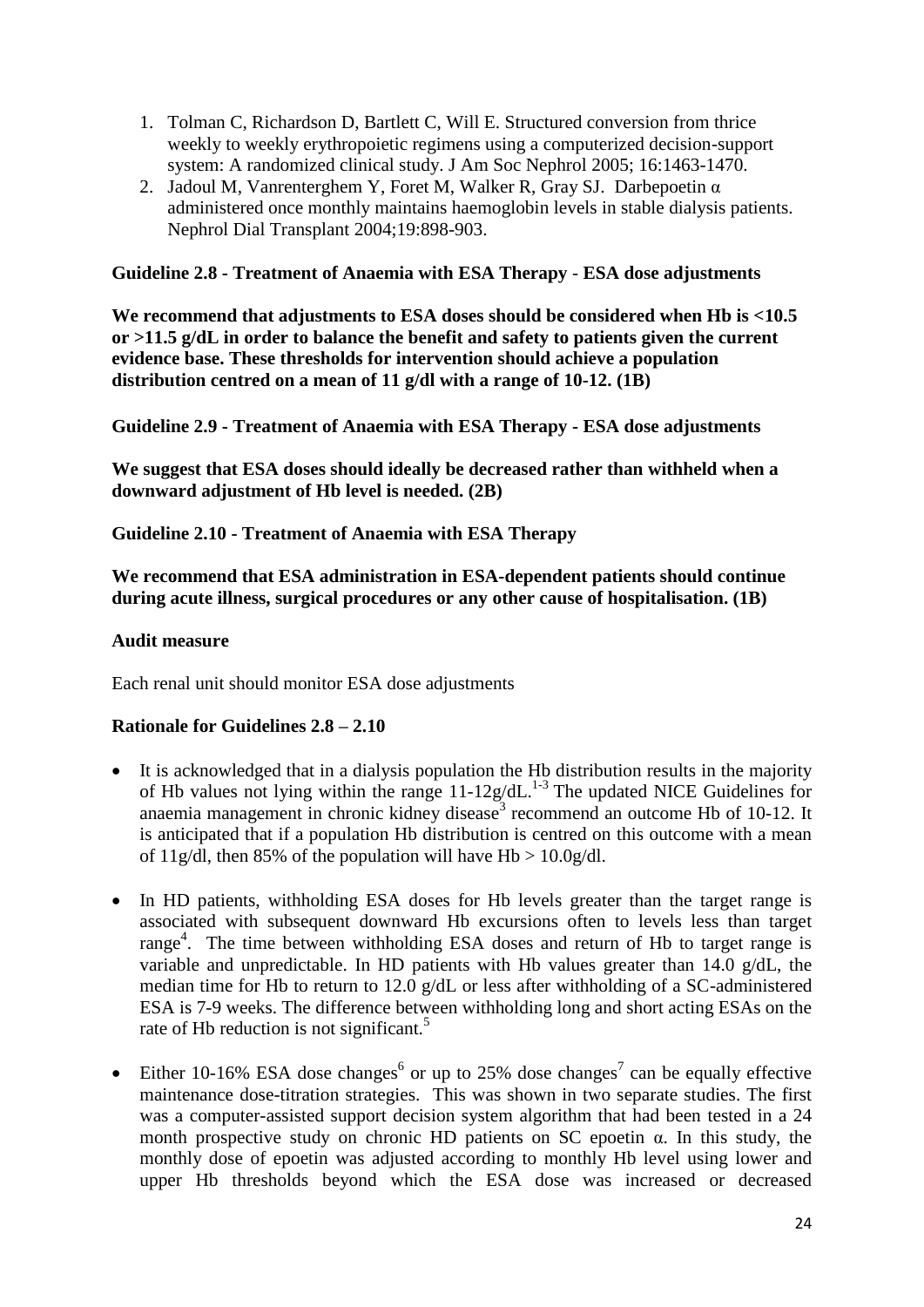respectively. The average dose change was 10-16% of baseline ESA dose. Hb outcome was maintained with medians between 11.3 and 11.8 g/dL, and a median epoetin  $\alpha$  dose reduction from 136 to 72 IU/kg/ week. The second study examined the effect of initiating a fixed monthly downward ESA dose adjustment in response to monthly Hb levels > 13.0 g/dL. The study examined a large database containing 95,000 HD patients on epoetin therapy. <sup>4</sup> At baseline approximately 35% patients showed average 3-month Hb results within the target range of 11 to 12 g/dL, and 15% showed average 3-month Hb results greater than 13.0 g/dL. When a computer-mandated 25% monthly dose decrease was initiated for end-of month Hb results greater than 13.0 g/dL, the mean Hb level did not change, but the percentage of patients with Hb values greater than 13.0 g/dL increased and the percentage of patients with Hb values <11 g/dL increased.

 ESA dose adjustment may be higher during initiation (or titration after switch between different ESAs) than maintenance phases of ESA therapy. In a randomized double blind trial comparing a short-acting ESA with a long-acting ESA in haemodialysis patients previously receiving epoetin  $\alpha$ , dose adjustments were made in 25% increments or decrements of the baseline dose, aiming to maintain individual Hb concentrations within a range of 9.0 to 13.0 g/dL.<sup>6</sup> Approximately 70% of patients required dose adjustment in the 20-week titration period, and 50% required dose adjustment during the 8 week maintenance period.

## **References**

- 1. Richardson D, Bartlett C, Will EJ. Intervention thresholds and ceilings can determine the haemoglobin outcome distribution in a haemodialysis population. Nephrol.Dial.Transplant 2000; 15: 2007-2013.
- 2. UK Renal Registry. UK Renal Registry Report. The Eighth Annual Report. 8. 2005.
- 3. National Collaborating Centre for Chronic Conditions, Royal College of Physicians. Guideline on anaemia management in chronic kidney disease. Optimal Hb levels**.** National Institute for Clinical Excellence, 2010.
- 4. Fishbane S, Berns JS: Hemoglobin cycling in hemodialysis patients treated with recombinant human erythropoietin. [Kidney Int 2005; 68:1337-1343](http://www.ncbi.nlm.nih.gov/pubmed/16105069?ordinalpos=1&itool=EntrezSystem2.PEntrez.Pubmed.Pubmed_ResultsPanel.Pubmed_RVDocSum).
- 5. Locatelli F, Olivares J,Walker R et al. Novel erythropoiesis stimulating protein for treatment of anemia in chronic renal insufficiency. [Kidney Int 2001; 60:741-747](http://www.ncbi.nlm.nih.gov/pubmed/11473657?ordinalpos=9&itool=EntrezSystem2.PEntrez.Pubmed.Pubmed_ResultsPanel.Pubmed_RVDocSum)**.**
- 6. Nissenson AR, Swan SK, Lindberg JS et al. Randomized, controlled trial of darbepoetin α for the treatment of anemia in hemodialysis patients. [Am J Kidney Dis](http://www.ncbi.nlm.nih.gov/pubmed/12087568?ordinalpos=12&itool=EntrezSystem2.PEntrez.Pubmed.Pubmed_ResultsPanel.Pubmed_RVDocSum)  [2002; 40:110-](http://www.ncbi.nlm.nih.gov/pubmed/12087568?ordinalpos=12&itool=EntrezSystem2.PEntrez.Pubmed.Pubmed_ResultsPanel.Pubmed_RVDocSum) 118.
- 7. Tolman C, Richardson D, Bartlett C, Will E. Structured conversion from thrice weekly to weekly erythropoietic regimens using a computerized decision-support system: A randomized clinical study. J Am Soc Nephrol 2005; [16:1463-1470.](http://www.ncbi.nlm.nih.gov/sites/entrez?term=Structuredconversion%20from%20thrice%20weekly%20to%20weekly%20erythropoieticregimens%20using%20a%20computerized%20decision-support%20system)

## **3. Anaemia of CKD (Guidelines 3.1 – 3.4)**

#### **Guideline 3.1 - Treatment of Anaemia with Iron therapy – Iron repletion**

**We recommend that patients should be iron replete to achieve and maintain target Hb whether receiving ESAs or not. (1A)**

## **Rationale**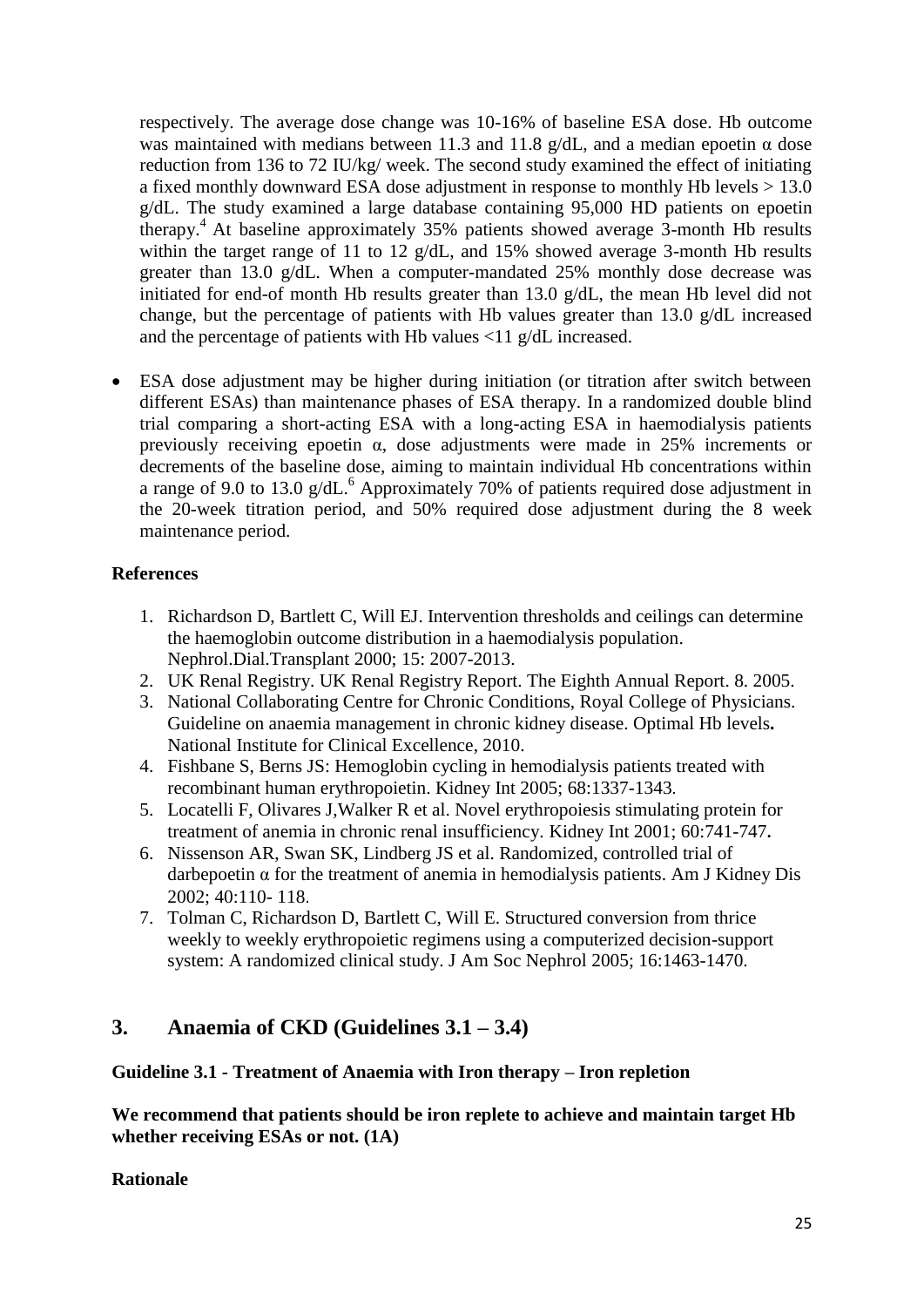A definition of adequate iron status<sup>1</sup> is a serum ferritin

- $\bullet$  200-500 ng/L in HD patients,
- 100-500 ng/ml in non-HD patients and
- Either <6% hypochromic red cells (HRC), or TSAT>20%

The aim of iron treatment targets is to optimise anaemia therapy while minimising potential toxicity. Therapy targets aim at:

- 1. Minimising the ESA doses required to maintain target Hb levels in patients on ESA therapy and
- 2. Maximising the Hb level and minimising the need to initiate ESA therapy to achieve target-range Hb levels in patients not on ESA therapy.

Increasing the Hb in anaemic patients places the greatest demand for iron in the erythropoietic tissues. During ESA induction therapy iron requirements will depend on the rate of erythropoiesis, the Hb deficit, and ongoing iron loses. Once the target Hb has been reached and Hb stabilised, the iron requirements will be dependent on ongoing iron losses. When adequate iron status is achieved, CKD patients on ESA therapy should be given maintenance iron.

Several studies have reported that the dose of ESA required to achieve and maintain a given Hb outcome is inversely related to iron stores.<sup>2-7</sup> Iron deficiency (absolute or functional) was the main cause of ESA resistance in the UK but this has now been solved by iron replacement strategies.<sup>8</sup> In HD patient populations, the inverse relationship between ESA dose and iron stores continues to maintain a linear relationship up to a mean ferritin of 500ng/ml. Compliance with ferritin >200 predicts compliance of the RA minimum standard for Hb of  $>85\%$  Hb values  $>10.0$ g.dL.<sup>9</sup> The evidence behind the statement that TSAT generally should be maintained at greater than 20% stems from a single RCT comparing higher to lower TSAT targets; patients randomized to a target TSAT of 30% to 50% demonstrated a 40% reduction in ESA dose compared with those assigned to a target of 20% to 30%.<sup>10</sup>

## **References**

- 1. National Collaborating Centre for Chronic Conditions, Royal College of Physicians. Guideline on anaemia management in chronic kidney disease. 2006. National Institute for Clinical Excellence.
- 2. Besarab A, Amin N, Ahsan M et al. Optimization of epoetin therapy with intravenous iron therapy in hemodialysis patients. J Am Soc Nephrol 2000; 11: 530-538.
- 3. Besarab A, Dalton CL. Maintaining higher TSATs and other iron indices is beneficial in management of anemic hemodialysis patients. Nephrol Nurs J 2001; 28: 429-434.
- 4. Coladonato JA, Frankenfield DL, Reddan DN et al. Trends in anemia management among US hemodialysis patients. J Am Soc Nephrol 2002; 13: 1288-1295.
- 5. Kalantar-Zadeh K, McAllister CJ, Lehn RS et al. Effect of malnutrition-inflammation complex syndrome on EPO hyporesponsiveness in maintenance hemodialysis patients. Am J Kidney Dis 2003; 42: 761-773.
- 6. McClellan WM, Frankenfield DL, Wish JB et al. Subcutaneous erythropoietin results in lower dose and equivalent hematocrit levels among adult hemodialysis patients: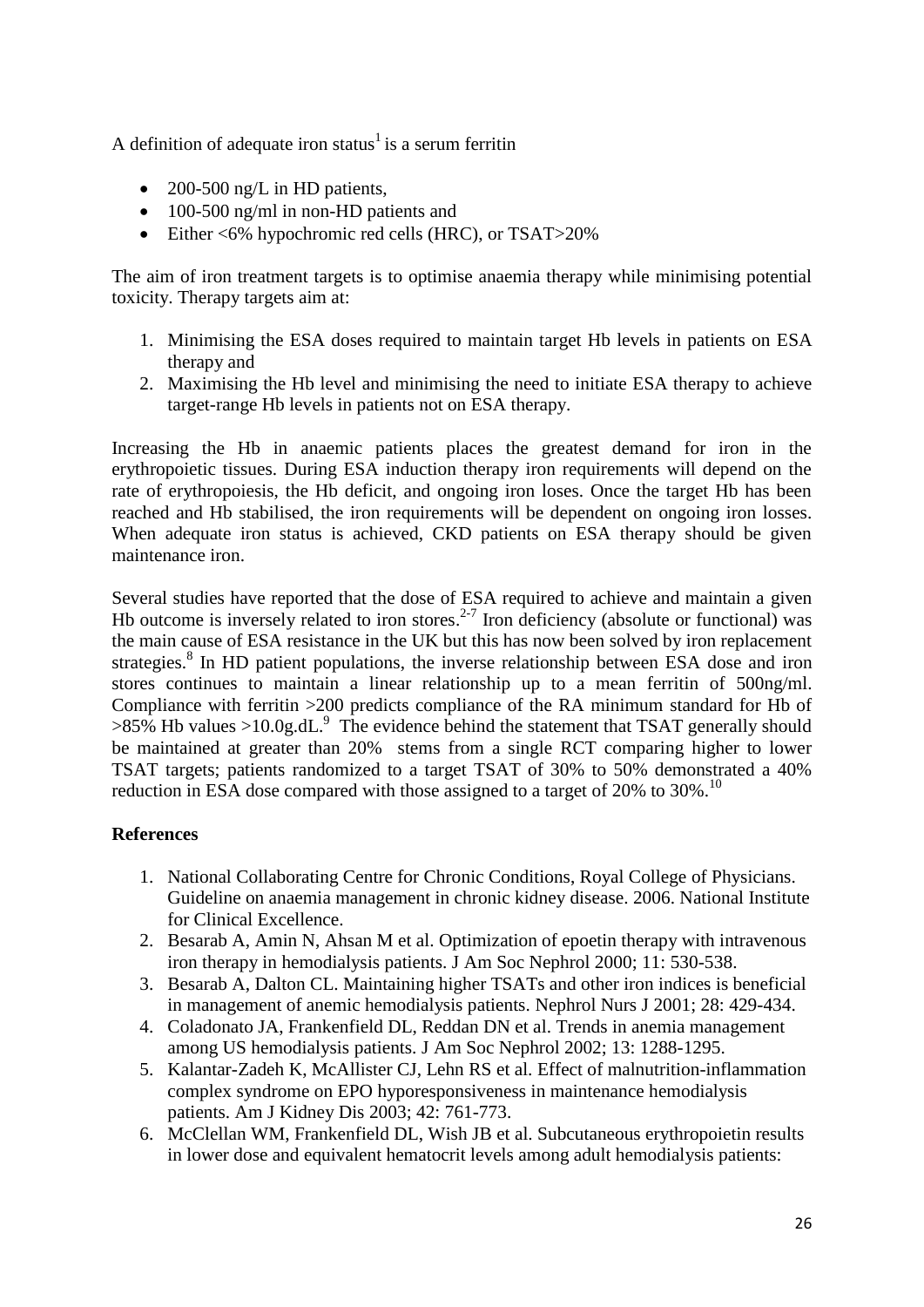Results from the 1998 End-Stage Renal Disease Core Indicators Project. Am J Kidney Dis 2001; 37:E36.

- 7. Richardson D, Bartlett C, Will EJ. Optimizing erythropoietin therapy in hemodialysis patients. Am J Kidney Dis 2001; 38: 109-117.
- 8. UK Renal Registry. UK Renal Registry Report: The Eighth Annual Report. 8. 2005.
- 9. UK Renal Registry. UK Renal Registry Report: The Fifth Annual Report. UK, 2002
- 10. Besarab A, Amin N, Ahsan M et al. Optimization of epoetin therapy with intravenous iron therapy in hemodialysis patients. [J Am Soc Nephrol 11:530-538, 2000.](http://www.ncbi.nlm.nih.gov/entrez/query.fcgi?db=pubmed&cmd=Retrieve&dopt=Abstract&list_uids=10703677&query_hl=172&itool=pubmed_docsum)

## **Guideline 3.2 - Treatment of Anaemia with Iron therapy - Initiation of ESA and iron status**

**We recommend that ESA therapy should not be initiated in the presence of absolute iron deficiency (ferritin <100ng/ml). In patients with functional iron deficiency iron supplements should be given prior to or when initiating ESA therapy. (1A)**

## **Audit measure**

Proportion of patients with serum ferritin levels < 100ng/ml at start of treatment with ESA

## **Rationale**

Iron is a required for production of new red cells. Iron must be supplied to the erythropoietic tissue at an adequate rate, particularly if stimulated by ESA therapy. If iron stores are low ESAs can still be used if renal anaemia is a likely contributor to the anaemia as long as iron is made directly available to the erythropoietic tissues coincident with the initiation of ESA therapy. $<sup>1</sup>$ </sup>

## **Reference**

1. National Collaborating Centre for Chronic Conditions, Royal College of Physicians. Guideline on anaemia management in chronic kidney disease. 2006. National Institute for Clinical Excellence.

#### **Guideline 3.3 - Treatment of Anaemia with Iron therapy - Route of Administration**

**We suggest that oral iron will, in general, be sufficient to attain and maintain the Hb above targets in ESA treated CKD patients not yet requiring dialysis and in those on peritoneal dialysis (PD). (2B)** 

**In contrast most HD patients will require intravenous iron. (2A)**

## **Audit measure**

Proportion of predialysis and PD patients receiving iron therapy; type: oral vs. parenteral Proportion of HD patients receiving IV iron

## **Rationale**

The evidence base for intravenous iron over oral iron in predialysis patients and PD patients is limited. Oral iron, if tolerated, appears to be adequate in most patients particularly in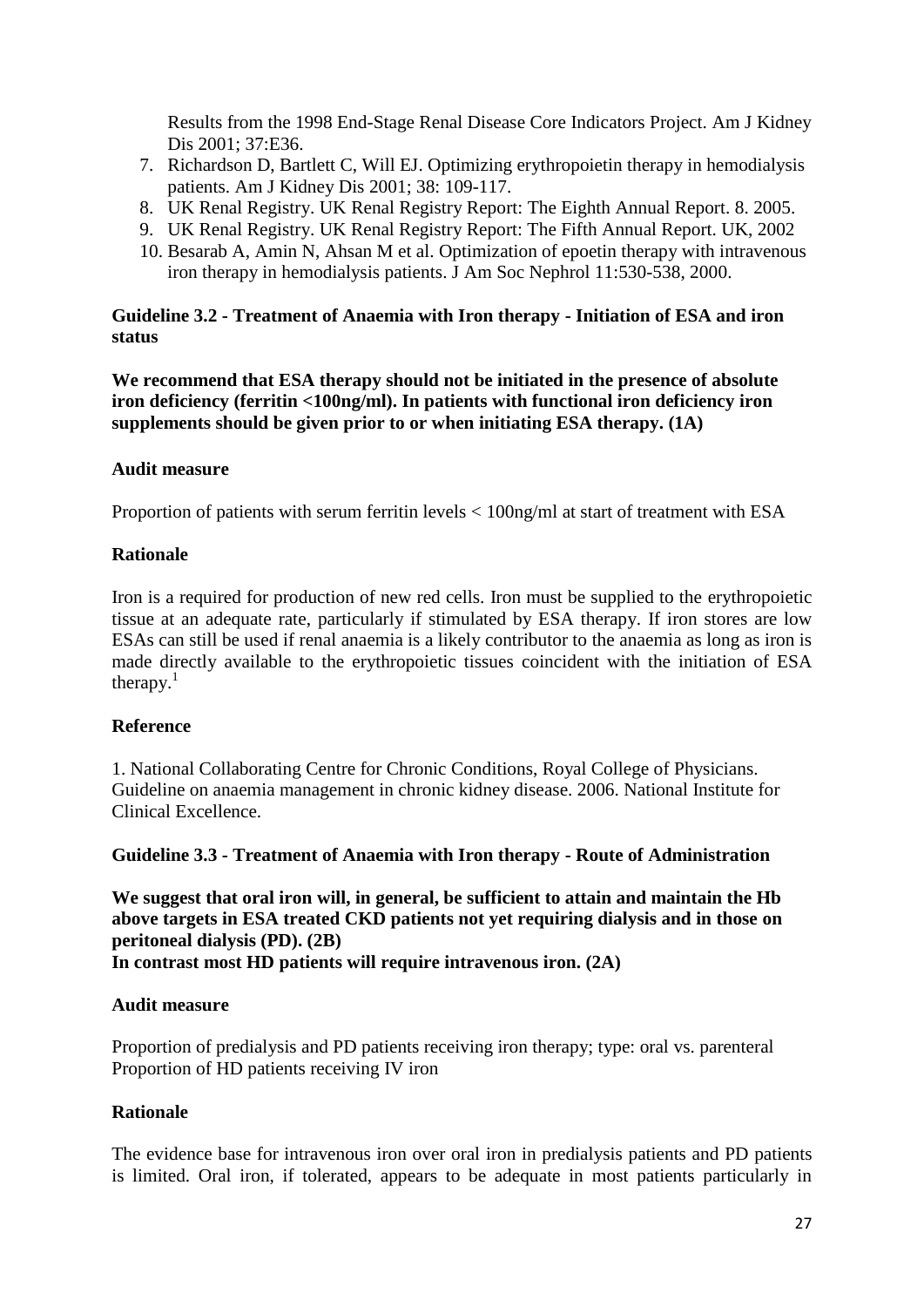combination with ESA therapy. In patients who appear resistant to ESA therapy on oral iron, or are intolerant of oral iron, a therapeutic trial of IV iron trial seems reasonable. A study in predialysis patients and PD patients with functional iron deficiency despite oral iron therapy is needed. One randomised study of IV iron versus oral iron in predialysis patients demonstrated a greater improvement in Hb outcome in those on IV iron but no difference in the proportion of patients who had to commence ESA after the start of the study. 1 Two studies in predialysis patients not on ESA (one without oral iron and the other after oral iron therapy) demonstrated improvements in Hb outcome after IV iron.<sup>2,3</sup> Oral iron is easy and cheap to prescribe. It seems reasonable to treat patients who have not responded to or been intolerant of oral iron with IV iron.

Two randomised controlled studies of oral versus IV iron supplementation in predialysis patients receiving concomitant ESAs are in agreement. In the first study over a mean 5.2 months follow-up there was no difference in Hb or ESA dose between the oral and IV group receiving ESA.<sup>4</sup> Iron stores were greater in the IV than oral group. Similar findings appeared in a later study comparing 5 weeks of IV iron or 29 days of thrice daily oral iron. There was no difference in Hb or ESA dose but greater increase in ferritin in the IV group.<sup>5</sup> In PD patients a cross-over study of oral and IV iron demonstrated higher Hb and lower ESA doses after 4 months oral iron followed by a washout period and a single total dose of IV iron.<sup>6</sup> At present oral iron should remain first line treatment and IV iron used if patients are

intolerant of oral iron or remain absolutely or functionally iron deficient despite oral iron. From the evidence to date IV iron is at least equivalent to oral iron therapy in efficacy and so can be administered to patients unable to take oral iron.<sup>1,4</sup>

HD patients have additional iron losses from GI bleeding, blood tests and losses in the dialysis lines that result in iron supplementation requirements that outstrip the capacity of the gut to absorb iron. Maintenance IV iron in HD patients greatly reduces ESA requirements and costs.<sup>1,4,7-12</sup> Maintaining iron stores/maintaining a population ferritin outcome at steady state in a HD population requires  $50-60$ mg/week of intravenous iron $8-10$ . In PD patients and patients not on dialysis the evidence is not as strong. Hence for this patient population a lower ferritin of  $100$ ng/ml is quoted by NICE.<sup>13</sup>

## **References**

- 1. Van Wyck DB, Roppolo M, Martinez CO, Mazey RM, McMurray S. A randomized, controlled trial comparing IV iron sucrose to oral iron in anemic patients with nondialysis dependent CKD. Kidney Int 2005; 68: 2846-2856.
- 2. Anuradha S, Singh NP, Agarwal SK. Total dose infusion iron dextran therapy in predialysis chronic renal failure patients. Renal Failure 2002; 24: 307-313.
- 3. Silverberg DS, Iaina A, Peer G et al. Intravenous iron supplementation for the treatment of the anaemia of moderate to severe chronic renal failure patients not receiving dialysis. Am.J.Kidney Dis 1996; 27: 234-238.
- 4. Stoves J, Inglis H, Newstead CG. A randomized study of oral vs. intravenous iron supplementation in patients with progressive renal insufficiency treated with erythropoietin. Nephrol.Dial.Transplant 2001; 16: 967-974.
- 5. Charytan C, Qunibi W, Bailie GR. Comparison of intravenous iron sucrose to oral iron in the treatment of anemic patients with chronic kidney disease not on dialysis. Nephron Clin.Pract 2005; 100: c55-c62.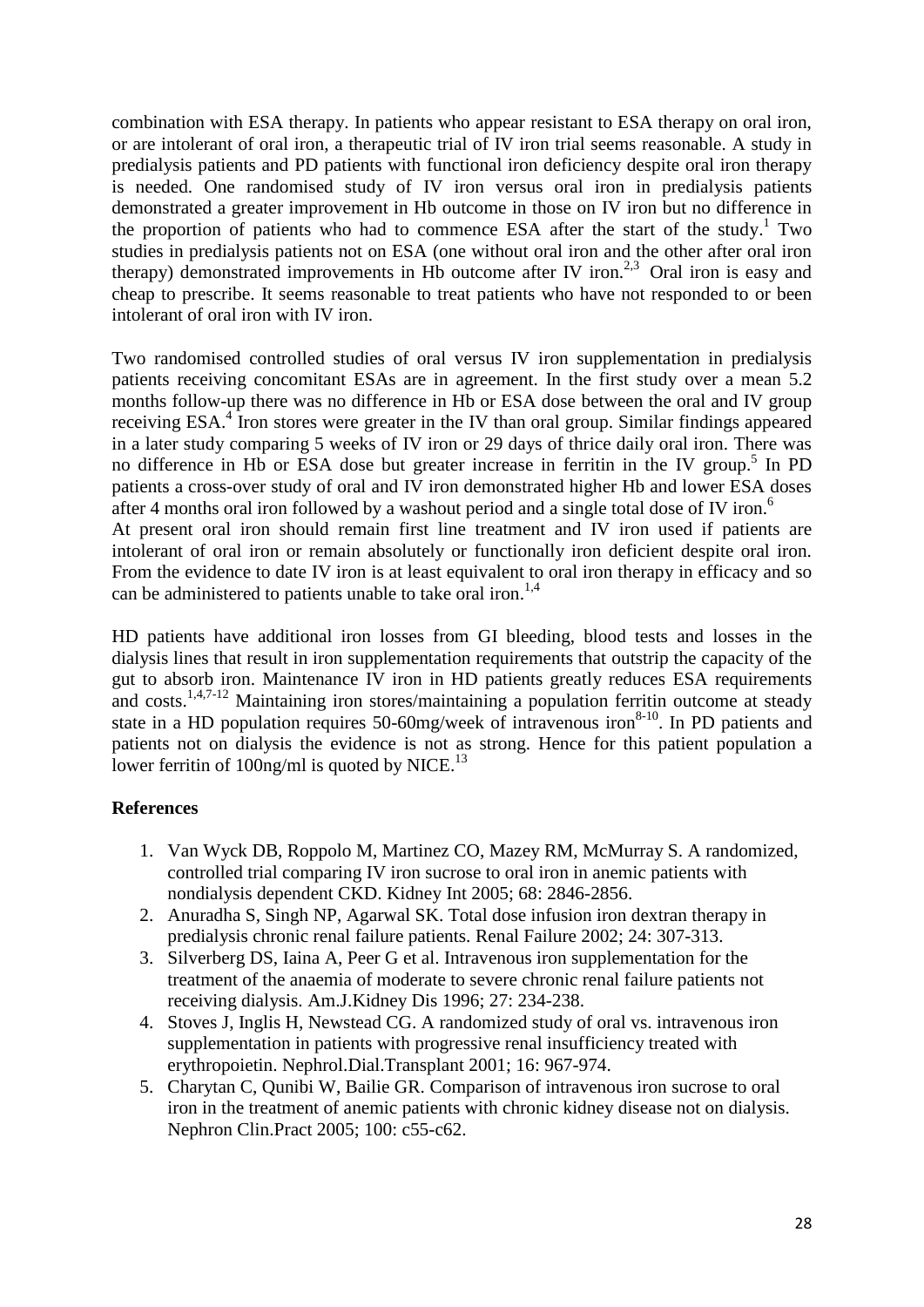- 6. Ahsan N. Infusion of total dose iron versus oral iron supplementation in ambulatory peritoneal dialysis patients: a prospective, cross-over trial. Adv Perit Dial 2000; 16: 80-84.
- 7. Besarab A, Kaiser JW, Frinak S. A study of parenteral iron regimens in hemodialysis patients. Am J Kidney Dis 1999; 34: 21-28.
- 8. Macdougall IC, Chandler G, Elston O, Harchowal J. Beneficial effects of adopting an aggressive intravenous iron policy in a hemodialysis unit. Am J Kidney Dis 1999; 34: S40-S46.
- 9. Besarab A, Amin N, Ahsan M et al. Optimization of epoetin therapy with intravenous iron therapy in hemodialysis patients. J Am Soc Nephrol 2000; 11: 530-538.
- 10. Richardson D, Bartlett C, Will EJ. Optimizing erythropoietin therapy in hemodialysis patients. Am J Kidney Dis 2001; 38: 109-117.
- 11. Fishbane S, Frei GL, Maesaka J. Reduction in recombinant human erythropoietin doses by the use of chronic intravenous iron supplementation. Am J Kidney Dis 1995; 26: 41-46.
- 12. Macdougall IC, Tucker B, Thompson J et al. A randomized controlled study of iron supplementation in patients treated with erythropoietin. Kidney Int 1996; 50: 1694- 1699.
- 13. National Collaborating Centre for Chronic Conditions, Royal College of Physicians. Guideline on anaemia management in chronic kidney disease. 2006. National Institute for Clinical Excellence.

## **Guideline 3.4 - Treatment of Anaemia with Iron therapy - Upper limit for iron therapy**

#### **We recommend that serum ferritin should not exceed 800ng/ml in patients treated with iron, and to achieve this iron management should be reviewed when the ferritin is > 500ng/ml. (1B)**

## **Rationale**

The UK Renal Registry Report  $2005<sup>1</sup>$  demonstrates that the proportion of individuals in a HD population with ferritin values >100ng/ml or >200ng/ml or indeed >800ng/ml is dependent on the median ferritin. As the distribution increases the compliance with values above minimum standards improves but the risk of breaching 800ng/ml (and therefore risk of toxicity) also increases. At a median ferritin of 500ng/ml 5-25% of individual patients may have a ferritin>800ng/ml. The lower the standard deviation for ferritin, the lower will be the risk of a significant proportion of patients breaching 800ng/ml. Discontinuation of adequate maintenance IV iron when an individual's ferritin is  $>$  500ng/ml produces a population mean that straddles the 500ng/ml ceiling. <sup>2</sup> Ongoing iron therapy in patients with ferritin >500ng/ml results in a higher median ferritin outcome. 3

Interpretation of iron status results and deciding on the need for further iron therapy should include a concomitant assessment of changes in Hb level and ESA dose over time. Examples:

- A dropping ferritin as well as decreasing Hb levels signifies blood loss e.g. on HD or bowel related: iron therapy is indicated; further investigation may be required depending on the clinical scenario.
- A decreasing ferritin level after initiation of ESA therapy, with a concomitant rise in Hb level indicates a response to ESA with a shift of iron from stores to bone marrow: further iron therapy is guided by target ferritin level.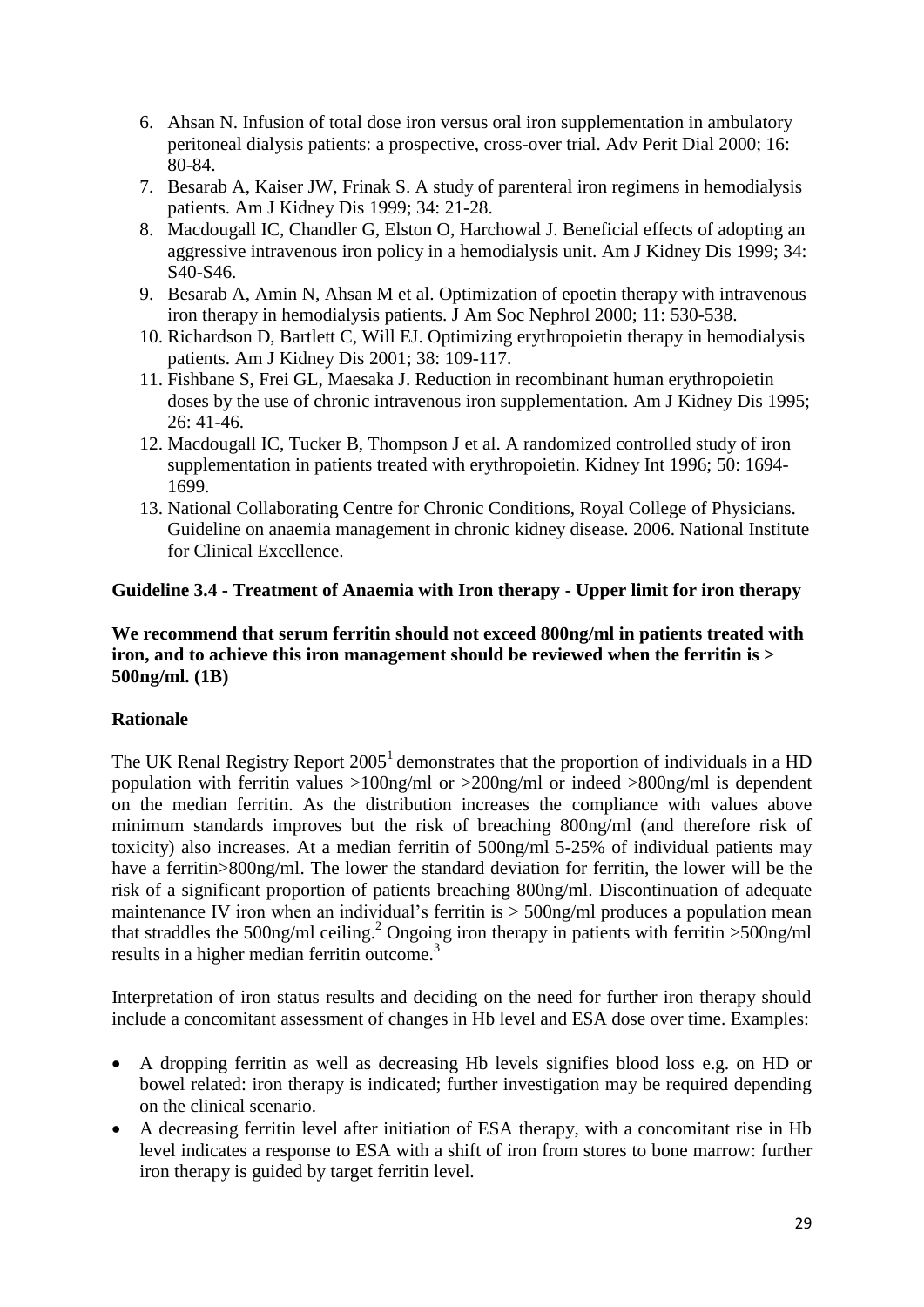- An increasing ferritin level after reduction of ESA dose to bring Hb level down to target range indicates ferritin level is rising as Hb synthesis is dropping: further iron therapy may be postponed.
- A rising ferritin level and a drop in TSAT suggest an inflammatory condition: a source of inflammation may be sought: sepsis, vascular access, surgery, recent hospitalisation: further iron therapy depends on target ferritin level and clinical scenario.
- Ongoing high requirements for IV iron to maintain a given ferritin level also point to ongoing blood loss.

The finding of a TSAT less than 20% coupled with a ferritin level greater than 500 ng/mL poses a particularly difficult problem for clinicians. This situation may be caused by iron test variability,<sup>4</sup>inflammation, or reticuloendothelial iron blockade. Evidence on the risks and benefits of IV iron therapy in these patients is almost entirely lacking. The effect of iron therapy in this group of patients was assessed in The Dialysis patients' Response to IV iron with E[l](http://www.kidney.org/professionals/kdoqi/guidelines_anemia/references.htm#ref157)evated ferritin (DRIVE) trial<sup>5</sup>, which evaluated the efficacy of intravenous ferric gluconate in 134 patients with high ferritin (500–1200 ng/ml) and low TSAT levels ( $\leq$  25%) who were anaemic despite a high rHuEPO dose (≥225 IU/kg/week or≥22 500 IU/week). After 6 weeks the patients receiving ferric gluconate (125 mg IV at eight consecutive HD sessions) showed a significant increase in Hb in comparison with controls. However, the study has a number of limitations because, given the short follow-up, it provides no information about safety and iron overload.

## **References**

- 1. UK Renal Registry. UK Renal Registry Report. The Eighth Annual Report. 2005.
- 2. Richardson D, Bartlett C, Will EJ. Optimizing erythropoietin therapy in hemodialysis patients. Am J Kidney Dis 2001; 38: 109-117.
- 3. Besarab A, Amin N, Ahsan M et al. Optimization of epoetin therapy with intravenous iron therapy in hemodialysis patients. J Am Soc Nephrol 2000; 11: 530-538.
- 4. Fishbane S, Shapiro W, Dutka P, Valenzuela OF, Faubert J. A randomized trial of iron deficiency testing strategies in hemodialysis patients. [Kidney Int 2001; 60:2406-](http://www.ncbi.nlm.nih.gov/entrez/query.fcgi?db=pubmed&cmd=Retrieve&dopt=Abstract&list_uids=11737617&query_hl=196&itool=pubmed_docsum) [2411.](http://www.ncbi.nlm.nih.gov/entrez/query.fcgi?db=pubmed&cmd=Retrieve&dopt=Abstract&list_uids=11737617&query_hl=196&itool=pubmed_docsum)
- 5. Coyne DW, Kapoian T, Suki W et al. DRIVE Study Group. Ferric gluconate is highly efficacious in anemic hemodialysis patients with high serum ferritin and low transferrin saturation: results of the Dialysis Patients' Response to IV Iron with Elevated Ferritin (DRIVE) Study. J Am Soc Nephrol 2007; 18: 975–984.

# **4. Anaemia of CKD (Guidelines 4.1 – 4.5)**

## **Guideline 4.1 - Monitoring of treatment - Hb during ESA therapy**

**We recommend that Hb concentration should be monitored every 2-4 weeks in the correction phase and every 1-3 months for stable patients in the maintenance phase. More frequent monitoring will depend on clinical circumstances. (1B)**

## **Rationale**

It is important to closely monitor Hb response to treatment to monitor for possible adverse events and plan ESA dose modification. More frequent Hb monitoring may be needed for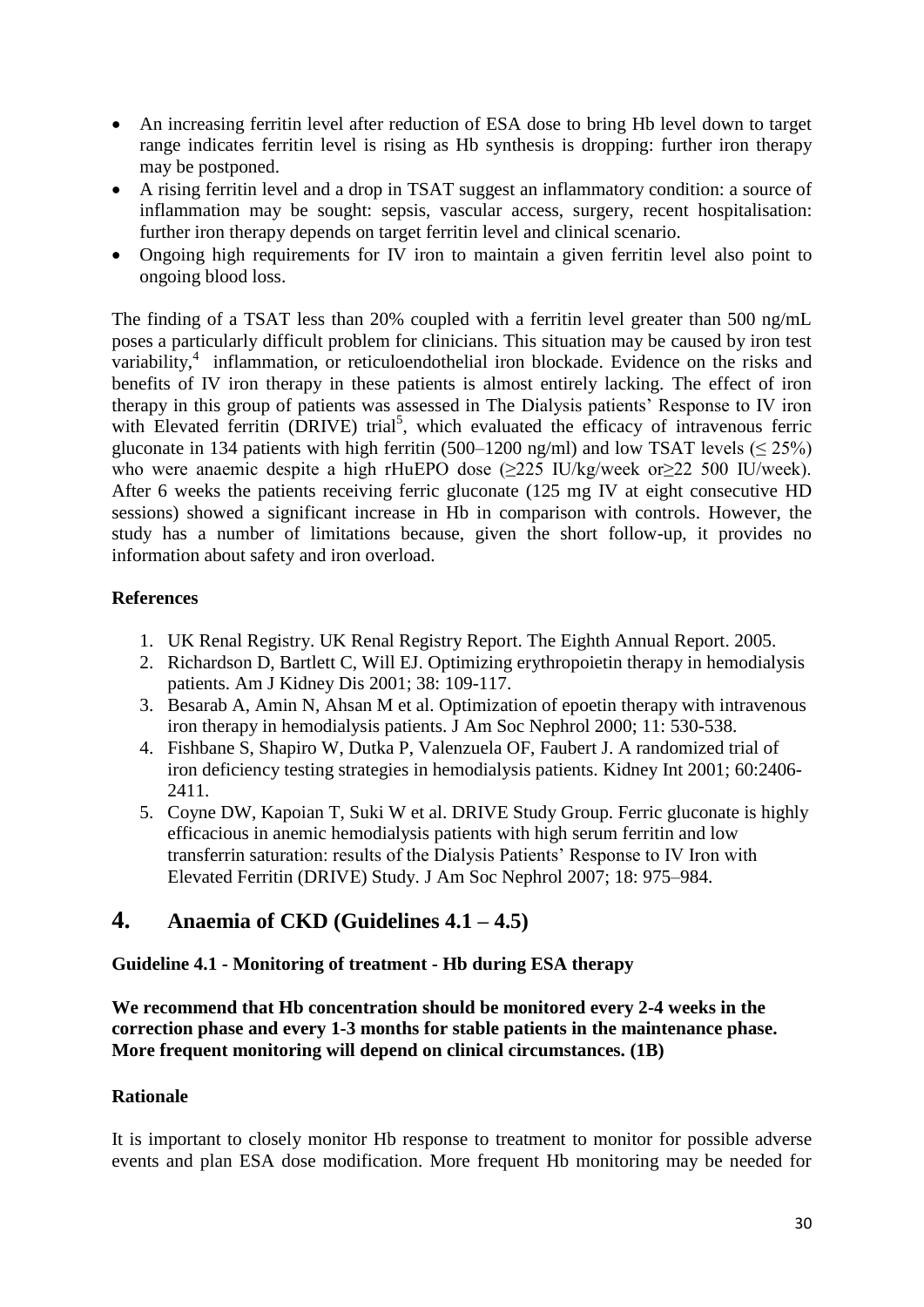patients with unstable Hb, out of target Hb level, anticipated Hb drop due to blood loss/ haemolysis, infection or suboptimal dialysis.

The response to ESA therapy varies widely between different patient groups and individuals within those groups. In addition, an individual's response can vary greatly dependent on other clinical variables. During ESA initiation therapy, after drug dose adjustments or changes in an individual's clinical condition, more frequent monitoring is advised in order that undertreatment (ongoing anaemia) and overtreatment (rapidly rising Hb/hypertension or polycythaemia) may be avoided. 1-3

## **References**

- 1. National Collaborating Centre for Chronic Conditions, Royal College of Physicians. Guideline on Anaemia management in chronic kidney disease. 2006. National Institute for Clinical Excellence.
- 2. Locatelli F, Aljama P, Barany P et al. Revised European best practice Guidelines for the management of anaemia in patients with chronic renal failure. Nephrol Dial Transplant 2004; 19 Suppl 2: ii1-47.
- 3. NKF-K/DOQI Clinical Practice Guidelines for Anemia of Chronic Kidney Disease: update 2000. Am J Kidney Dis 2001; 37: S182-S238.

## **Guideline 4.2 - Monitoring of treatment - Iron therapy**

**We recommend regular monitoring of iron status (1-3 monthly) during treatment to avoid toxicity (1B): a serum ferritin consistently greater than 800 ng/ml is suggestive of iron overload. (1B)**

## **Rationale**

Intravenous iron therapy in particular has potential risks as well as benefits. Toxicity associated with high ferritin outcomes was originally reported in the context of multiple transfusions in the pre-ESA era. The risk persists that intravenous iron may reproduce similar toxicity and thus regular monitoring during therapy is required. Similarly with ongoing iron losses on HD regular monitoring to avoid worsening iron deficiency is required.<sup>1-3</sup>

Clinical settings in which more frequent iron testing may be necessary include the following:

- 1. Initiation of ESA therapy
- 2. Achieving less-than-target Hb level during ongoing ESA therapy
- 3. Recent bleeding
- 4. After surgery
- 5. After hospitalization
- 6. Monitoring response after a course of IV iron
- 7. Evaluation for ESA hypo-responsiveness

#### **References**

1. National Collaborating Centre for Chronic Conditions, Royal College of Physicians. Guideline on Anaemia management in chronic kidney disease. 2006. National Institute for Clinical Excellence.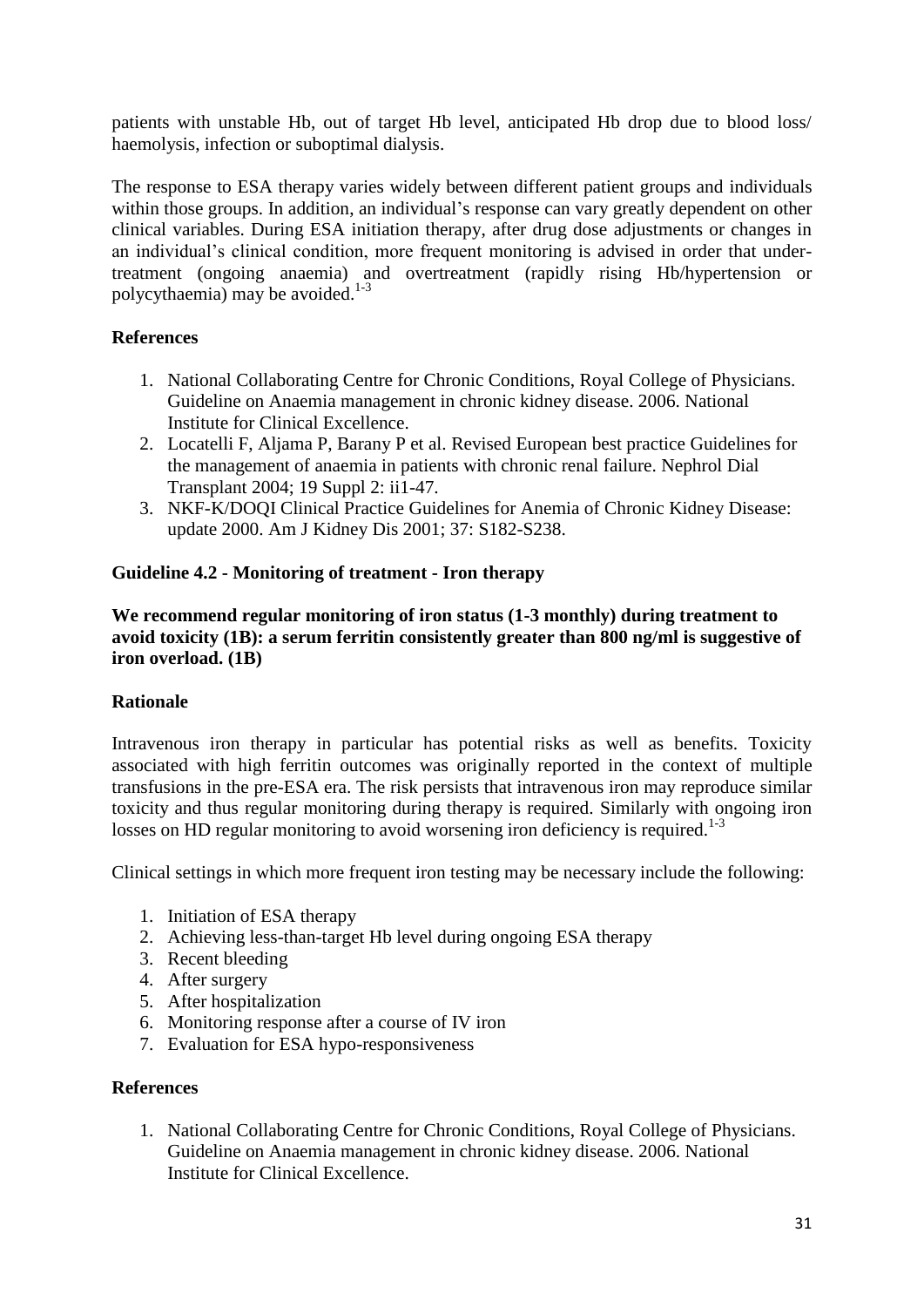- 2. Locatelli F, Aljama P, Barany P et al. Revised European Best Practice Guidelines for the management of anaemia in patients with chronic renal failure. Nephrol Dial Transplant 2004; 19 Suppl 2:1-47.
- 3. NKF-K/DOQI Clinical Practice Guidelines for Anemia of Chronic Kidney Disease: update 2000. Am J Kidney Dis 2001; 37: S182-S238.

## **Guideline 4.3 - Monitoring during Intravenous Iron Administration**

### **We recommend that resuscitative medication and personnel trained to evaluate and resuscitate anaphylaxis should be present at each administration of iron dextran. (1A)**

## **Rationale**

- All forms of IV iron may be associated with acute adverse events (AEs).
- Immune mechanisms (including mast cell–mediated processes leading to a clinical syndrome resembling anaphylaxis) may have a role in some cases.
- Anaphylactoid reactions appear to occur more frequently with iron dextran.<sup>1</sup>
- Labile or free iron reactions occur more frequently with nondextran forms of iron.<sup>2</sup> The rate of life-threatening reactions to iron dextran administration is 0.6% to 0.7%.<sup>3,4</sup>
- In patients receiving iron dextran, there remains a risk for significant AE in patients who had successfully received previous test or treatment doses suggesting that the risk for first-dose AE may recur in prevalent patients after an interval free from iron dextran exposure.<sup>5</sup>

#### **References**

- 1. Novey HS, Pahl M, Haydik I, Vaziri ND. Immunologic studies of anaphylaxis to iron dextran in patients on renal dialysis. [Ann Allergy 1994; 72:224-228.](http://www.ncbi.nlm.nih.gov/entrez/query.fcgi?db=pubmed&cmd=Retrieve&dopt=Abstract&list_uids=7510461&query_hl=232&itool=pubmed_docsum)
- 2. Agarwal R, Vasavada N, Sachs NG, Chase S. Oxidative stress and renal injury with intravenous iron in patients with chronic kidney disease. [Kidney Int 2004; 65:2279-](http://www.ncbi.nlm.nih.gov/entrez/query.fcgi?db=pubmed&cmd=Retrieve&dopt=Abstract&list_uids=15149341&query_hl=235&itool=pubmed_docsum) [2289.](http://www.ncbi.nlm.nih.gov/entrez/query.fcgi?db=pubmed&cmd=Retrieve&dopt=Abstract&list_uids=15149341&query_hl=235&itool=pubmed_docsum)
- 3. Hamstra RD, Block MH, Schocket AL. Intravenous iron dextran in clinical medicine. [JAMA 1980; 243:1726-1731.](http://www.ncbi.nlm.nih.gov/entrez/query.fcgi?db=pubmed&cmd=Retrieve&dopt=Abstract&list_uids=6154155&query_hl=244&itool=pubmed_docsum)
- 4. Fishbane S, Ungureanu VD, Maesaka JK, Kaupke CJ, Lim V, Wish J. The safety of intravenous iron dextran in hemodialysis patients. [Am J Kidney Dis 1996; 28:529-](http://www.ncbi.nlm.nih.gov/entrez/query.fcgi?db=pubmed&cmd=Retrieve&dopt=Abstract&list_uids=8840942&query_hl=247&itool=pubmed_docsum) [534.](http://www.ncbi.nlm.nih.gov/entrez/query.fcgi?db=pubmed&cmd=Retrieve&dopt=Abstract&list_uids=8840942&query_hl=247&itool=pubmed_docsum)
- 5. Fletes R, Lazarus JM, Gage J, Chertow GM. Suspected iron dextran-related adverse drug events in hemodialysis patients. [Am J Kidney Dis 2001; 37:743-749.](http://www.ncbi.nlm.nih.gov/entrez/query.fcgi?db=pubmed&cmd=Retrieve&dopt=Abstract&list_uids=11273874&query_hl=241&itool=pubmed_docsum)

#### **Guideline 4.4 - Monitoring of treatment** - **Resistance to ESA therapy**

**We recommend that inadequate response ('resistance') to ESA therapy is defined as failure to reach the target Hb level despite SC epoetin dose >300 IU/kg/week (450 IU/kg/week IV epoetin), or darbepoetin dose >1.5mcg/kg/week. Hyporesponsive patients who are iron replete should be screened clinically and by investigations for other common causes of anaemia. (1A)**

#### **Audit measure**

Prevalence of resistance to ESA among renal replacement therapy patients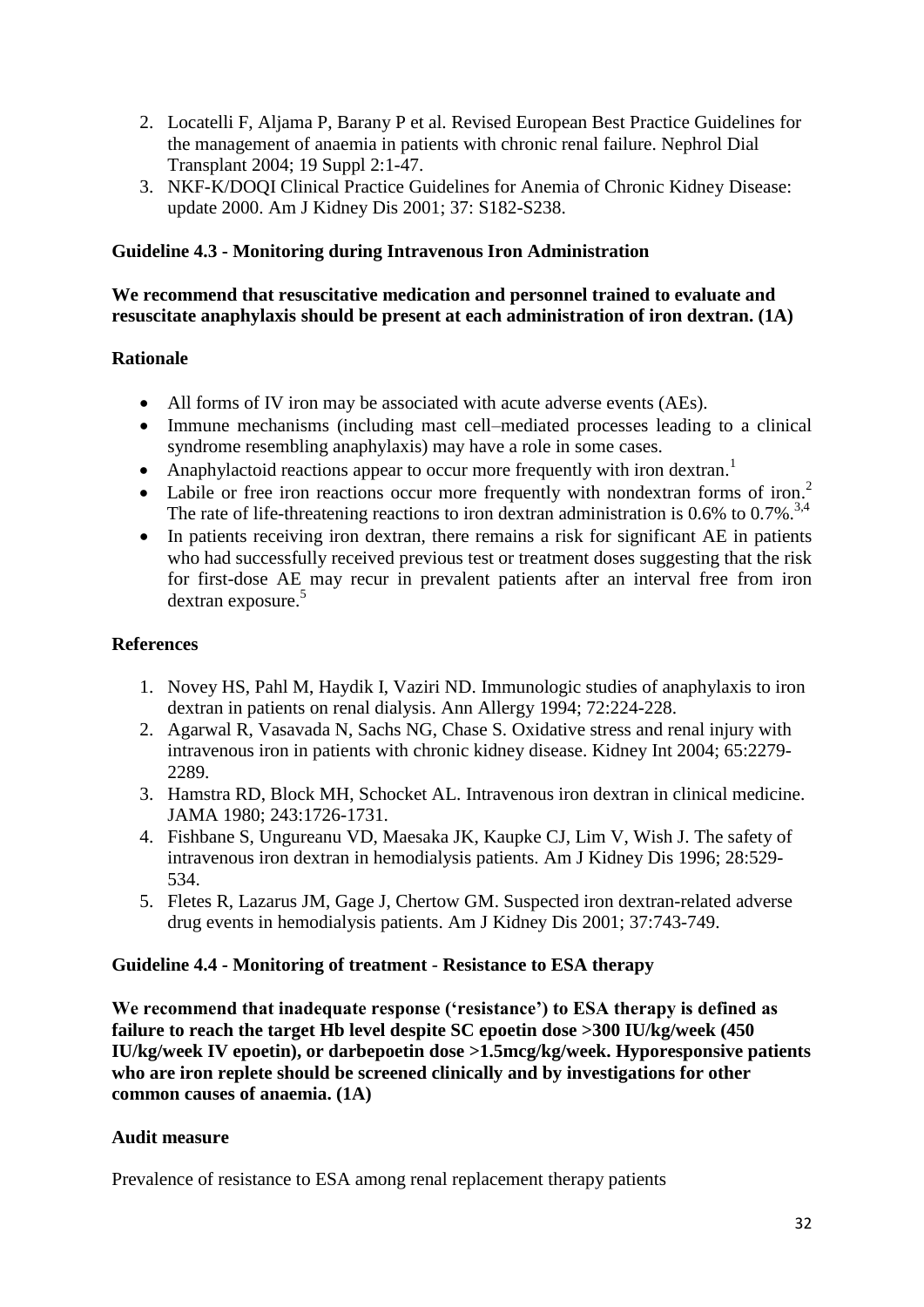### **Rationale**

Extensive publications are available on the topic of resistance to ESA therapy including the Revised European Best Practice Guidelines<sup>1</sup> which defines ESA resistance as above. Failure to respond at an earlier stage in therapy should however raise suspicion of ESA resistance. Comparison of the individual Hb outcome achieved and the dose of ESA used can provide a useful way of highlighting individuals that are ESA resistant during local unit audit.<sup>2,3</sup> ESA therapy is efficacious in most patients. However many conditions and treatment variables can cause or explain apparent resistance to ESA therapy. Adequate investigation and management of these underlying conditions is crucial in achieving satisfactory outcome haemoglobin values as well as requiring therapy in their own right.

Anti-erythropoietin antibody associated pure red cell aplasia (PRCA) is a very rare cause of resistance characterised by transfusion dependency, low reticulocyte count, lack of proerythroid progenitor cells in the bone marrow and neutralising anti-erythropoietin antibodies.<sup>4</sup> In 2005, a report concerning 170 CKD patients who developed epoetin-associated PRCA was made available by the Research on Adverse Drug Events and Reports (RADAR) Project. <sup>5</sup> Of the 34 patients who received epoetin after the onset of PRCA, 56% recovered epoetin responsiveness; the highest rate of epoetin responsiveness was observed among those who had no detectable anti-erythropoietin antibodies at the time of epoetin administration (89%). Given these data, it is advisable that retreatment with ESA can be considered in patients with a history of PRCA if anti-EPO antibodies are no longer detectable.

#### **References**

- 1. Horl WH, Jacobs C, Macdougall IC et al. European best practice Guidelines 14-16: inadequate response to epoetin. Nephrol Dial Transplant 2000; 15 Suppl 4: 43-50.
- 2. Winearls CG. Recombinant human erythropoietin: 10 years of clinical experience. Nephrol Dial Transplant 1998; 13 Suppl 2: 3-8.
- 3. Jacobs C, Horl WH, Macdougall IC et al. European best practice Guidelines 5: target haemoglobin. Nephrol Dial Transplant 2000; 15 Suppl 4: 15-19.
- 4. Casadevall N, Nataf J, Viron B et al. Pure red-cell aplasia and anti-erythropoietin antibodies in patients treated with recombinant erythropoietin. N Engl J Med 2002; 346: 469-475.
- 5. Bennett CL, Cournoyer D, Carson KR et al. Long-term outcome of individuals with pure red cell aplasia and anti-erythropoietin antibodies in patients treated with recombinant epoetin: a follow-up report from the Research on Adverse Drug Events and Reports (RADAR) Project. Blood 2005; 106: 3343–3347.

#### **Guideline 4.5 - Monitoring of treatment** - **Hypertension during ESA therapy**

**We recommend that blood pressure should be monitored in all patients receiving ESAs and, if present, hypertension be treated by volume removal and/or hypotensive drugs. (1A)**

#### **Rationale**

Hypertension is the most common complication in CKD and can be aggravated by ESA treatment. 1 Early studies demonstrated higher incidence rates of hypertension though ESA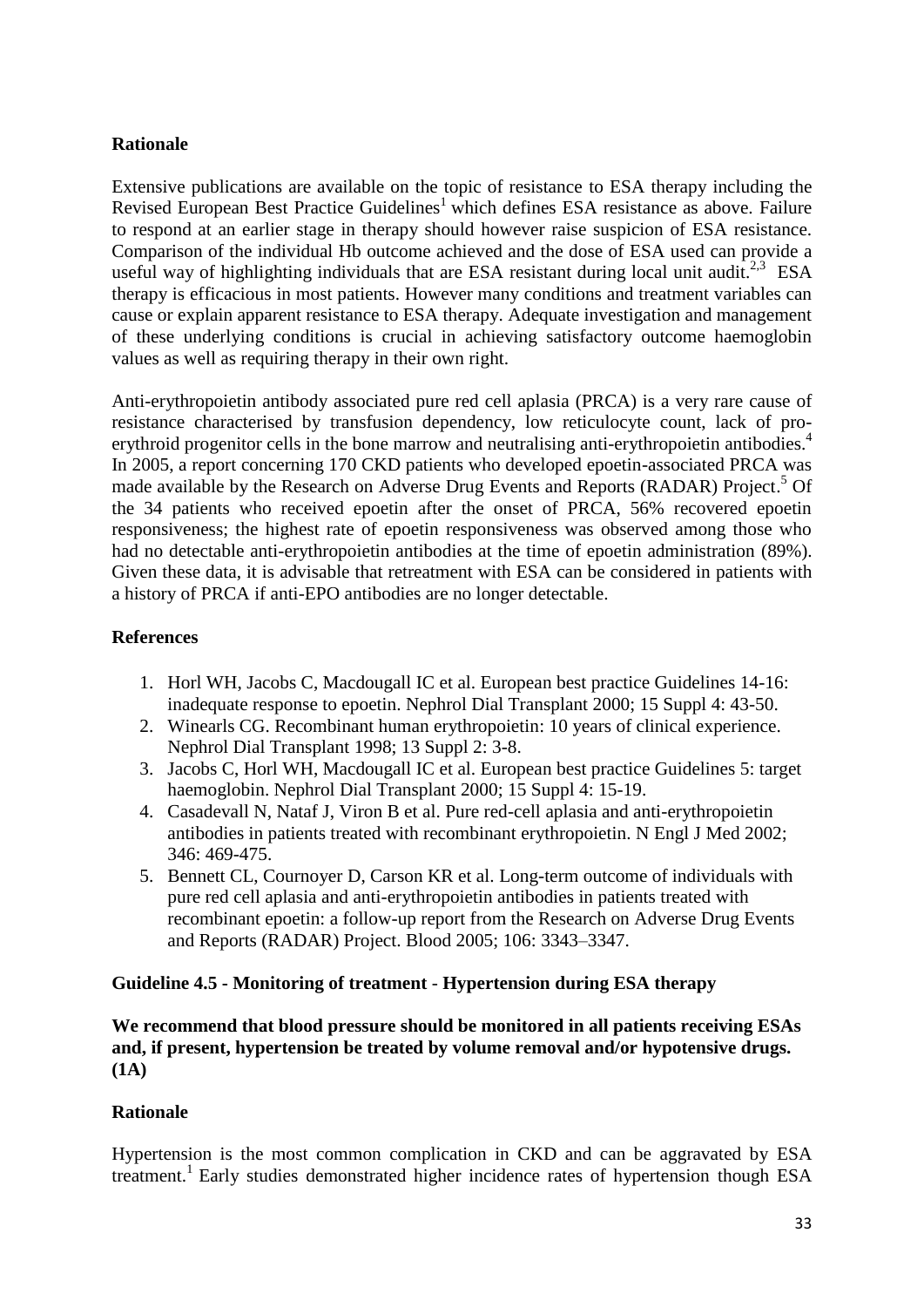doses used were higher and Hb responses faster in these trials. It is now more common to start at low doses and increase gradually according to response. The commonest cause of hypertension in CKD is not ESA therapy. Exacerbation of hypertension in ESA therapy patients may be associated with polycythaemia or rapidly rising haemoglobin levels. These complications should be looked for in hypertensive patients but in the absence of these complicating factors and in the absence of severe hypertension, ESA therapy can usually continue. Hypertension should be adequately controlled prior to initiating ESA therapy. ESA therapy should be discontinued in malignant hypertension.

## **Reference**

1. Horl WH, Jacobs C, Macdougall IC et al. European Best Practice Guidelines 14-16: inadequate response to epoetin. Nephrol Dial Transplant 2000; 15 Suppl 4: 43-50.

## **5. Anaemia of CKD (Guidelines 5.1 – 5.2)**

#### **Guideline 5.1** - **Blood Transfusion**

**We recommend that in patients with anaemia of CKD, especially those in whom renal transplantation is an option, red blood cell transfusion should be avoided if possible. (1A)**

**Guideline 5.2** - **Blood Transfusion**

**We recommend if red blood cell transfusion becomes essential (usually in the setting of acute blood loss, acute haemolysis or severe sepsis) transfusion should be based on policies set by local transfusion guidelines rather than Hb targets for ESA therapy in chronic anaemia of CKD. (1B)**

#### **Audit Measure**

Proportion of HD patients who received a blood transfusion within the past year

## **Rationale for guidelines 5.1 and 5.2**

CKD results in chronic anaemia, the degree of which usually reflects the severity of CKD. As with any chronic anaemia, patients tend to deal with this by various compensatory mechanisms. Blood transfusion is rarely an acute requirement except in emergencies such as acute blood loss, acute haemolysis or severe sepsis/inflammation. Hence the risk benefit ratio of the intervention needs to be analysed before prescribing a red blood cell transfusion to treat anaemia in patients with chronic kidney disease.

The potential risks associated with blood transfusion include transfusion reactions, iron overload and transfusion acquired infections. In the presence of severe chronic anaemia, transfusion may lead to congestive cardiac failure, particularly in the elderly. A review of transfusion outcome in patients with acute coronary artery syndromes revealed a greater mortality rate in transfusion recipients.<sup>1</sup> Another review suggested that treatment of mild to moderate anaemia resulted in increased mortality.<sup>2</sup> Also transplant recipient sensitisation may occur following transfusion resulting in longer transplant register waiting times and difficulty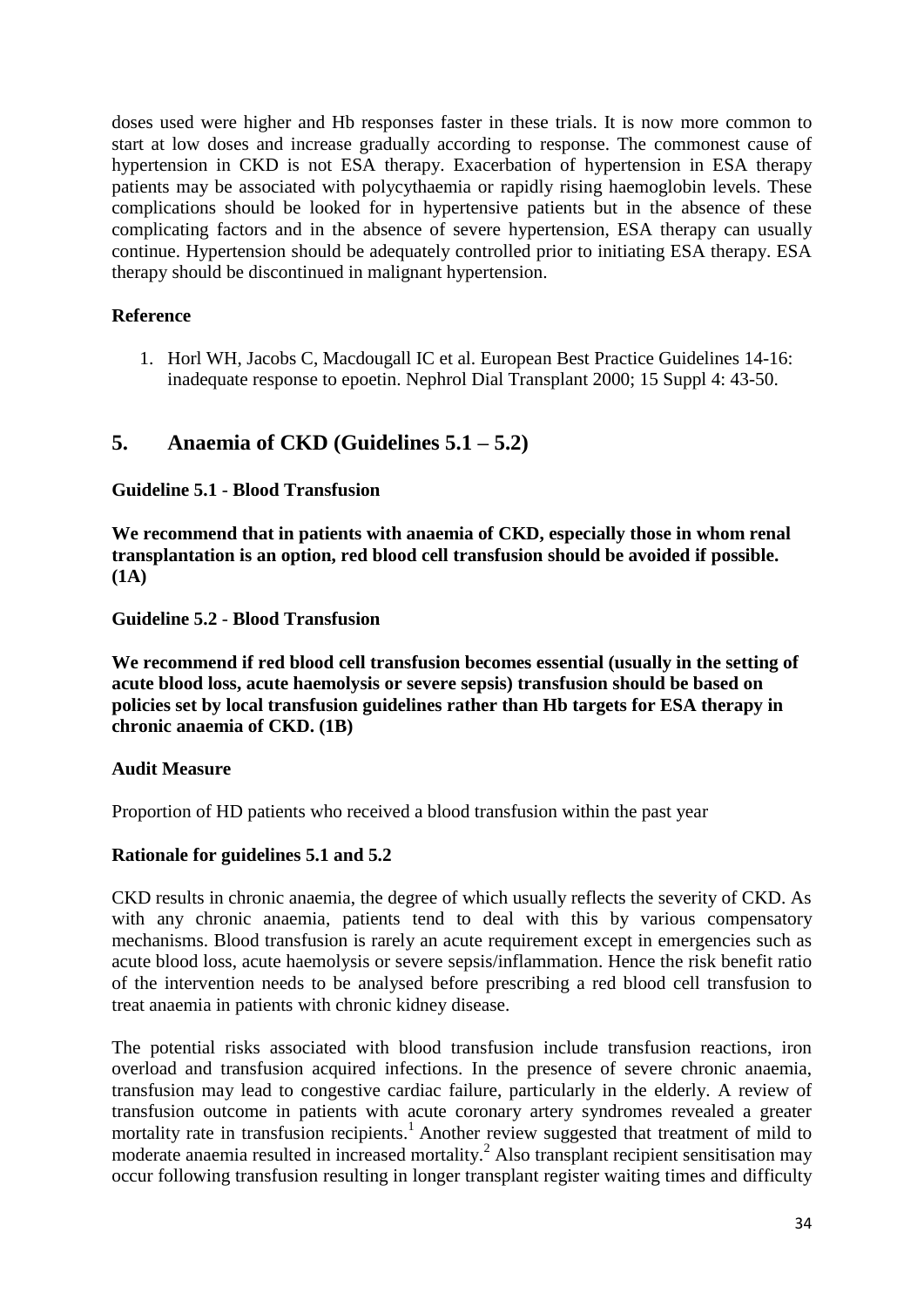in finding a cross match negative donor. A study from Ireland looking at causes of sensitisation of potential allograft recipients showed that the level of sensitisation increased with the number of units of blood transfused and also demonstrated a direct relationship between degree of sensitisation and waiting time for transplantation.<sup>3</sup> Blood transfusions can induce antibodies to histocompatibility leukocyte antigens that can reduce the success of kidney transplantation; thus transfusions generally should be avoided in patients awaiting a renal transplant.<sup>4</sup>

The use of ESAs can greatly reduce the need for red blood cell transfusions in patients with anaemia of CKD when target Hb concentrations are achieved and maintained. $5-6$  Since the introduction of ESAs and reduction in routine blood transfusion in anaemic patients with  $CKD$  sensitisation has markedly reduced.<sup>7</sup> With the advent of new immunosuppressant regimens after 1995, the use of pretransplantation transfusion have been rendered largely obsolete. 8 The K-DOQI anaemia guideline recommends that no single Hb concentration justifies or requires transfusion and the target Hb recommended for chronic anaemia management should not serve as a transfusion trigger.<sup>8</sup> NICE agrees that there are clinical reasons to minimise blood transfusion in anaemia of CKD and if blood transfusion is essential the relevant haematology guidelines should be followed (e.g. the British Committee for Standards in Haematology (BCSH) guidelines **www.bcshguidelines.com**).<sup>9</sup>

## **References**

- 1. Rao SV, Jollis JG, Harrington RA, et al. Relationship of blood transfusion and clinical outcomes in patients with acute coronary syndromes. [JAMA](javascript:AL_get(this,%20) 2004; 292(13): 1555-62.
- 2. Zarychanski R, Houston DS. Anemia of chronic disease: a harmful disorder or an adaptive, beneficial response? CMAJ 2008; 179(4): 333–337.
- 3. [Soosay A,](http://www.ncbi.nlm.nih.gov/pubmed?term=%22Soosay%20A%22%5BAuthor%5D&itool=EntrezSystem2.PEntrez.Pubmed.Pubmed_ResultsPanel.Pubmed_RVAbstract) [O'Neill D,](http://www.ncbi.nlm.nih.gov/pubmed?term=%22O) [Counihan A,](http://www.ncbi.nlm.nih.gov/pubmed?term=%22Counihan%20A%22%5BAuthor%5D&itool=EntrezSystem2.PEntrez.Pubmed.Pubmed_ResultsPanel.Pubmed_RVAbstract) [Hickey D,](http://www.ncbi.nlm.nih.gov/pubmed?term=%22Hickey%20D%22%5BAuthor%5D&itool=EntrezSystem2.PEntrez.Pubmed.Pubmed_ResultsPanel.Pubmed_RVAbstract) [Keogan M.](http://www.ncbi.nlm.nih.gov/pubmed?term=%22Keogan%20M%22%5BAuthor%5D&itool=EntrezSystem2.PEntrez.Pubmed.Pubmed_ResultsPanel.Pubmed_RVAbstract) Causes of sensitisation in patients awaiting renal transplantation in Ireland. [Ir Med J](javascript:AL_get(this,%20) 2003; 96(4):109-12.
- 4. Eschbach JW. The anemia of chronic renal failure: Pathophysiology and the effects of recombinant erythropoietin. Kidney Int 1989; 35(1):134-48.
- 5. [House AA,](http://www.ncbi.nlm.nih.gov/pubmed?term=%22House%20AA%22%5BAuthor%5D&itool=EntrezSystem2.PEntrez.Pubmed.Pubmed_ResultsPanel.Pubmed_RVAbstract) [Pham B,](http://www.ncbi.nlm.nih.gov/pubmed?term=%22Pham%20B%22%5BAuthor%5D&itool=EntrezSystem2.PEntrez.Pubmed.Pubmed_ResultsPanel.Pubmed_RVAbstract) [Pagé DE.](http://www.ncbi.nlm.nih.gov/pubmed?term=%22Pag%C3%A9%20DE%22%5BAuthor%5D&itool=EntrezSystem2.PEntrez.Pubmed.Pubmed_ResultsPanel.Pubmed_RVAbstract) Transfusion and recombinant human erythropoietin requirements differ between dialysis modalities. [Nephrol Dial Transplant](javascript:AL_get(this,%20) 1998; 13(7):1763-9.
- 6. Popovsky MA, Ransil BJ. Long-term impact of recombinant human erythropoietin on transfusion support in patients with chronic renal failure. [Immunohematology](javascript:AL_get(this,%20) 1996;  $12(1):1-3.$
- 7. Manchester Kidney Transplant, NWKTA Audit Project, Jan 2003.
- 8. NKF-K/DOQI Clinical Practice Guidelines for Anemia of Chronic Kidney Disease: 2006.
- 9. Guideline on anaemia management in chronic kidney disease. 2006. National Institute for Health and Clinical Excellence.

# **6. Anaemia of CKD (Guideline 6.1)**

**Guideline 6.1** - **Post-transplantation Anaemia**

**We recommend that the treatment guidelines for anaemia in renal transplant patients should be similar to those for CKD patients not on dialysis. (1B)**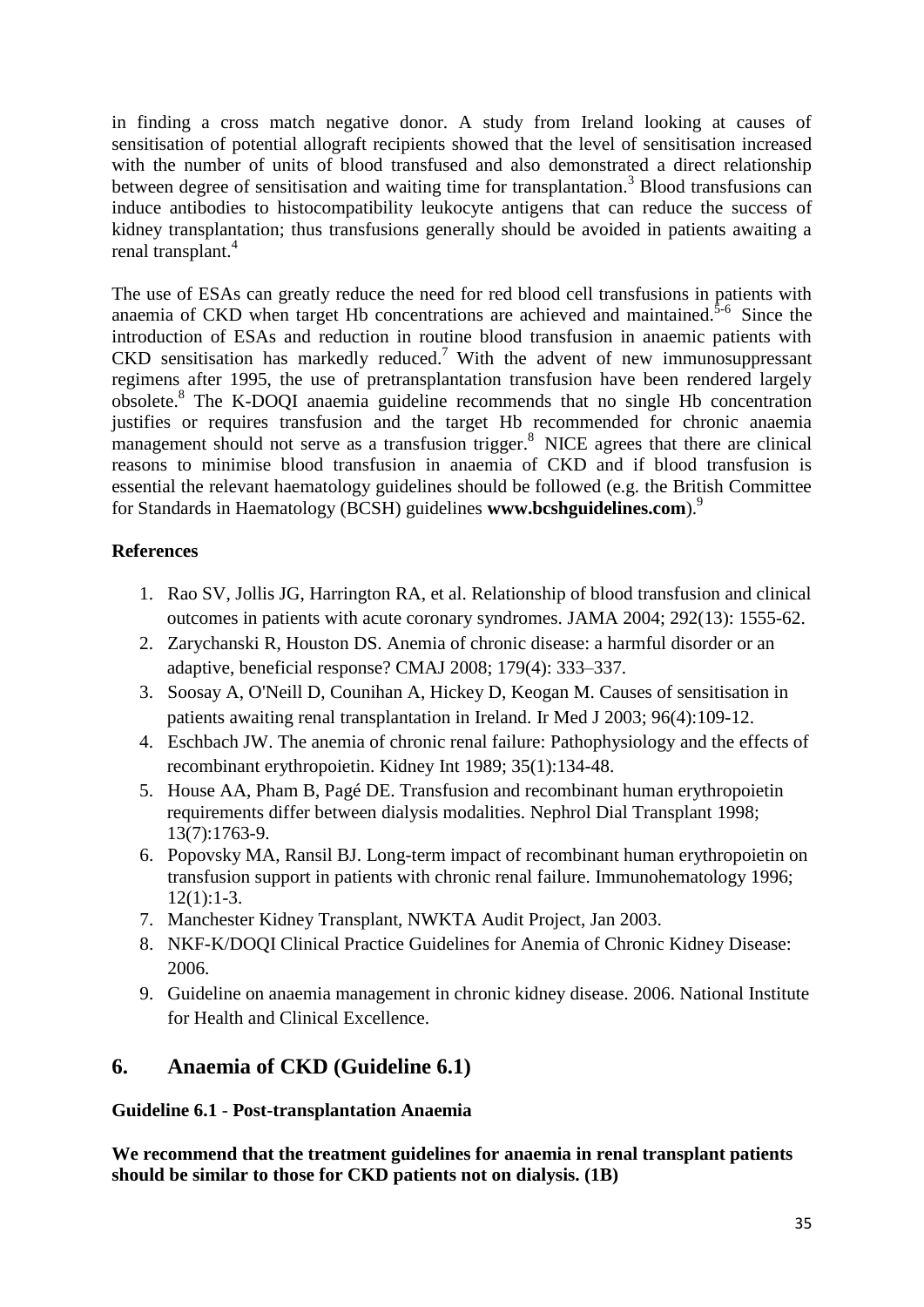#### **Rationale**

Post transplantation Anaemia (PTA) is common.<sup>1-3</sup> Apart from the usual causes of anaemia due to CKD, renal transplant recipients have various unique factors predisposing to anaemia.

Factors causing PTA:

- 1. GFR: anaemia in transplant patients reflects the degree of GFR similar to other patients with  $\text{CKD}$ .<sup>3</sup>
- 2. Immunosuppressive medications: Mycophenolate and azathioprine are myelosuppressive agents. Calcineurin inhibitors may cause anaemia by microangiopathic haemolysis. $4-8$ OKT3 may also cause haemolytic uraemic syndrome (HUS). 9,10 Sirolimus has also been associated with anaemia.<sup>11-13</sup> It may interfere with post erythropoietin receptor binding intracellular signalling and may occasionally cause HUS.<sup>13,14</sup>
- 3. Angiotensin converting enzyme (ACE) inhibitor and angiotensin receptor blocker (ARB) use: ACE inhibition has been linked with anaemia.<sup>3,15</sup> Its pathogenesis is multifactorial and may include inhibition of endogenous EPO production, production of an erythropoiesis-inhibiting protein<sup>16</sup> and inhibition of angiotensin II mediated stimulation of erythrocyte precursors.<sup>17</sup>
- 4. Antibiotic use: various common antibiotics may cause anaemia including trimethoprimsulfamethoxazole.
- 5. Infections: viral infections such as cytomegalovirus and parvovirus B19 and antiviral agents such as ganciclovir may cause anaemia in transplant patients.<sup>18,19</sup>
- 6. Malignancy: malignancies including post transplant lymphoproliferative disorder may result in anaemia.
- 7. Haemolytic anaemia: haemolytic anaemia may result from HUS or minor blood group incompatibility in transplant patients. 20-22
- 8. Rejection episodes: Acute rejection may cause reduced endogenous EPO production.<sup>23</sup> Severe vascular rejection may cause microangiopathy.
- 9. Chronic inflammation: Failing renal transplant causes a chronic inflammatory state resulting in EPO hyporesponsiveness.

Safety of ESA in transplant patients:

A few early retrospective studies suggested increased incidence of delayed graft function in patients on ESA prior to transplantation.<sup>24,25</sup> However Registry data has since shown reduced incidence of delayed graft function despite increasing use of ESA. It has also been shown that ESA use prior to renal transplantation does not reduce production of or response to endogenous  $EPO.<sup>26,27</sup>$  Studies in the early post transplant period did not show significant adverse events including delayed graft function or hypertension.<sup>28,29</sup> Studies in the late transplant period have shown increased incidence of hypertension. 30,31 ESAs, most probably, do not accelerate rate of graft function decline and one study suggested that correction of anaemia slowed the decline in allograft function.<sup>32</sup>

Efficacy of ESA in transplant patients:

Studies in the early post transplant period have shown that ESA is effective in these patients, although the dose required may be higher than in pretransplant period.<sup>28,29</sup>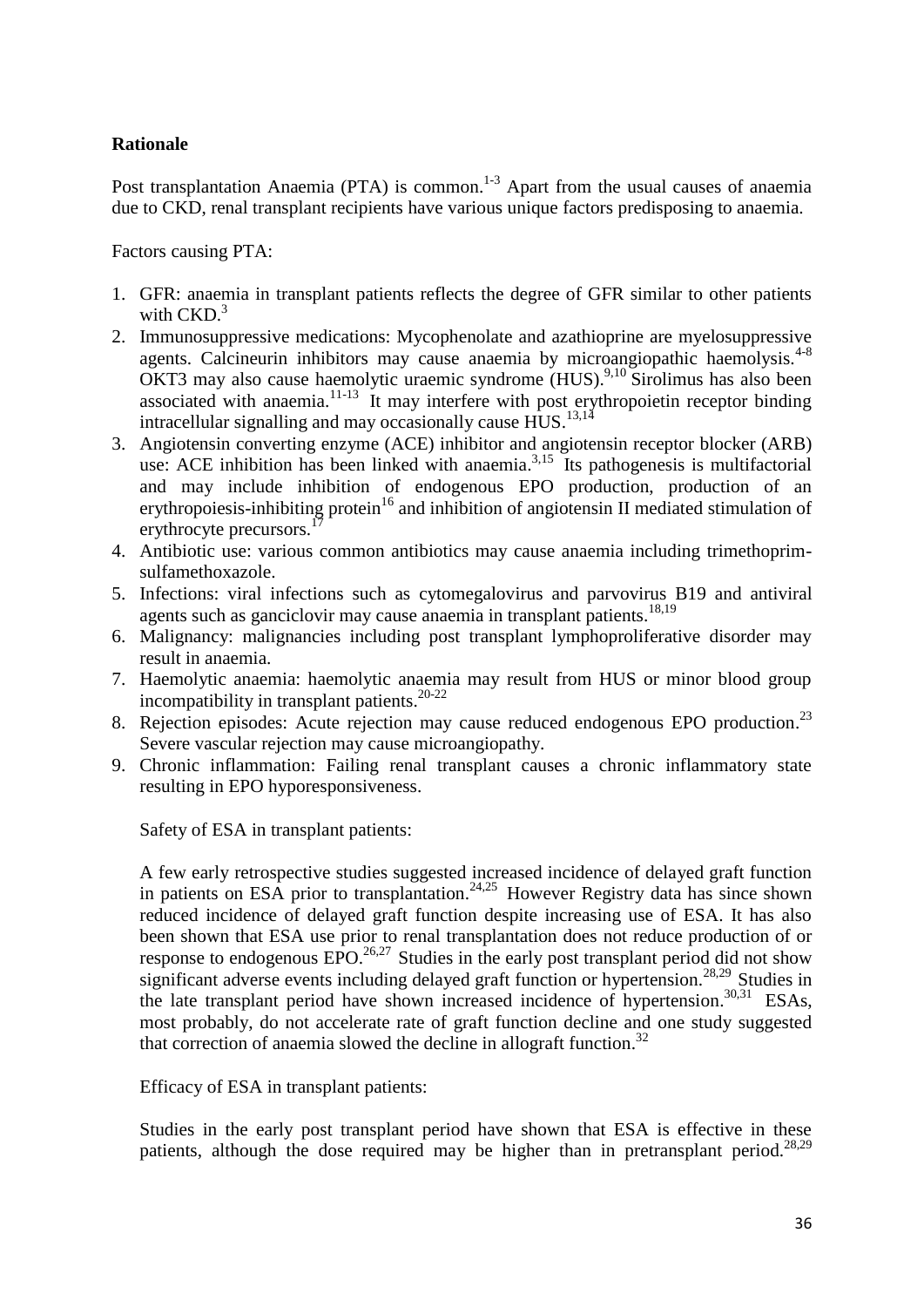Similarly studies in late post transplant period have shown efficacy of ESA in these patients. 30-31,33-34

## **References**

- 1. [Yorgin PD,](http://www.ncbi.nlm.nih.gov/pubmed?term=%22Yorgin%20PD%22%5BAuthor%5D&itool=EntrezSystem2.PEntrez.Pubmed.Pubmed_ResultsPanel.Pubmed_RVAbstract) [Scandling JD,](http://www.ncbi.nlm.nih.gov/pubmed?term=%22Scandling%20JD%22%5BAuthor%5D&itool=EntrezSystem2.PEntrez.Pubmed.Pubmed_ResultsPanel.Pubmed_RVAbstract) [Belson A,](http://www.ncbi.nlm.nih.gov/pubmed?term=%22Belson%20A%22%5BAuthor%5D&itool=EntrezSystem2.PEntrez.Pubmed.Pubmed_ResultsPanel.Pubmed_RVAbstract) [Sanchez J,](http://www.ncbi.nlm.nih.gov/pubmed?term=%22Sanchez%20J%22%5BAuthor%5D&itool=EntrezSystem2.PEntrez.Pubmed.Pubmed_ResultsPanel.Pubmed_RVAbstract) [Alexander SR,](http://www.ncbi.nlm.nih.gov/pubmed?term=%22Alexander%20SR%22%5BAuthor%5D&itool=EntrezSystem2.PEntrez.Pubmed.Pubmed_ResultsPanel.Pubmed_RVAbstract) [Andreoni KA.](http://www.ncbi.nlm.nih.gov/pubmed?term=%22Andreoni%20KA%22%5BAuthor%5D&itool=EntrezSystem2.PEntrez.Pubmed.Pubmed_ResultsPanel.Pubmed_RVAbstract) Late post-transplant anemia in adult renal transplant recipients. An under-recognized problem? [Am J Transplant](javascript:AL_get(this,%20) 2002;2(5):429-35.
- 2. [Yorgin PD,](http://www.ncbi.nlm.nih.gov/pubmed?term=%22Yorgin%20PD%22%5BAuthor%5D&itool=EntrezSystem2.PEntrez.Pubmed.Pubmed_ResultsPanel.Pubmed_RVAbstract) [Belson A,](http://www.ncbi.nlm.nih.gov/pubmed?term=%22Belson%20A%22%5BAuthor%5D&itool=EntrezSystem2.PEntrez.Pubmed.Pubmed_ResultsPanel.Pubmed_RVAbstract) [Sanchez J,](http://www.ncbi.nlm.nih.gov/pubmed?term=%22Sanchez%20J%22%5BAuthor%5D&itool=EntrezSystem2.PEntrez.Pubmed.Pubmed_ResultsPanel.Pubmed_RVAbstract) [Al Uzri AY,](http://www.ncbi.nlm.nih.gov/pubmed?term=%22Al%20Uzri%20AY%22%5BAuthor%5D&itool=EntrezSystem2.PEntrez.Pubmed.Pubmed_ResultsPanel.Pubmed_RVAbstract) [Sarwal M,](http://www.ncbi.nlm.nih.gov/pubmed?term=%22Sarwal%20M%22%5BAuthor%5D&itool=EntrezSystem2.PEntrez.Pubmed.Pubmed_ResultsPanel.Pubmed_RVAbstract) [Bloch DA,](http://www.ncbi.nlm.nih.gov/pubmed?term=%22Bloch%20DA%22%5BAuthor%5D&itool=EntrezSystem2.PEntrez.Pubmed.Pubmed_ResultsPanel.Pubmed_RVAbstract) [Oehlert J,](http://www.ncbi.nlm.nih.gov/pubmed?term=%22Oehlert%20J%22%5BAuthor%5D&itool=EntrezSystem2.PEntrez.Pubmed.Pubmed_ResultsPanel.Pubmed_RVAbstract) [Salvatierra O,](http://www.ncbi.nlm.nih.gov/pubmed?term=%22Salvatierra%20O%22%5BAuthor%5D&itool=EntrezSystem2.PEntrez.Pubmed.Pubmed_ResultsPanel.Pubmed_RVAbstract) [Alexander SR.](http://www.ncbi.nlm.nih.gov/pubmed?term=%22Alexander%20SR%22%5BAuthor%5D&itool=EntrezSystem2.PEntrez.Pubmed.Pubmed_ResultsPanel.Pubmed_RVAbstract) Unexpectedly high prevalence of posttransplant anemia in pediatric and young adult renal transplant recipients. [Am J Kidney Dis](javascript:AL_get(this,%20) 2002; 40(6):1306-18.
- 3. [Vanrenterghem Y,](http://www.ncbi.nlm.nih.gov/pubmed?term=%22Vanrenterghem%20Y%22%5BAuthor%5D&itool=EntrezSystem2.PEntrez.Pubmed.Pubmed_ResultsPanel.Pubmed_RVAbstract) [Ponticelli C,](http://www.ncbi.nlm.nih.gov/pubmed?term=%22Ponticelli%20C%22%5BAuthor%5D&itool=EntrezSystem2.PEntrez.Pubmed.Pubmed_ResultsPanel.Pubmed_RVAbstract) [Morales JM,](http://www.ncbi.nlm.nih.gov/pubmed?term=%22Morales%20JM%22%5BAuthor%5D&itool=EntrezSystem2.PEntrez.Pubmed.Pubmed_ResultsPanel.Pubmed_RVAbstract) [Abramowicz D,](http://www.ncbi.nlm.nih.gov/pubmed?term=%22Abramowicz%20D%22%5BAuthor%5D&itool=EntrezSystem2.PEntrez.Pubmed.Pubmed_ResultsPanel.Pubmed_RVAbstract) [Baboolal K,](http://www.ncbi.nlm.nih.gov/pubmed?term=%22Baboolal%20K%22%5BAuthor%5D&itool=EntrezSystem2.PEntrez.Pubmed.Pubmed_ResultsPanel.Pubmed_RVAbstract) [Eklund B,](http://www.ncbi.nlm.nih.gov/pubmed?term=%22Eklund%20B%22%5BAuthor%5D&itool=EntrezSystem2.PEntrez.Pubmed.Pubmed_ResultsPanel.Pubmed_RVAbstract) [Kliem V,](http://www.ncbi.nlm.nih.gov/pubmed?term=%22Kliem%20V%22%5BAuthor%5D&itool=EntrezSystem2.PEntrez.Pubmed.Pubmed_ResultsPanel.Pubmed_RVAbstract) [Legendre C,](http://www.ncbi.nlm.nih.gov/pubmed?term=%22Legendre%20C%22%5BAuthor%5D&itool=EntrezSystem2.PEntrez.Pubmed.Pubmed_ResultsPanel.Pubmed_RVAbstract) [Morais Sarmento AL,](http://www.ncbi.nlm.nih.gov/pubmed?term=%22Morais%20Sarmento%20AL%22%5BAuthor%5D&itool=EntrezSystem2.PEntrez.Pubmed.Pubmed_ResultsPanel.Pubmed_RVAbstract) [Vincenti F.](http://www.ncbi.nlm.nih.gov/pubmed?term=%22Vincenti%20F%22%5BAuthor%5D&itool=EntrezSystem2.PEntrez.Pubmed.Pubmed_ResultsPanel.Pubmed_RVAbstract) Prevalence and management of anemia in renal transplant recipients: A European survey. [Am J Transplant](http://www.ncbi.nlm.nih.gov/entrez/query.fcgi?db=pubmed&cmd=Retrieve&dopt=Abstract&list_uids=12814475&query_hl=637&itool=pubmed_docsum) 2003; [3\(7\):835-45.](http://www.ncbi.nlm.nih.gov/entrez/query.fcgi?db=pubmed&cmd=Retrieve&dopt=Abstract&list_uids=12814475&query_hl=637&itool=pubmed_docsum)
- 4. [Abraham KA,](http://www.ncbi.nlm.nih.gov/pubmed?term=%22Abraham%20KA%22%5BAuthor%5D&itool=EntrezSystem2.PEntrez.Pubmed.Pubmed_ResultsPanel.Pubmed_RVAbstract) [Little MA,](http://www.ncbi.nlm.nih.gov/pubmed?term=%22Little%20MA%22%5BAuthor%5D&itool=EntrezSystem2.PEntrez.Pubmed.Pubmed_ResultsPanel.Pubmed_RVAbstract) [Dorman AM,](http://www.ncbi.nlm.nih.gov/pubmed?term=%22Dorman%20AM%22%5BAuthor%5D&itool=EntrezSystem2.PEntrez.Pubmed.Pubmed_ResultsPanel.Pubmed_RVAbstract) [Walshe JJ.](http://www.ncbi.nlm.nih.gov/pubmed?term=%22Walshe%20JJ%22%5BAuthor%5D&itool=EntrezSystem2.PEntrez.Pubmed.Pubmed_ResultsPanel.Pubmed_RVAbstract) Hemolytic-uremic syndrome in [association with both cyclosporine and tacrolimus. Transpl Int](http://www.ncbi.nlm.nih.gov/entrez/query.fcgi?db=pubmed&cmd=Retrieve&dopt=Abstract&list_uids=12814475&query_hl=637&itool=pubmed_docsum) 2000; 13(6):443-7.
- 5. [Epstein M,](http://www.ncbi.nlm.nih.gov/entrez/query.fcgi?db=pubmed&cmd=Retrieve&dopt=Abstract&list_uids=12814475&query_hl=637&itool=pubmed_docsum) [Landsberg D.](http://www.ncbi.nlm.nih.gov/pubmed?term=%22Landsberg%20D%22%5BAuthor%5D&itool=EntrezSystem2.PEntrez.Pubmed.Pubmed_ResultsPanel.Pubmed_RVAbstract) Cyclosporine-induced thrombotic microangiopathy resulting [in renal allograft loss and its successful reuse: A report of two cases. Am J Kidney](http://www.ncbi.nlm.nih.gov/entrez/query.fcgi?db=pubmed&cmd=Retrieve&dopt=Abstract&list_uids=12814475&query_hl=637&itool=pubmed_docsum)  [Dis](http://www.ncbi.nlm.nih.gov/entrez/query.fcgi?db=pubmed&cmd=Retrieve&dopt=Abstract&list_uids=12814475&query_hl=637&itool=pubmed_docsum) 1991;17(3):346-8.
- 6. [Pham PT, Peng A, Wilkinson AH, Gritsch HA, Lassman C, Pham PC, Danovitch](http://www.ncbi.nlm.nih.gov/entrez/query.fcgi?db=pubmed&cmd=Retrieve&dopt=Abstract&list_uids=1996580&query_hl=670&itool=pubmed_docsum)  [GM.](http://www.ncbi.nlm.nih.gov/entrez/query.fcgi?db=pubmed&cmd=Retrieve&dopt=Abstract&list_uids=1996580&query_hl=670&itool=pubmed_docsum) Cyclosporine and tacrolimus-associated thrombotic microangiopathy. [Am J](javascript:AL_get(this,%20)  [Kidney Dis](javascript:AL_get(this,%20) 2000;36(4):844-50.
- 7. [Trimarchi HM,](http://www.ncbi.nlm.nih.gov/pubmed?term=%22Trimarchi%20HM%22%5BAuthor%5D&itool=EntrezSystem2.PEntrez.Pubmed.Pubmed_ResultsPanel.Pubmed_RVAbstract) [Truong LD,](http://www.ncbi.nlm.nih.gov/pubmed?term=%22Truong%20LD%22%5BAuthor%5D&itool=EntrezSystem2.PEntrez.Pubmed.Pubmed_ResultsPanel.Pubmed_RVAbstract) [Brennan S,](http://www.ncbi.nlm.nih.gov/pubmed?term=%22Brennan%20S%22%5BAuthor%5D&itool=EntrezSystem2.PEntrez.Pubmed.Pubmed_ResultsPanel.Pubmed_RVAbstract) [Gonzalez JM,](http://www.ncbi.nlm.nih.gov/pubmed?term=%22Gonzalez%20JM%22%5BAuthor%5D&itool=EntrezSystem2.PEntrez.Pubmed.Pubmed_ResultsPanel.Pubmed_RVAbstract) [Suki WN.](http://www.ncbi.nlm.nih.gov/pubmed?term=%22Suki%20WN%22%5BAuthor%5D&itool=EntrezSystem2.PEntrez.Pubmed.Pubmed_ResultsPanel.Pubmed_RVAbstract) Report of two cases [and review of the literature. Transplantation](http://www.ncbi.nlm.nih.gov/entrez/query.fcgi?db=pubmed&cmd=Retrieve&dopt=Abstract&list_uids=1996580&query_hl=670&itool=pubmed_docsum) 1999; 67(4):539-44.
- 8. [Zarifian A,](http://www.ncbi.nlm.nih.gov/entrez/query.fcgi?db=pubmed&cmd=Retrieve&dopt=Abstract&list_uids=1996580&query_hl=670&itool=pubmed_docsum) [Meleg-Smith S,](http://www.ncbi.nlm.nih.gov/pubmed?term=%22Meleg-Smith%20S%22%5BAuthor%5D&itool=EntrezSystem2.PEntrez.Pubmed.Pubmed_ResultsPanel.Pubmed_RVAbstract) [O'donovan R,](http://www.ncbi.nlm.nih.gov/pubmed?term=%22O) [Tesi RJ,](http://www.ncbi.nlm.nih.gov/pubmed?term=%22Tesi%20RJ%22%5BAuthor%5D&itool=EntrezSystem2.PEntrez.Pubmed.Pubmed_ResultsPanel.Pubmed_RVAbstract) [Batuman V.](http://www.ncbi.nlm.nih.gov/pubmed?term=%22Batuman%20V%22%5BAuthor%5D&itool=EntrezSystem2.PEntrez.Pubmed.Pubmed_ResultsPanel.Pubmed_RVAbstract) Cyclosporine[associated thrombotic microangiopathy in renal allografts. Kidney Int](http://www.ncbi.nlm.nih.gov/entrez/query.fcgi?db=pubmed&cmd=Retrieve&dopt=Abstract&list_uids=10071024&query_hl=676&itool=pubmed_docsum) 1999; [55\(6\):2457-66.](http://www.ncbi.nlm.nih.gov/entrez/query.fcgi?db=pubmed&cmd=Retrieve&dopt=Abstract&list_uids=10071024&query_hl=676&itool=pubmed_docsum)
- 9. [Dussol B,](http://www.ncbi.nlm.nih.gov/pubmed?term=%22Dussol%20B%22%5BAuthor%5D&itool=EntrezSystem2.PEntrez.Pubmed.Pubmed_ResultsPanel.Pubmed_RVAbstract) [Brunet P,](http://www.ncbi.nlm.nih.gov/pubmed?term=%22Brunet%20P%22%5BAuthor%5D&itool=EntrezSystem2.PEntrez.Pubmed.Pubmed_ResultsPanel.Pubmed_RVAbstract) [Vacher-Coponat H,](http://www.ncbi.nlm.nih.gov/pubmed?term=%22Vacher-Coponat%20H%22%5BAuthor%5D&itool=EntrezSystem2.PEntrez.Pubmed.Pubmed_ResultsPanel.Pubmed_RVAbstract) [Saingra Y,](http://www.ncbi.nlm.nih.gov/pubmed?term=%22Saingra%20Y%22%5BAuthor%5D&itool=EntrezSystem2.PEntrez.Pubmed.Pubmed_ResultsPanel.Pubmed_RVAbstract) [Casanova P,](http://www.ncbi.nlm.nih.gov/pubmed?term=%22Casanova%20P%22%5BAuthor%5D&itool=EntrezSystem2.PEntrez.Pubmed.Pubmed_ResultsPanel.Pubmed_RVAbstract) [Berland Y.](http://www.ncbi.nlm.nih.gov/pubmed?term=%22Berland%20Y%22%5BAuthor%5D&itool=EntrezSystem2.PEntrez.Pubmed.Pubmed_ResultsPanel.Pubmed_RVAbstract) [Haemolytic uraemic syndrome in a renal transplant recipient during OKT3 therapy.](http://www.ncbi.nlm.nih.gov/entrez/query.fcgi?db=pubmed&cmd=Retrieve&dopt=Abstract&list_uids=10071024&query_hl=676&itool=pubmed_docsum)  [Nephrol Dial Transplant](http://www.ncbi.nlm.nih.gov/entrez/query.fcgi?db=pubmed&cmd=Retrieve&dopt=Abstract&list_uids=10071024&query_hl=676&itool=pubmed_docsum) 1994; 9(8):1191-3.
- 10. [Morris-Stiff G,](http://www.ncbi.nlm.nih.gov/pubmed?term=%22Morris-Stiff%20G%22%5BAuthor%5D&itool=EntrezSystem2.PEntrez.Pubmed.Pubmed_ResultsPanel.Pubmed_RVAbstract) [Evans M,](http://www.ncbi.nlm.nih.gov/pubmed?term=%22Evans%20M%22%5BAuthor%5D&itool=EntrezSystem2.PEntrez.Pubmed.Pubmed_ResultsPanel.Pubmed_RVAbstract) [Baboolal K,](http://www.ncbi.nlm.nih.gov/pubmed?term=%22Baboolal%20K%22%5BAuthor%5D&itool=EntrezSystem2.PEntrez.Pubmed.Pubmed_ResultsPanel.Pubmed_RVAbstract) [Balaji V,](http://www.ncbi.nlm.nih.gov/pubmed?term=%22Balaji%20V%22%5BAuthor%5D&itool=EntrezSystem2.PEntrez.Pubmed.Pubmed_ResultsPanel.Pubmed_RVAbstract) [Moore R,](http://www.ncbi.nlm.nih.gov/pubmed?term=%22Moore%20R%22%5BAuthor%5D&itool=EntrezSystem2.PEntrez.Pubmed.Pubmed_ResultsPanel.Pubmed_RVAbstract) [Jurewicz A,](http://www.ncbi.nlm.nih.gov/pubmed?term=%22Jurewicz%20A%22%5BAuthor%5D&itool=EntrezSystem2.PEntrez.Pubmed.Pubmed_ResultsPanel.Pubmed_RVAbstract) [Lord R.](http://www.ncbi.nlm.nih.gov/pubmed?term=%22Lord%20R%22%5BAuthor%5D&itool=EntrezSystem2.PEntrez.Pubmed.Pubmed_ResultsPanel.Pubmed_RVAbstract) [Haemolytic uraemic syndrome associated with OKT3. Transpl Int](http://www.ncbi.nlm.nih.gov/entrez/query.fcgi?db=pubmed&cmd=Retrieve&dopt=Abstract&list_uids=10071024&query_hl=676&itool=pubmed_docsum) 1996; 9(5):522-3.
- 11. [MacDonald AS,](http://www.ncbi.nlm.nih.gov/entrez/query.fcgi?db=pubmed&cmd=Retrieve&dopt=Abstract&list_uids=10071024&query_hl=676&itool=pubmed_docsum) [RAPAMUNE Global Study Group.](http://www.ncbi.nlm.nih.gov/pubmed?term=%22RAPAMUNE%20Global%20Study%20Group%22%5BCorporate%20Author%5D&itool=EntrezSystem2.PEntrez.Pubmed.Pubmed_ResultsPanel.Pubmed_RVAbstract) A worldwide, phase III, [randomized, controlled, safety and efficacy study of a sirolimus/cyclosporine regimen](http://www.ncbi.nlm.nih.gov/entrez/query.fcgi?db=pubmed&cmd=Retrieve&dopt=Abstract&list_uids=10071024&query_hl=676&itool=pubmed_docsum)  [for prevention of acute rejection in recipients of primary mismatched renal allografts.](http://www.ncbi.nlm.nih.gov/entrez/query.fcgi?db=pubmed&cmd=Retrieve&dopt=Abstract&list_uids=10071024&query_hl=676&itool=pubmed_docsum)  [Transplantation](javascript:AL_get(this,%20) 2001;71(2):271-80.
- 12. [Kahan BD,](http://www.ncbi.nlm.nih.gov/pubmed?term=%22Kahan%20BD%22%5BAuthor%5D&itool=EntrezSystem2.PEntrez.Pubmed.Pubmed_ResultsPanel.Pubmed_RVAbstract) [Knight R,](http://www.ncbi.nlm.nih.gov/pubmed?term=%22Knight%20R%22%5BAuthor%5D&itool=EntrezSystem2.PEntrez.Pubmed.Pubmed_ResultsPanel.Pubmed_RVAbstract) [Schoenberg L,](http://www.ncbi.nlm.nih.gov/pubmed?term=%22Schoenberg%20L%22%5BAuthor%5D&itool=EntrezSystem2.PEntrez.Pubmed.Pubmed_ResultsPanel.Pubmed_RVAbstract) [Pobielski J,](http://www.ncbi.nlm.nih.gov/pubmed?term=%22Pobielski%20J%22%5BAuthor%5D&itool=EntrezSystem2.PEntrez.Pubmed.Pubmed_ResultsPanel.Pubmed_RVAbstract) [Kerman RH,](http://www.ncbi.nlm.nih.gov/pubmed?term=%22Kerman%20RH%22%5BAuthor%5D&itool=EntrezSystem2.PEntrez.Pubmed.Pubmed_ResultsPanel.Pubmed_RVAbstract) [Mahalati K,](http://www.ncbi.nlm.nih.gov/pubmed?term=%22Mahalati%20K%22%5BAuthor%5D&itool=EntrezSystem2.PEntrez.Pubmed.Pubmed_ResultsPanel.Pubmed_RVAbstract) [Yakupoglu Y,](http://www.ncbi.nlm.nih.gov/pubmed?term=%22Yakupoglu%20Y%22%5BAuthor%5D&itool=EntrezSystem2.PEntrez.Pubmed.Pubmed_ResultsPanel.Pubmed_RVAbstract) [Aki FT,](http://www.ncbi.nlm.nih.gov/pubmed?term=%22Aki%20FT%22%5BAuthor%5D&itool=EntrezSystem2.PEntrez.Pubmed.Pubmed_ResultsPanel.Pubmed_RVAbstract) [Katz S,](http://www.ncbi.nlm.nih.gov/pubmed?term=%22Katz%20S%22%5BAuthor%5D&itool=EntrezSystem2.PEntrez.Pubmed.Pubmed_ResultsPanel.Pubmed_RVAbstract) [Van Buren CT.](http://www.ncbi.nlm.nih.gov/pubmed?term=%22Van%20Buren%20CT%22%5BAuthor%5D&itool=EntrezSystem2.PEntrez.Pubmed.Pubmed_ResultsPanel.Pubmed_RVAbstract) Ten years of sirolimus therapy for [human renal transplantation: The University of Texas at Houston experience.](http://www.ncbi.nlm.nih.gov/entrez/query.fcgi?db=pubmed&cmd=Retrieve&dopt=Abstract&list_uids=10071024&query_hl=676&itool=pubmed_docsum)  [Transplant Proc](http://www.ncbi.nlm.nih.gov/entrez/query.fcgi?db=pubmed&cmd=Retrieve&dopt=Abstract&list_uids=10071024&query_hl=676&itool=pubmed_docsum) 2003;35(3 Suppl):25S-34S.
- 13. [Augustine JJ,](http://www.ncbi.nlm.nih.gov/pubmed?term=%22Augustine%20JJ%22%5BAuthor%5D&itool=EntrezSystem2.PEntrez.Pubmed.Pubmed_ResultsPanel.Pubmed_RVAbstract) [Knauss TC,](http://www.ncbi.nlm.nih.gov/pubmed?term=%22Knauss%20TC%22%5BAuthor%5D&itool=EntrezSystem2.PEntrez.Pubmed.Pubmed_ResultsPanel.Pubmed_RVAbstract) [Schulak JA,](http://www.ncbi.nlm.nih.gov/pubmed?term=%22Schulak%20JA%22%5BAuthor%5D&itool=EntrezSystem2.PEntrez.Pubmed.Pubmed_ResultsPanel.Pubmed_RVAbstract) [Bodziak KA,](http://www.ncbi.nlm.nih.gov/pubmed?term=%22Bodziak%20KA%22%5BAuthor%5D&itool=EntrezSystem2.PEntrez.Pubmed.Pubmed_ResultsPanel.Pubmed_RVAbstract) [Siegel C,](http://www.ncbi.nlm.nih.gov/pubmed?term=%22Siegel%20C%22%5BAuthor%5D&itool=EntrezSystem2.PEntrez.Pubmed.Pubmed_ResultsPanel.Pubmed_RVAbstract) [Hricik DE.](http://www.ncbi.nlm.nih.gov/pubmed?term=%22Hricik%20DE%22%5BAuthor%5D&itool=EntrezSystem2.PEntrez.Pubmed.Pubmed_ResultsPanel.Pubmed_RVAbstract) [Comparative effects of sirolimus and mycophenolate mofetil on erythropoiesis in](http://www.ncbi.nlm.nih.gov/entrez/query.fcgi?db=pubmed&cmd=Retrieve&dopt=Abstract&list_uids=10071024&query_hl=676&itool=pubmed_docsum)  [kidney transplant patients. Am J Transplant](http://www.ncbi.nlm.nih.gov/entrez/query.fcgi?db=pubmed&cmd=Retrieve&dopt=Abstract&list_uids=10071024&query_hl=676&itool=pubmed_docsum) 2004;4(12):2001-6[.](http://www.ncbi.nlm.nih.gov/entrez/query.fcgi?db=pubmed&cmd=Retrieve&dopt=Abstract&list_uids=12814475&query_hl=637&itool=pubmed_docsum)
- 14. [Crew RJ,](http://www.ncbi.nlm.nih.gov/entrez/query.fcgi?db=pubmed&cmd=Retrieve&dopt=Abstract&list_uids=12814475&query_hl=637&itool=pubmed_docsum) [Radhakrishnan J,](http://www.ncbi.nlm.nih.gov/pubmed?term=%22Radhakrishnan%20J%22%5BAuthor%5D&itool=EntrezSystem2.PEntrez.Pubmed.Pubmed_ResultsPanel.Pubmed_RVAbstract) [Cohen DJ,](http://www.ncbi.nlm.nih.gov/pubmed?term=%22Cohen%20DJ%22%5BAuthor%5D&itool=EntrezSystem2.PEntrez.Pubmed.Pubmed_ResultsPanel.Pubmed_RVAbstract) [Stern L,](http://www.ncbi.nlm.nih.gov/pubmed?term=%22Stern%20L%22%5BAuthor%5D&itool=EntrezSystem2.PEntrez.Pubmed.Pubmed_ResultsPanel.Pubmed_RVAbstract) [Goldstein M,](http://www.ncbi.nlm.nih.gov/pubmed?term=%22Goldstein%20M%22%5BAuthor%5D&itool=EntrezSystem2.PEntrez.Pubmed.Pubmed_ResultsPanel.Pubmed_RVAbstract) [Hardy M,](http://www.ncbi.nlm.nih.gov/pubmed?term=%22Hardy%20M%22%5BAuthor%5D&itool=EntrezSystem2.PEntrez.Pubmed.Pubmed_ResultsPanel.Pubmed_RVAbstract) [D'Agati VD,](http://www.ncbi.nlm.nih.gov/pubmed?term=%22D) [Markowitz GS.](http://www.ncbi.nlm.nih.gov/pubmed?term=%22Markowitz%20GS%22%5BAuthor%5D&itool=EntrezSystem2.PEntrez.Pubmed.Pubmed_ResultsPanel.Pubmed_RVAbstract) De novo thrombotic microangiopathy following treatment with [sirolimus: Report of two cases. Nephrol Dial Transplant.](http://www.ncbi.nlm.nih.gov/entrez/query.fcgi?db=pubmed&cmd=Retrieve&dopt=Abstract&list_uids=10071024&query_hl=676&itool=pubmed_docsum) 2005;20(1):203-9.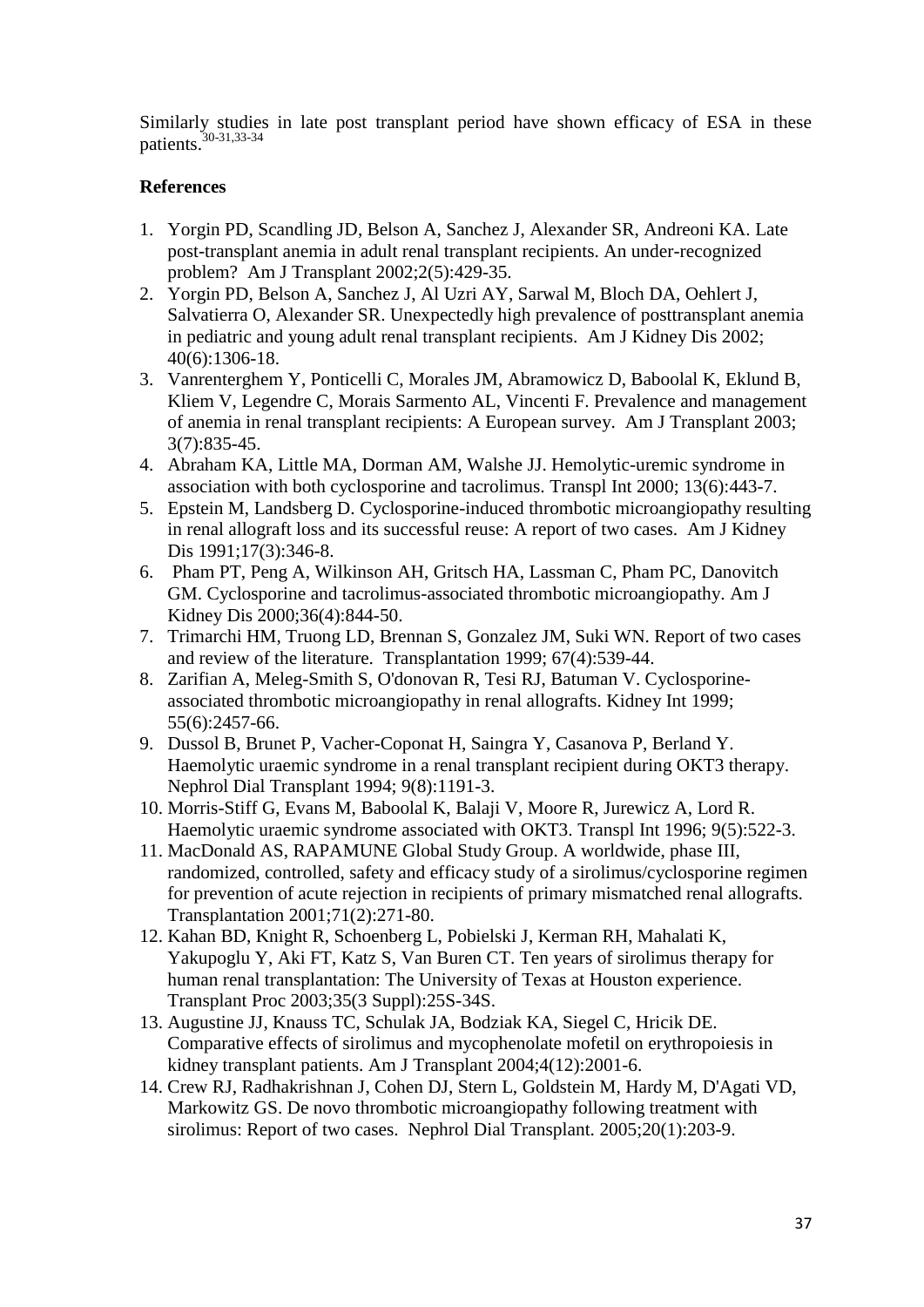- 15. [Winkelmayer WC,](http://www.ncbi.nlm.nih.gov/pubmed?term=%22Winkelmayer%20WC%22%5BAuthor%5D&itool=EntrezSystem2.PEntrez.Pubmed.Pubmed_ResultsPanel.Pubmed_RVAbstract) [Kewalramani R,](http://www.ncbi.nlm.nih.gov/pubmed?term=%22Kewalramani%20R%22%5BAuthor%5D&itool=EntrezSystem2.PEntrez.Pubmed.Pubmed_ResultsPanel.Pubmed_RVAbstract) [Rutstein M,](http://www.ncbi.nlm.nih.gov/pubmed?term=%22Rutstein%20M%22%5BAuthor%5D&itool=EntrezSystem2.PEntrez.Pubmed.Pubmed_ResultsPanel.Pubmed_RVAbstract) [Gabardi S,](http://www.ncbi.nlm.nih.gov/pubmed?term=%22Gabardi%20S%22%5BAuthor%5D&itool=EntrezSystem2.PEntrez.Pubmed.Pubmed_ResultsPanel.Pubmed_RVAbstract) [Vonvisger T,](http://www.ncbi.nlm.nih.gov/pubmed?term=%22Vonvisger%20T%22%5BAuthor%5D&itool=EntrezSystem2.PEntrez.Pubmed.Pubmed_ResultsPanel.Pubmed_RVAbstract) [Chandraker](http://www.ncbi.nlm.nih.gov/pubmed?term=%22Chandraker%20A%22%5BAuthor%5D&itool=EntrezSystem2.PEntrez.Pubmed.Pubmed_ResultsPanel.Pubmed_RVAbstract)  [A.](http://www.ncbi.nlm.nih.gov/pubmed?term=%22Chandraker%20A%22%5BAuthor%5D&itool=EntrezSystem2.PEntrez.Pubmed.Pubmed_ResultsPanel.Pubmed_RVAbstract) Pharmacoepidemiology of anemia in kidney transplant recipients. [J Am Soc](javascript:AL_get(this,%20)  [Nephrol.](javascript:AL_get(this,%20) 2004;15(5):1347-52.
- 16. [Le Meur Y,](http://www.ncbi.nlm.nih.gov/pubmed?term=%22Le%20Meur%20Y%22%5BAuthor%5D&itool=EntrezSystem2.PEntrez.Pubmed.Pubmed_ResultsPanel.Pubmed_RVAbstract) [Lorgeot V,](http://www.ncbi.nlm.nih.gov/pubmed?term=%22Lorgeot%20V%22%5BAuthor%5D&itool=EntrezSystem2.PEntrez.Pubmed.Pubmed_ResultsPanel.Pubmed_RVAbstract) [Comte L,](http://www.ncbi.nlm.nih.gov/pubmed?term=%22Comte%20L%22%5BAuthor%5D&itool=EntrezSystem2.PEntrez.Pubmed.Pubmed_ResultsPanel.Pubmed_RVAbstract) [Szelag JC,](http://www.ncbi.nlm.nih.gov/pubmed?term=%22Szelag%20JC%22%5BAuthor%5D&itool=EntrezSystem2.PEntrez.Pubmed.Pubmed_ResultsPanel.Pubmed_RVAbstract) [Aldigier JC,](http://www.ncbi.nlm.nih.gov/pubmed?term=%22Aldigier%20JC%22%5BAuthor%5D&itool=EntrezSystem2.PEntrez.Pubmed.Pubmed_ResultsPanel.Pubmed_RVAbstract) [Leroux-Robert C,](http://www.ncbi.nlm.nih.gov/pubmed?term=%22Leroux-Robert%20C%22%5BAuthor%5D&itool=EntrezSystem2.PEntrez.Pubmed.Pubmed_ResultsPanel.Pubmed_RVAbstract) [Praloran](http://www.ncbi.nlm.nih.gov/pubmed?term=%22Praloran%20V%22%5BAuthor%5D&itool=EntrezSystem2.PEntrez.Pubmed.Pubmed_ResultsPanel.Pubmed_RVAbstract)  [V.](http://www.ncbi.nlm.nih.gov/pubmed?term=%22Praloran%20V%22%5BAuthor%5D&itool=EntrezSystem2.PEntrez.Pubmed.Pubmed_ResultsPanel.Pubmed_RVAbstract) Plasma levels and metabolism of AcSDKP in patients with chronic renal failure: [Relationship with erythropoietin requirements. Am J Kidney Dis.](http://www.ncbi.nlm.nih.gov/entrez/query.fcgi?db=pubmed&cmd=Retrieve&dopt=Abstract&list_uids=15632351&query_hl=694&itool=pubmed_docsum) 2001;38(3):510-7.
- 17. [Naito M,](http://www.ncbi.nlm.nih.gov/entrez/query.fcgi?db=pubmed&cmd=Retrieve&dopt=Abstract&list_uids=15632351&query_hl=694&itool=pubmed_docsum) [Kawashima A,](http://www.ncbi.nlm.nih.gov/pubmed?term=%22Kawashima%20A%22%5BAuthor%5D&itool=EntrezSystem2.PEntrez.Pubmed.Pubmed_ResultsPanel.Pubmed_RVAbstract) [Akiba T,](http://www.ncbi.nlm.nih.gov/pubmed?term=%22Akiba%20T%22%5BAuthor%5D&itool=EntrezSystem2.PEntrez.Pubmed.Pubmed_ResultsPanel.Pubmed_RVAbstract) [Takanashi M,](http://www.ncbi.nlm.nih.gov/pubmed?term=%22Takanashi%20M%22%5BAuthor%5D&itool=EntrezSystem2.PEntrez.Pubmed.Pubmed_ResultsPanel.Pubmed_RVAbstract) [Nihei H.](http://www.ncbi.nlm.nih.gov/pubmed?term=%22Nihei%20H%22%5BAuthor%5D&itool=EntrezSystem2.PEntrez.Pubmed.Pubmed_ResultsPanel.Pubmed_RVAbstract) Effects of an angiotensin II [receptor antagonist and angiotensin-converting enzyme inhibitors on burst forming](http://www.ncbi.nlm.nih.gov/entrez/query.fcgi?db=pubmed&cmd=Retrieve&dopt=Abstract&list_uids=15632351&query_hl=694&itool=pubmed_docsum)  [units-erythroid in chronic hemodialysis patients. Am J Nephrol.](http://www.ncbi.nlm.nih.gov/entrez/query.fcgi?db=pubmed&cmd=Retrieve&dopt=Abstract&list_uids=15632351&query_hl=694&itool=pubmed_docsum) 2003;23(5):287-93. [Epub 2003 Jul 31.](http://www.ncbi.nlm.nih.gov/entrez/query.fcgi?db=pubmed&cmd=Retrieve&dopt=Abstract&list_uids=15632351&query_hl=694&itool=pubmed_docsum)
- 18. [So BJ,](http://www.ncbi.nlm.nih.gov/entrez/query.fcgi?db=pubmed&cmd=Retrieve&dopt=Abstract&list_uids=15632351&query_hl=694&itool=pubmed_docsum) [Chae KM,](http://www.ncbi.nlm.nih.gov/pubmed?term=%22Chae%20KM%22%5BAuthor%5D&itool=EntrezSystem2.PEntrez.Pubmed.Pubmed_ResultsPanel.Pubmed_RVAbstract) [Lee KK,](http://www.ncbi.nlm.nih.gov/pubmed?term=%22Lee%20KK%22%5BAuthor%5D&itool=EntrezSystem2.PEntrez.Pubmed.Pubmed_ResultsPanel.Pubmed_RVAbstract) [Lee YJ,](http://www.ncbi.nlm.nih.gov/pubmed?term=%22Lee%20YJ%22%5BAuthor%5D&itool=EntrezSystem2.PEntrez.Pubmed.Pubmed_ResultsPanel.Pubmed_RVAbstract) [Jeong BH.](http://www.ncbi.nlm.nih.gov/pubmed?term=%22Jeong%20BH%22%5BAuthor%5D&itool=EntrezSystem2.PEntrez.Pubmed.Pubmed_ResultsPanel.Pubmed_RVAbstract) Pure red cell aplasia due to parvovirus [B19 infection in a renal transplant patient: A case report. Transplant Proc.](http://www.ncbi.nlm.nih.gov/entrez/query.fcgi?db=pubmed&cmd=Retrieve&dopt=Abstract&list_uids=15632351&query_hl=694&itool=pubmed_docsum) 2000; [32\(7\):1954-6.](http://www.ncbi.nlm.nih.gov/entrez/query.fcgi?db=pubmed&cmd=Retrieve&dopt=Abstract&list_uids=15632351&query_hl=694&itool=pubmed_docsum)
- 19. [Vales-Albertos LJ,](http://www.ncbi.nlm.nih.gov/pubmed?term=%22Vales-Albertos%20LJ%22%5BAuthor%5D&itool=EntrezSystem2.PEntrez.Pubmed.Pubmed_ResultsPanel.Pubmed_RVAbstract) [García-Cárdenas M,](http://www.ncbi.nlm.nih.gov/pubmed?term=%22Garc%C3%ADa-C%C3%A1rdenas%20M%22%5BAuthor%5D&itool=EntrezSystem2.PEntrez.Pubmed.Pubmed_ResultsPanel.Pubmed_RVAbstract) [Chávez-Becerra S,](http://www.ncbi.nlm.nih.gov/pubmed?term=%22Ch%C3%A1vez-Becerra%20S%22%5BAuthor%5D&itool=EntrezSystem2.PEntrez.Pubmed.Pubmed_ResultsPanel.Pubmed_RVAbstract) [Gómez-Navarro B,](http://www.ncbi.nlm.nih.gov/pubmed?term=%22G%C3%B3mez-Navarro%20B%22%5BAuthor%5D&itool=EntrezSystem2.PEntrez.Pubmed.Pubmed_ResultsPanel.Pubmed_RVAbstract) [Monteón-Ramos F,](http://www.ncbi.nlm.nih.gov/pubmed?term=%22Monte%C3%B3n-Ramos%20F%22%5BAuthor%5D&itool=EntrezSystem2.PEntrez.Pubmed.Pubmed_ResultsPanel.Pubmed_RVAbstract) [Cueto-Manzano AM.](http://www.ncbi.nlm.nih.gov/pubmed?term=%22Cueto-Manzano%20AM%22%5BAuthor%5D&itool=EntrezSystem2.PEntrez.Pubmed.Pubmed_ResultsPanel.Pubmed_RVAbstract) Pure red cell aplasia associated with [parvovirus B19 infection in renal transplantation: The first case report in Mexico.](http://www.ncbi.nlm.nih.gov/entrez/query.fcgi?db=pubmed&cmd=Retrieve&dopt=Abstract&list_uids=11120017&query_hl=703&itool=pubmed_docsum)  [Transplantation.](http://www.ncbi.nlm.nih.gov/entrez/query.fcgi?db=pubmed&cmd=Retrieve&dopt=Abstract&list_uids=11120017&query_hl=703&itool=pubmed_docsum) 2005; 79(6):739.
- 20. [Debska-Slizień A, Chamienia A, Król E, Zdrojewski Z, Pirski I, Zadrozny D,](http://www.ncbi.nlm.nih.gov/entrez/query.fcgi?db=pubmed&cmd=Retrieve&dopt=Abstract&list_uids=15785387&query_hl=706&itool=pubmed_docsum)  Sledziński Z, Rutkowski B. [Hemolytic anemia after renal transplantation: Analysis of](http://www.ncbi.nlm.nih.gov/entrez/query.fcgi?db=pubmed&cmd=Retrieve&dopt=Abstract&list_uids=15785387&query_hl=706&itool=pubmed_docsum)  [case reports. Transplant Proc. 2003;](http://www.ncbi.nlm.nih.gov/entrez/query.fcgi?db=pubmed&cmd=Retrieve&dopt=Abstract&list_uids=15785387&query_hl=706&itool=pubmed_docsum) 35(6):2233-7.
- 21. [Peces R,](http://www.ncbi.nlm.nih.gov/entrez/query.fcgi?db=pubmed&cmd=Retrieve&dopt=Abstract&list_uids=15785387&query_hl=706&itool=pubmed_docsum) [Díaz Corte C,](http://www.ncbi.nlm.nih.gov/pubmed?term=%22D%C3%ADaz%20Corte%20C%22%5BAuthor%5D&itool=EntrezSystem2.PEntrez.Pubmed.Pubmed_ResultsPanel.Pubmed_RVAbstract) [Navascués RA.](http://www.ncbi.nlm.nih.gov/pubmed?term=%22Navascu%C3%A9s%20RA%22%5BAuthor%5D&itool=EntrezSystem2.PEntrez.Pubmed.Pubmed_ResultsPanel.Pubmed_RVAbstract) [Hemolytic anemia caused by graft-versus[host reaction in ABO-nonidentical renal transplants from blood group O donors\].](http://www.ncbi.nlm.nih.gov/entrez/query.fcgi?db=pubmed&cmd=Retrieve&dopt=Abstract&list_uids=15785387&query_hl=706&itool=pubmed_docsum)  [Nefrologia.](http://www.ncbi.nlm.nih.gov/entrez/query.fcgi?db=pubmed&cmd=Retrieve&dopt=Abstract&list_uids=15785387&query_hl=706&itool=pubmed_docsum) 2001; 21(4):395-401.
- 22. [Li FK, Chan TM, Lai KN: Alloimmune hemolysis after renal transplantation. Am J](http://www.ncbi.nlm.nih.gov/entrez/query.fcgi?db=pubmed&cmd=Retrieve&dopt=Abstract&list_uids=11816517&query_hl=731&itool=pubmed_docsum)  [Nephrol.](http://www.ncbi.nlm.nih.gov/entrez/query.fcgi?db=pubmed&cmd=Retrieve&dopt=Abstract&list_uids=11816517&query_hl=731&itool=pubmed_docsum) 2000; 20(6):473-5.
- 23. [Moulin B,](http://www.ncbi.nlm.nih.gov/pubmed?term=%22Moulin%20B%22%5BAuthor%5D&itool=EntrezSystem2.PEntrez.Pubmed.Pubmed_ResultsPanel.Pubmed_RVAbstract) [Ollier J,](http://www.ncbi.nlm.nih.gov/pubmed?term=%22Ollier%20J%22%5BAuthor%5D&itool=EntrezSystem2.PEntrez.Pubmed.Pubmed_ResultsPanel.Pubmed_RVAbstract) [George F,](http://www.ncbi.nlm.nih.gov/pubmed?term=%22George%20F%22%5BAuthor%5D&itool=EntrezSystem2.PEntrez.Pubmed.Pubmed_ResultsPanel.Pubmed_RVAbstract) [Purgus R,](http://www.ncbi.nlm.nih.gov/pubmed?term=%22Purgus%20R%22%5BAuthor%5D&itool=EntrezSystem2.PEntrez.Pubmed.Pubmed_ResultsPanel.Pubmed_RVAbstract) [Roux F,](http://www.ncbi.nlm.nih.gov/pubmed?term=%22Roux%20F%22%5BAuthor%5D&itool=EntrezSystem2.PEntrez.Pubmed.Pubmed_ResultsPanel.Pubmed_RVAbstract) [Sampol J,](http://www.ncbi.nlm.nih.gov/pubmed?term=%22Sampol%20J%22%5BAuthor%5D&itool=EntrezSystem2.PEntrez.Pubmed.Pubmed_ResultsPanel.Pubmed_RVAbstract) [Olmer M.](http://www.ncbi.nlm.nih.gov/pubmed?term=%22Olmer%20M%22%5BAuthor%5D&itool=EntrezSystem2.PEntrez.Pubmed.Pubmed_ResultsPanel.Pubmed_RVAbstract) Serum [erythropoietin and reticulocyte maturity index after renal transplantation: A](http://www.ncbi.nlm.nih.gov/entrez/query.fcgi?db=pubmed&cmd=Retrieve&dopt=Abstract&list_uids=11816517&query_hl=731&itool=pubmed_docsum)  [prospective longitudinal study. Nephron.](http://www.ncbi.nlm.nih.gov/entrez/query.fcgi?db=pubmed&cmd=Retrieve&dopt=Abstract&list_uids=11816517&query_hl=731&itool=pubmed_docsum) 1995; 69(3):259-66.
- 24. [Schmidt R, Kupin W, Dumler F, Venkat KK, Mozes M.](http://www.ncbi.nlm.nih.gov/entrez/query.fcgi?db=pubmed&cmd=Retrieve&dopt=Abstract&list_uids=11816517&query_hl=731&itool=pubmed_docsum) Influence of the pretransplant [hematocrit level on early graft function in primary cadaveric renal transplantation.](http://www.ncbi.nlm.nih.gov/entrez/query.fcgi?db=pubmed&cmd=Retrieve&dopt=Abstract&list_uids=11816517&query_hl=731&itool=pubmed_docsum)  [Transplantation. 1993;](http://www.ncbi.nlm.nih.gov/entrez/query.fcgi?db=pubmed&cmd=Retrieve&dopt=Abstract&list_uids=11816517&query_hl=731&itool=pubmed_docsum) 55(5):1034-40.
- 25. Vasquez EM, Pollak R. [Effect of pretransplant erythropoietin therapy on renal](http://www.ncbi.nlm.nih.gov/entrez/query.fcgi?db=pubmed&cmd=Retrieve&dopt=Abstract&list_uids=11816517&query_hl=731&itool=pubmed_docsum)  [allograft outcome. Transplantation. 1996;](http://www.ncbi.nlm.nih.gov/entrez/query.fcgi?db=pubmed&cmd=Retrieve&dopt=Abstract&list_uids=11816517&query_hl=731&itool=pubmed_docsum) 62(7):1026-8.
- 26. [Paganini EP,](http://www.ncbi.nlm.nih.gov/entrez/query.fcgi?db=pubmed&cmd=Retrieve&dopt=Abstract&list_uids=11816517&query_hl=731&itool=pubmed_docsum) [Braun WE,](http://www.ncbi.nlm.nih.gov/pubmed?term=%22Braun%20WE%22%5BAuthor%5D&itool=EntrezSystem2.PEntrez.Pubmed.Pubmed_ResultsPanel.Pubmed_RVAbstract) [Latham D,](http://www.ncbi.nlm.nih.gov/pubmed?term=%22Latham%20D%22%5BAuthor%5D&itool=EntrezSystem2.PEntrez.Pubmed.Pubmed_ResultsPanel.Pubmed_RVAbstract) [Abdulhadi MH.](http://www.ncbi.nlm.nih.gov/pubmed?term=%22Abdulhadi%20MH%22%5BAuthor%5D&itool=EntrezSystem2.PEntrez.Pubmed.Pubmed_ResultsPanel.Pubmed_RVAbstract) Renal transplantation: results in [hemodialysis patients previously treated with recombinant human erythropoietin.](http://www.ncbi.nlm.nih.gov/entrez/query.fcgi?db=pubmed&cmd=Retrieve&dopt=Abstract&list_uids=11816517&query_hl=731&itool=pubmed_docsum)  [ASAIO Trans.](http://www.ncbi.nlm.nih.gov/entrez/query.fcgi?db=pubmed&cmd=Retrieve&dopt=Abstract&list_uids=11816517&query_hl=731&itool=pubmed_docsum) 1989; 35(3):535-8.
- 27. [Lee DB: Interrelationship between erythropoietin and erythropoiesis: Insights from](http://www.ncbi.nlm.nih.gov/entrez/query.fcgi?db=pubmed&cmd=Retrieve&dopt=Abstract&list_uids=2688720&query_hl=740&itool=pubmed_docsum)  [renal transplantation. Am J Kidney Dis.](http://www.ncbi.nlm.nih.gov/entrez/query.fcgi?db=pubmed&cmd=Retrieve&dopt=Abstract&list_uids=2688720&query_hl=740&itool=pubmed_docsum) 1991; 18(4 Suppl 1):54-6.
- 28. [Van Loo A, Vanholder R, Bernaert P, De Roose J, Lameire N.](http://www.ncbi.nlm.nih.gov/entrez/query.fcgi?db=pubmed&cmd=Retrieve&dopt=Abstract&list_uids=2688720&query_hl=740&itool=pubmed_docsum) Recombinant human [erythropoietin corrects anaemia during the first weeks after renal transplantation: A](http://www.ncbi.nlm.nih.gov/entrez/query.fcgi?db=pubmed&cmd=Retrieve&dopt=Abstract&list_uids=2688720&query_hl=740&itool=pubmed_docsum)  [randomized prospective study. Nephrol Dial Transplant.](http://www.ncbi.nlm.nih.gov/entrez/query.fcgi?db=pubmed&cmd=Retrieve&dopt=Abstract&list_uids=2688720&query_hl=740&itool=pubmed_docsum) 1996; 11(9):1815-21.
- 29. [Van Biesen W, Vanholder R, Veys N, Verbeke F, Lameire N.](http://www.ncbi.nlm.nih.gov/entrez/query.fcgi?db=pubmed&cmd=Retrieve&dopt=Abstract&list_uids=2688720&query_hl=740&itool=pubmed_docsum) Efficacy of [erythropoietin administration in the treatment of anemia immediately after renal](http://www.ncbi.nlm.nih.gov/entrez/query.fcgi?db=pubmed&cmd=Retrieve&dopt=Abstract&list_uids=2688720&query_hl=740&itool=pubmed_docsum)  [transplantation. Transplantation.](http://www.ncbi.nlm.nih.gov/entrez/query.fcgi?db=pubmed&cmd=Retrieve&dopt=Abstract&list_uids=2688720&query_hl=740&itool=pubmed_docsum) 2005; 79(3):367-8.
- 30. [Jindal KK, Hirsch DJ, Belitsky P, Whalen MA.](http://www.ncbi.nlm.nih.gov/entrez/query.fcgi?db=pubmed&cmd=Retrieve&dopt=Abstract&list_uids=11816517&query_hl=731&itool=pubmed_docsum) Low-dose subcutaneous [erythropoietin corrects the anaemia of renal transplant failure. Nephrol Dial](http://www.ncbi.nlm.nih.gov/entrez/query.fcgi?db=pubmed&cmd=Retrieve&dopt=Abstract&list_uids=11816517&query_hl=731&itool=pubmed_docsum)  [Transplant.](http://www.ncbi.nlm.nih.gov/entrez/query.fcgi?db=pubmed&cmd=Retrieve&dopt=Abstract&list_uids=1314975&query_hl=753&itool=pubmed_docsum) 1992; 7(2):143-6.
- 31. [Muirhead N,](http://www.ncbi.nlm.nih.gov/pubmed?term=%22Muirhead%20N%22%5BAuthor%5D&itool=EntrezSystem2.PEntrez.Pubmed.Pubmed_ResultsPanel.Pubmed_RVAbstract) [Cattran DC,](http://www.ncbi.nlm.nih.gov/pubmed?term=%22Cattran%20DC%22%5BAuthor%5D&itool=EntrezSystem2.PEntrez.Pubmed.Pubmed_ResultsPanel.Pubmed_RVAbstract) [Zaltzman J,](http://www.ncbi.nlm.nih.gov/pubmed?term=%22Zaltzman%20J%22%5BAuthor%5D&itool=EntrezSystem2.PEntrez.Pubmed.Pubmed_ResultsPanel.Pubmed_RVAbstract) [Jindal K,](http://www.ncbi.nlm.nih.gov/pubmed?term=%22Jindal%20K%22%5BAuthor%5D&itool=EntrezSystem2.PEntrez.Pubmed.Pubmed_ResultsPanel.Pubmed_RVAbstract) [First MR,](http://www.ncbi.nlm.nih.gov/pubmed?term=%22First%20MR%22%5BAuthor%5D&itool=EntrezSystem2.PEntrez.Pubmed.Pubmed_ResultsPanel.Pubmed_RVAbstract) [Boucher A,](http://www.ncbi.nlm.nih.gov/pubmed?term=%22Boucher%20A%22%5BAuthor%5D&itool=EntrezSystem2.PEntrez.Pubmed.Pubmed_ResultsPanel.Pubmed_RVAbstract) [Keown PA,](http://www.ncbi.nlm.nih.gov/pubmed?term=%22Keown%20PA%22%5BAuthor%5D&itool=EntrezSystem2.PEntrez.Pubmed.Pubmed_ResultsPanel.Pubmed_RVAbstract) [Munch LC,](http://www.ncbi.nlm.nih.gov/pubmed?term=%22Munch%20LC%22%5BAuthor%5D&itool=EntrezSystem2.PEntrez.Pubmed.Pubmed_ResultsPanel.Pubmed_RVAbstract) [Wong C.](http://www.ncbi.nlm.nih.gov/pubmed?term=%22Wong%20C%22%5BAuthor%5D&itool=EntrezSystem2.PEntrez.Pubmed.Pubmed_ResultsPanel.Pubmed_RVAbstract) Safety and efficacy of recombinant human erythropoietin in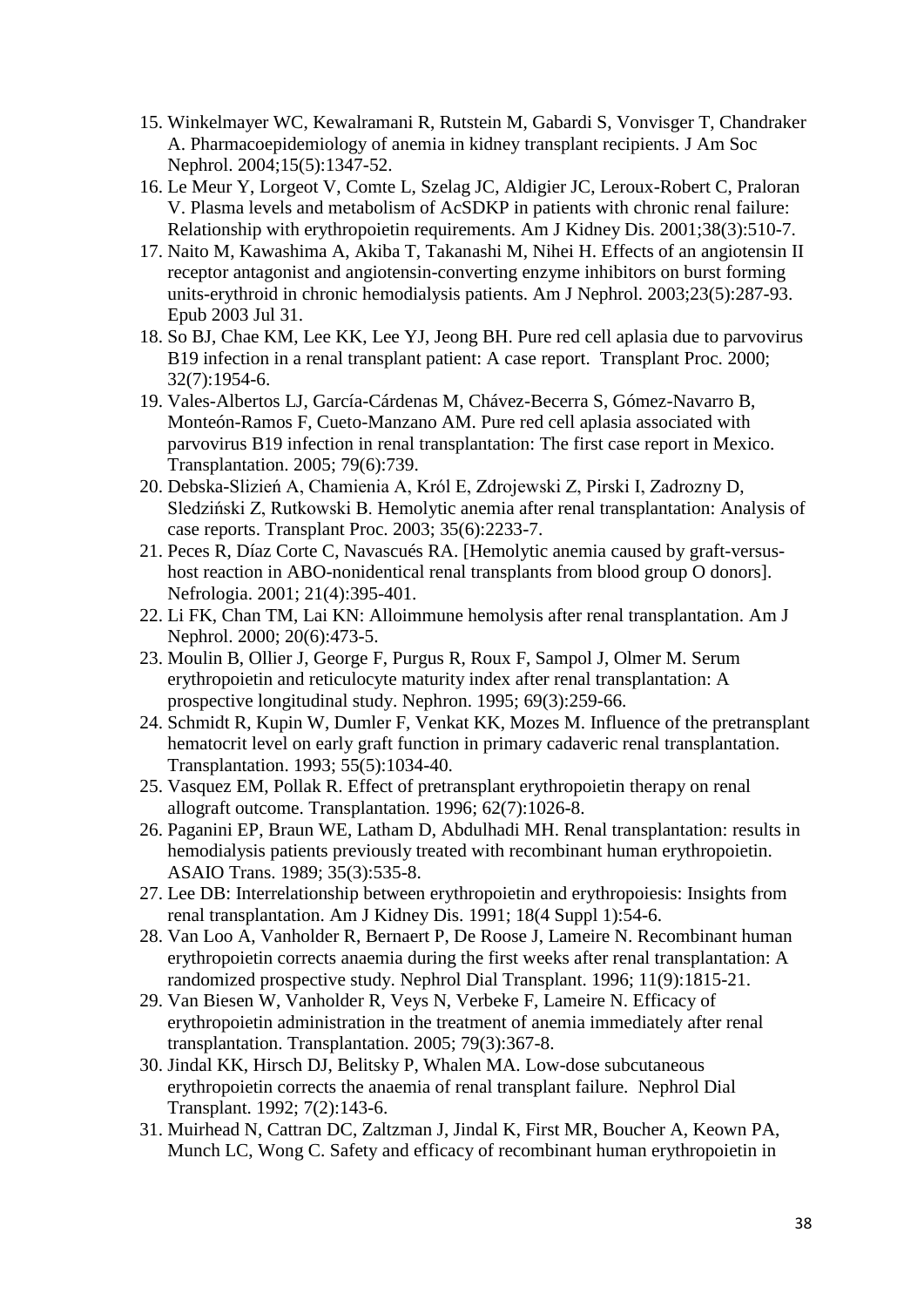[correcting the anemia of patients with chronic renal allograft dysfunction. J Am Soc](http://www.ncbi.nlm.nih.gov/entrez/query.fcgi?db=pubmed&cmd=Retrieve&dopt=Abstract&list_uids=1314975&query_hl=753&itool=pubmed_docsum)  [Nephrol.](http://www.ncbi.nlm.nih.gov/entrez/query.fcgi?db=pubmed&cmd=Retrieve&dopt=Abstract&list_uids=1314975&query_hl=753&itool=pubmed_docsum) 1994; 5(5):1216-22.

- 32. [Becker BN, Becker YT, Leverson GE, Heisey DM.](http://www.ncbi.nlm.nih.gov/entrez/query.fcgi?db=pubmed&cmd=Retrieve&dopt=Abstract&list_uids=1314975&query_hl=753&itool=pubmed_docsum) Erythropoietin therapy may retard [progression in chronic renal transplant dysfunction. Nephrol Dial Transplant.](http://www.ncbi.nlm.nih.gov/entrez/query.fcgi?db=pubmed&cmd=Retrieve&dopt=Abstract&list_uids=1314975&query_hl=753&itool=pubmed_docsum) 2002; [17\(9\):1667-73.](http://www.ncbi.nlm.nih.gov/entrez/query.fcgi?db=pubmed&cmd=Retrieve&dopt=Abstract&list_uids=12198221&query_hl=656&itool=pubmed_docsum)
- 33. [Traindl O,](http://www.ncbi.nlm.nih.gov/pubmed?term=%22Traindl%20O%22%5BAuthor%5D&itool=EntrezSystem2.PEntrez.Pubmed.Pubmed_ResultsPanel.Pubmed_RVAbstract) [Barnas U,](http://www.ncbi.nlm.nih.gov/pubmed?term=%22Barnas%20U%22%5BAuthor%5D&itool=EntrezSystem2.PEntrez.Pubmed.Pubmed_ResultsPanel.Pubmed_RVAbstract) [Franz M,](http://www.ncbi.nlm.nih.gov/pubmed?term=%22Franz%20M%22%5BAuthor%5D&itool=EntrezSystem2.PEntrez.Pubmed.Pubmed_ResultsPanel.Pubmed_RVAbstract) [Falger S,](http://www.ncbi.nlm.nih.gov/pubmed?term=%22Falger%20S%22%5BAuthor%5D&itool=EntrezSystem2.PEntrez.Pubmed.Pubmed_ResultsPanel.Pubmed_RVAbstract) [Klauser R,](http://www.ncbi.nlm.nih.gov/pubmed?term=%22Klauser%20R%22%5BAuthor%5D&itool=EntrezSystem2.PEntrez.Pubmed.Pubmed_ResultsPanel.Pubmed_RVAbstract) [Kovarik J,](http://www.ncbi.nlm.nih.gov/pubmed?term=%22Kovarik%20J%22%5BAuthor%5D&itool=EntrezSystem2.PEntrez.Pubmed.Pubmed_ResultsPanel.Pubmed_RVAbstract) [Graf H.](http://www.ncbi.nlm.nih.gov/pubmed?term=%22Graf%20H%22%5BAuthor%5D&itool=EntrezSystem2.PEntrez.Pubmed.Pubmed_ResultsPanel.Pubmed_RVAbstract) Recombinant [human erythropoietin in renal transplant recipients with renal anemia. Clin](http://www.ncbi.nlm.nih.gov/entrez/query.fcgi?db=pubmed&cmd=Retrieve&dopt=Abstract&list_uids=12198221&query_hl=656&itool=pubmed_docsum)  [Transplant.](http://www.ncbi.nlm.nih.gov/entrez/query.fcgi?db=pubmed&cmd=Retrieve&dopt=Abstract&list_uids=12198221&query_hl=656&itool=pubmed_docsum) 1994; 8(1):45-8.
- 34. [Yoshimura N, Oka T, Ohmori Y, Aikawa I.](http://www.ncbi.nlm.nih.gov/entrez/query.fcgi?db=pubmed&cmd=Retrieve&dopt=Abstract&list_uids=12198221&query_hl=656&itool=pubmed_docsum) Effects of recombinant human [erythropoietin on the anemia of renal transplant recipients with chronic rejection.](http://www.ncbi.nlm.nih.gov/entrez/query.fcgi?db=pubmed&cmd=Retrieve&dopt=Abstract&list_uids=12198221&query_hl=656&itool=pubmed_docsum)  [Transplantation.](javascript:AL_get(this,%20) 1989; 48(3):527-9.

## **[Acknowledgements](http://www.ncbi.nlm.nih.gov/entrez/query.fcgi?db=pubmed&cmd=Retrieve&dopt=Abstract&list_uids=1996580&query_hl=670&itool=pubmed_docsum)**

Dr. Ashraf Mikhail wishes to declare the following conflicts of interest: Study investigator for research studies sponsored by Amgen, Roche, Affymax & Takeda, receipt of sponsorship to attend scientific meetings from Amgen, Roche and Johnson & Johnson, and receipt of consultancy fees from Amgen, Roche, Astellas, Takeda and Lipoxen.

Dr. Donald Richardson wishes to declare the following conflicts of interest: Study investigator for research studies sponsored by Amgen, receipt of sponsorship to attend scientific meetings from Roche and Baxter, and received payment for lectures on renal anaemia and use of computerised decision support from Amgen, Roche, Vifor and Johnson & Johnson.

Dr. Rajesh Shrivastava wishes to declare the following conflicts of interest: Receipt of sponsorship to attend scientific meetings from Roche.

We are grateful for comments received from:

Dr.David Goldsmith, Renal Unit, Guy's and St Thomas' NHS Foundation Hospital, London,

Dr.Philip Kalra, Renal Unit, Salford Royal Hospital Trust,

Dr.Elizabeth Lindley, Department of Renal Medicine, St James's University Hospital, Leeds,

Dr.Peter Andrews, Renal Unit, Epsom and St. Helier University Hospital,

Dr.Colin Jones, Renal unit, York Hospital,

Dr.Mahzuz Karim, Renal Unit, Norfolk and Norwich University Hospital,

Christopher Brown, Renal Pharmacist, Morriston Hospital, Swansea,

George Peebles, Renal Anaemia Specialist Nurse, Department of Renal Medicine, Sunderland Royal Hospital,

Gill Donaldson, Business Manager, Ortho Biotech,

Dr.Wendy Mills, Medical Director, Vitaline Pharmaceuticals,